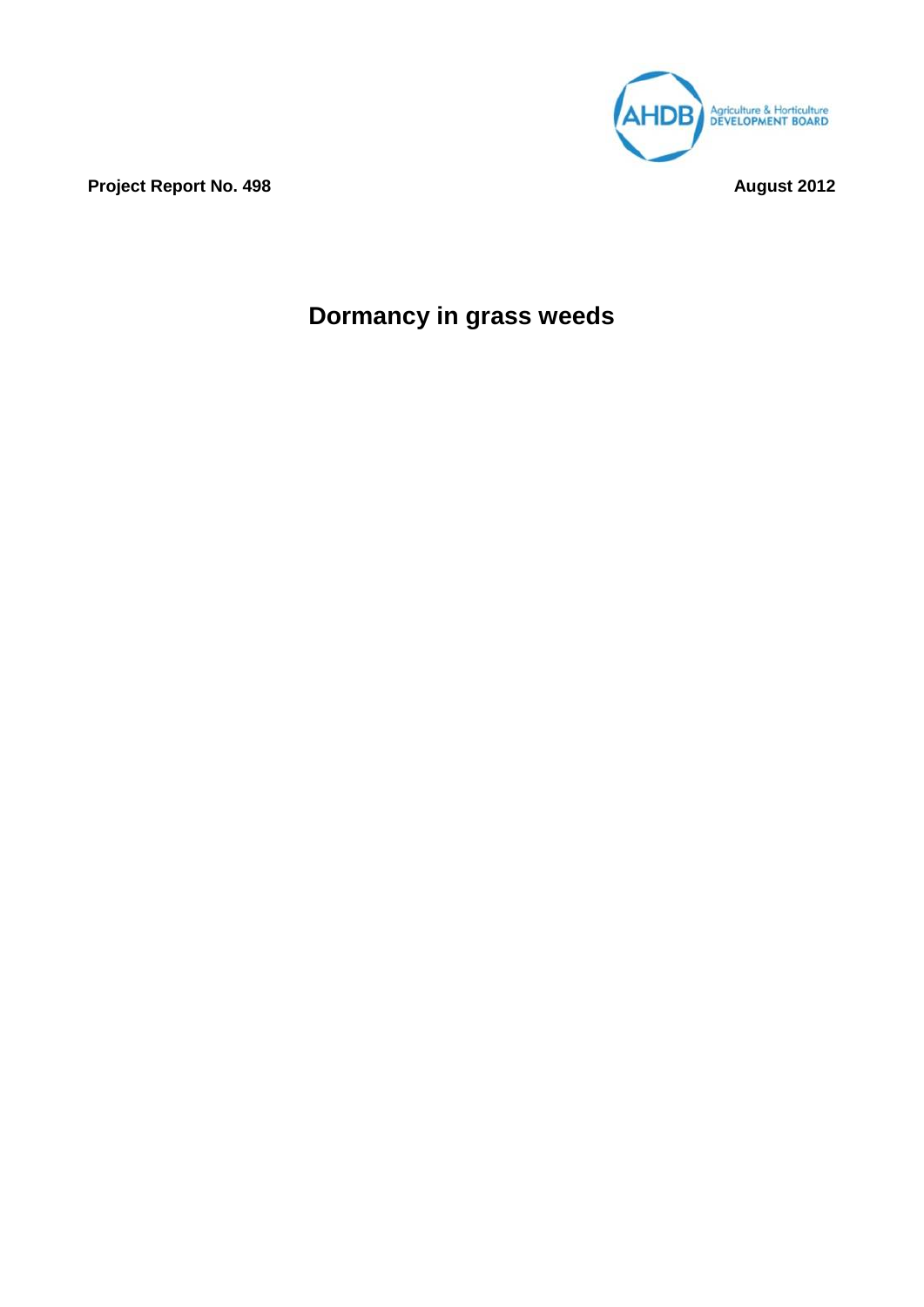August 2012



# **Project Report No. 498**

# Dormancy in grass weeds

by

Sarah K Cook and Denise Ginsburg

### ADAS Boxworth, Boxworth, Cambridgeshire CB23 4NN

### This is the final report of a 40 month project (RD-2006-3336) which started in July 2007. The work was funded by a contract for £192,231 from HGCA.

While the Agriculture and Horticulture Development Board, operating through its HGCA division, seeks to ensure that the information contained within this document is accurate at the time of printing, no warranty is given in respect thereof and, to the maximum extent permitted by law, the Agriculture and Horticulture Development Board accepts no liability for loss, damage or injury howsoever caused (including that caused by negligence) or suffered directly or indirectly in relation to information and opinions contained in or omitted from this document.

Reference herein to trade names and proprietary products without stating that they are protected does not imply that they may be regarded as unprotected and thus free for general use. No endorsement of named products is intended, nor is any criticism implied of other alternative, but unnamed, products.

HGCA is the cereals and oilseeds division of the Agriculture and Horticulture Development Board.

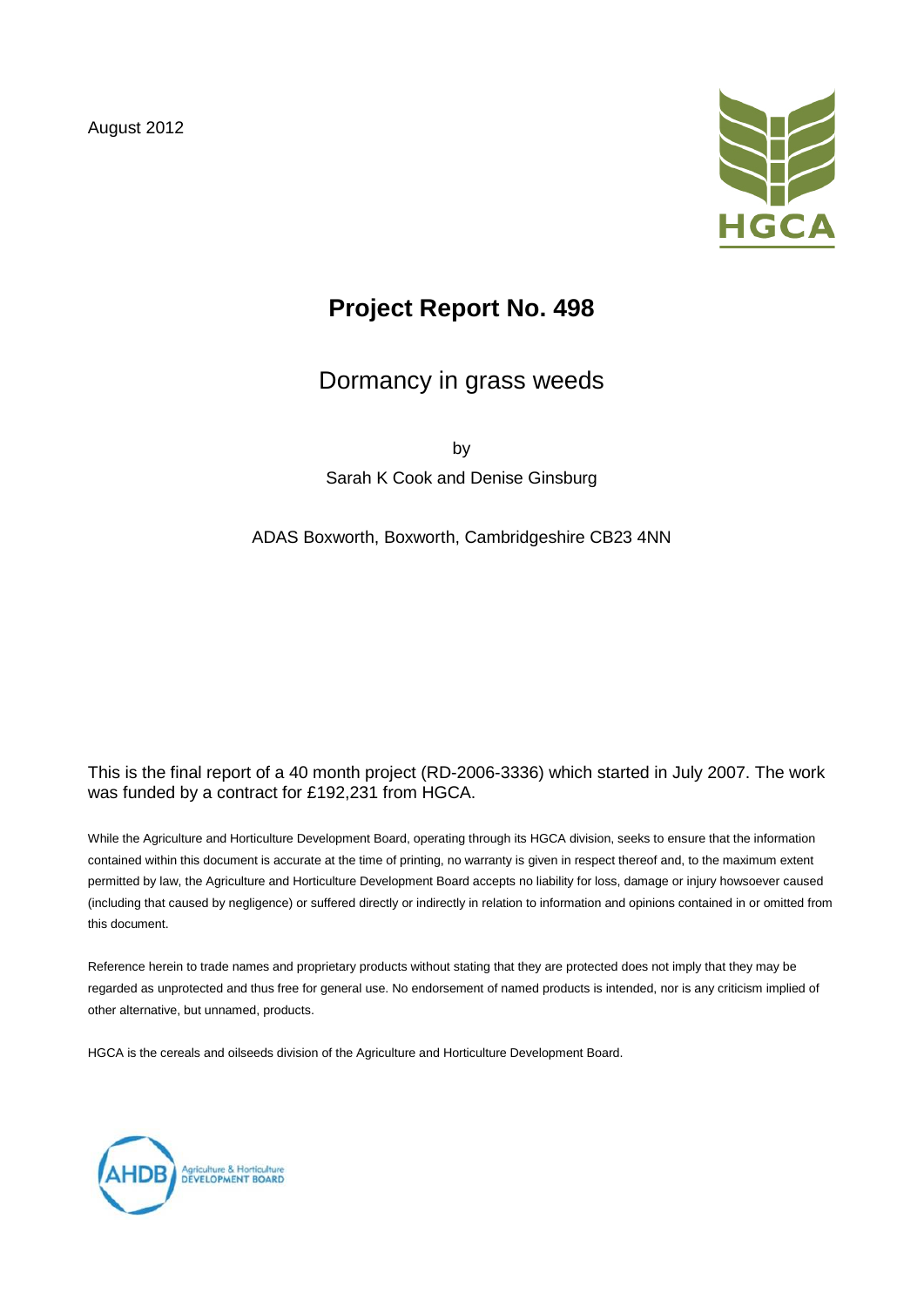# **CONTENTS**

| 2.1.   |                                                                                                                                          |
|--------|------------------------------------------------------------------------------------------------------------------------------------------|
| 2.2.   | Annual dormancy forecasting of black-grass, Italian ryegrass, barren brome,                                                              |
|        |                                                                                                                                          |
| 2.2.1. |                                                                                                                                          |
| 2.2.2. |                                                                                                                                          |
| 2.3.   | Understanding the implications of dormancy on emergence patterns and                                                                     |
|        |                                                                                                                                          |
| 2.3.1. |                                                                                                                                          |
| 2.3.2. |                                                                                                                                          |
| 2.4.   | The effects of spring and autumn cultivation on black-grass seed emergence 11                                                            |
| 2.4.1. |                                                                                                                                          |
| 2.4.2. |                                                                                                                                          |
| 2.5.   |                                                                                                                                          |
| 2.5.1. |                                                                                                                                          |
| 2.5.2. |                                                                                                                                          |
| 2.6.   | Key messages for levy payers and implications of the work 14                                                                             |
| 2.6.1. | Annual dormancy forecasting of black-grass, Italian ryegrass, barren brome,                                                              |
| 2.6.2. | To understand the implications of dormancy on emergence patterns and to<br>allow optimisation of black-grass management (objective 3) 14 |
| 2.6.3. | To reduce the cost of providing an annual dormancy forecast for black-grass                                                              |
|        |                                                                                                                                          |
| 3.1.   |                                                                                                                                          |
|        |                                                                                                                                          |
| 3.1.1. |                                                                                                                                          |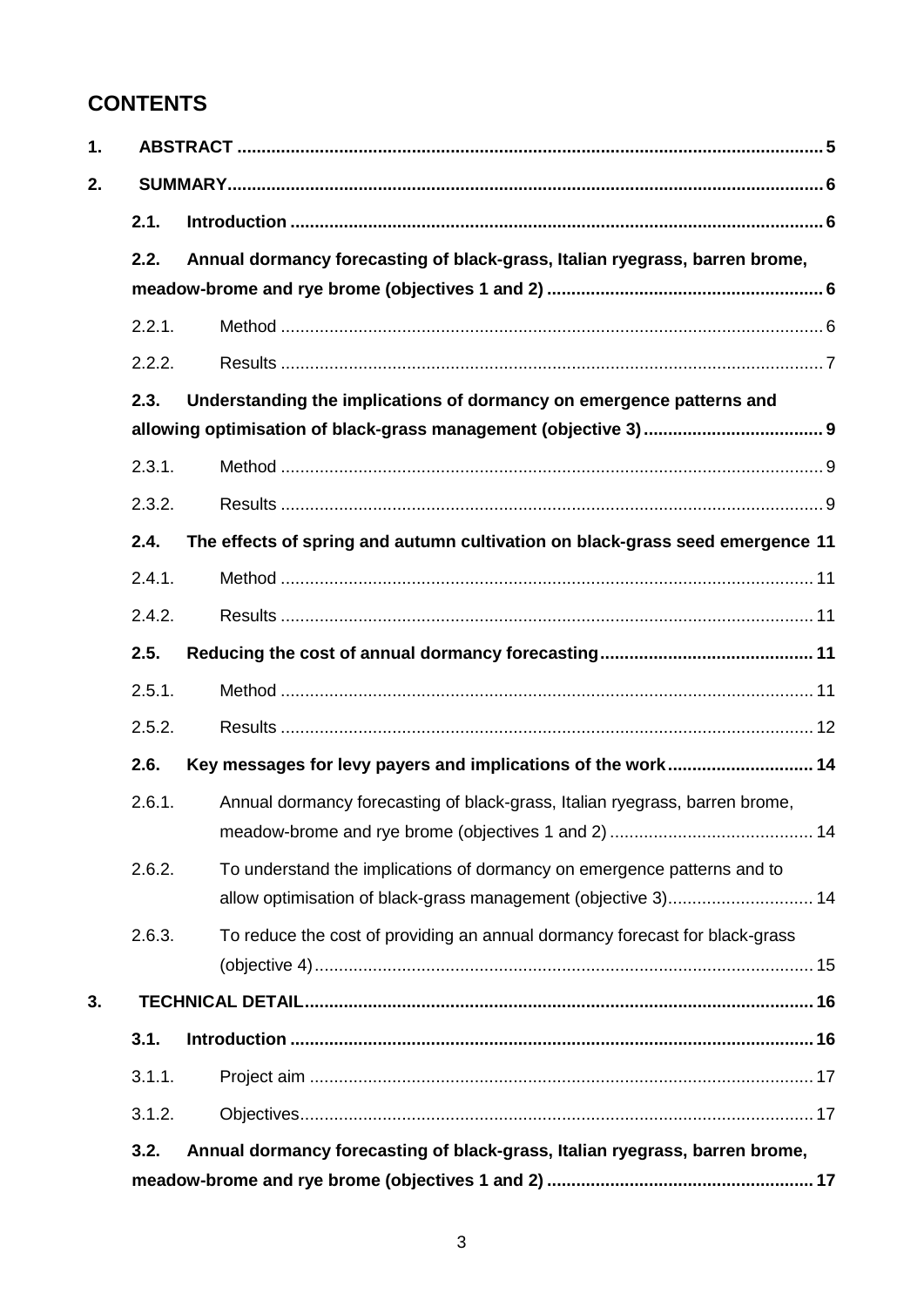| 3.2.1. |                                                                               |
|--------|-------------------------------------------------------------------------------|
| 3.2.2. |                                                                               |
| 3.2.3. |                                                                               |
| 3.3.   | Understanding the implications of dormancy on emergence patterns and          |
|        |                                                                               |
| 3.3.1. |                                                                               |
| 3.3.2. | Emergence of black-grass, Italian rye-grass, barren brome, meadow brome,      |
| 3.3.3. |                                                                               |
| 3.3.4. | The effects of spring and autumn cultivation on black-grass seed emergence 50 |
| 3.4.   | Reducing the cost of annual dormancy forecasting (objective 4)  51            |
| 3.4.1. |                                                                               |
| 3.4.2. |                                                                               |
| 3.4.3. |                                                                               |
| 3.5.   | Key messages for levy payers and implications of the work 59                  |
| 3.5.1. | Annual dormancy forecasting of black-grass, Italian ryegrass, barren brome,   |
| 3.5.2. | To understand the implications of dormancy on emergence patterns and to       |
| 3.5.3. | To reduce the cost of providing an annual dormancy forecast for black-grass   |
| 3.6.   |                                                                               |
| 3.7.   |                                                                               |
|        |                                                                               |
|        |                                                                               |
|        |                                                                               |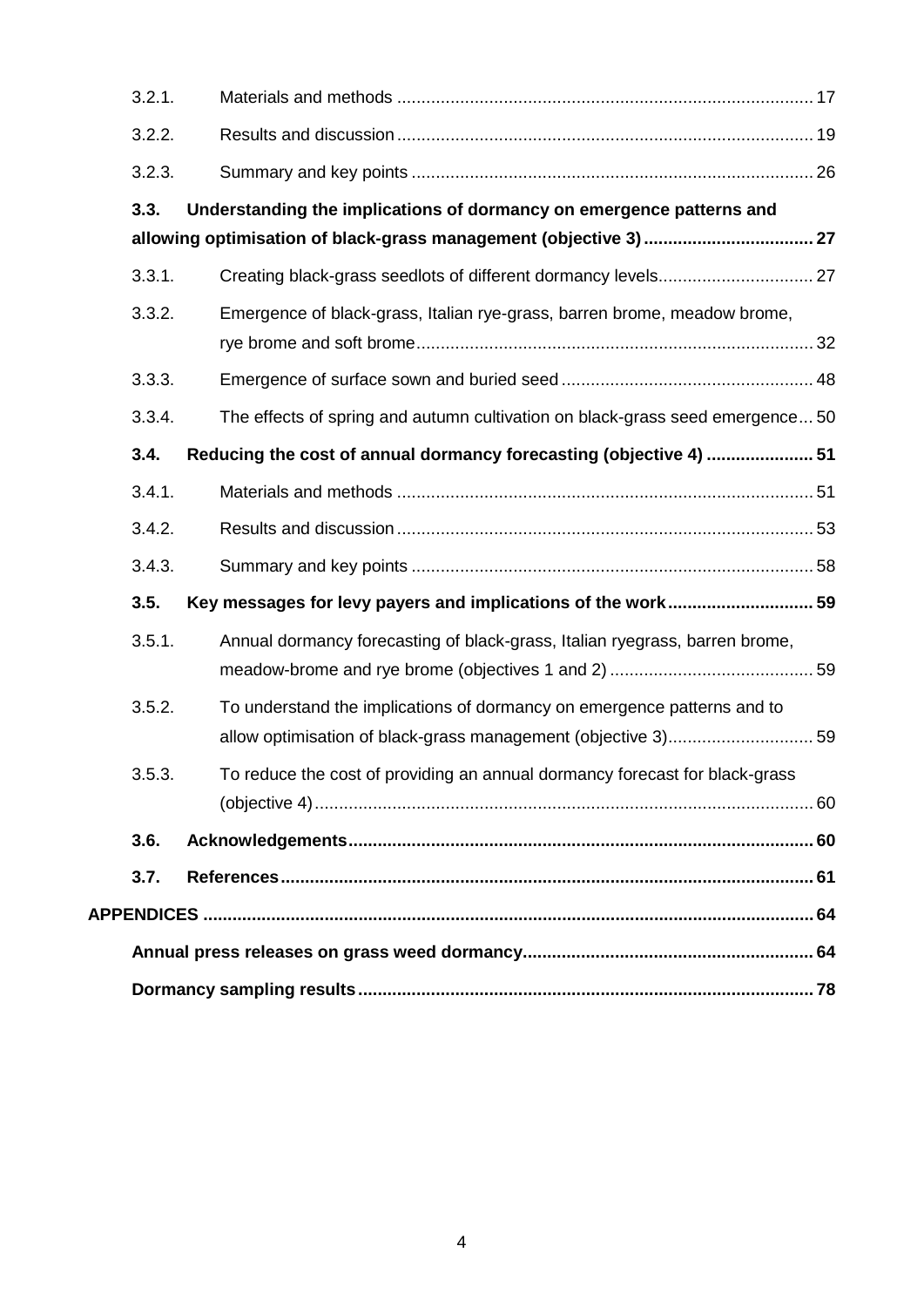# **1. ABSTRACT**

Innate or primary dormancy is a natural condition that develops as the seed matures. It prevents premature germination of the seed whilst it is still attached to the plant or just after shedding and allows for dispersal of the seed from the parent plant.

A range of controlled environment and small plot experiments were done between 2007 and 2010 to provide the farming industry with an annual forecast of dormancy in black-grass, Italian ryegrass, barren, meadow, rye and soft brome and to understand the implications of dormancy on emergence patterns. Results from the dormancy testing were released to the press annually in late August. These contained specific management principles so that farmers and agronomists could adjust cultivation method and timing, drilling date and herbicide programmes to accommodate the effect dormancy would have on black-grass emergence.

Seed of black-grass, Italian ryegrass, barren and meadow brome were collected from winter wheat fields in July when 10-30% of seeds had already been shed. Germination tests were done on the seed according to a strict protocol. A population was termed more dormant or as having high dormancy when, given the ideal growing conditions a low percentage of seeds germinated. Conversely, a population was termed less-dormant or with low dormancy when a high percentage of seeds germinated in the test. The dormancy level of black-grass seed was low when June and July had been warm and dry and high when this period was cold and wet. Dormancy in Italian ryegrass, meadow brome and barren brome was unaffected by weather conditions during seed ripening.

In black-grass, emergence of high dormancy seed was delayed when compared to seed of low dormancy. The knowledge of changes in emergence patterns can be used to adapt the management strategies adopted by growers to improve black-grass control. The emergence patterns of Italian rye-grass, meadow brome and barren brome were unaffected by dormancy level; all species emerged rapidly during the autumn.

To reduce the cost of annual dormancy forecasting, nine years of black-grass dormancy results from 367 sites were collated. A weather data for each site was created and a window pane analysis was done. This type of analysis looks for the period of weather that has the greatest effect on dormancy. Black-grass dormancy was affected by both average temperature 20-39 days after flowering, and rainfall 4-12 days after flowering. Only 31% of the variation was accounted for and this indicated that there was a strong level of genetic control in addition to the weather affects. The correlation can be used to give an indication of the level of dormancy expected for the season but some field sampling will be necessary.

5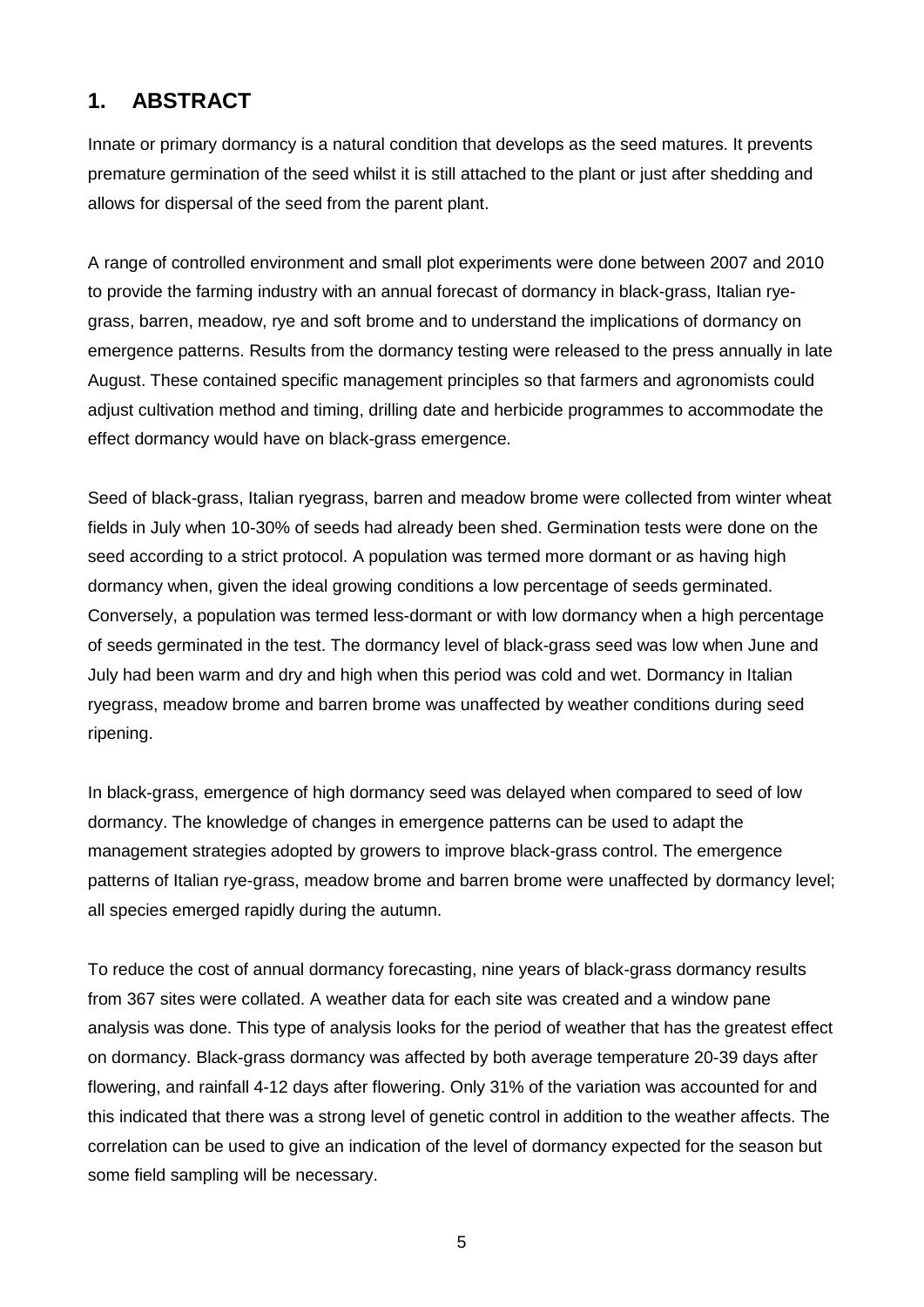## **2. SUMMARY**

## **2.1. Introduction**

The test for assessing dormancy in black-grass was developed in the LINK project 'Improving profitability by using minimum cultivations and exploiting grass weed ecology' (LK0923/HGCA 2469). Innate or primary dormancy is a natural condition that develops as the seed matures. It prevents premature germination of the seed whilst it is still attached to the plant or just after shedding and allows for dispersal of the seed to avoid possible poor growing conditions around and competition from the parent plant. Results from the dormancy tests done in the previous project indicated that temperature had a significant part to play in determining seed dormancy. Warm or hot summers during the period of seed maturation led to reduced dormancy in the seed produced.

This project aimed to continue to provide annual information on black-grass dormancy to the industry and also to extend the dormancy prediction to other difficult to control grass species – Italian rye-grass (*Lolium multiflorum*), barren brome (*Anisantha sterilis*) and meadow brome (*Bromus commutatus*). The objectives were:

- 1. To provide an annual forecast of black-grass dormancy to the farming industry.
- 2. To assess and report on dormancy in Italian rye-grass, barren brome and meadow brome.
- 3. To understand the implications of dormancy on emergence patterns and to allow optimisation of black-grass management.
- 4. To reduce the cost of providing an annual dormancy forecast.

# **2.2. Annual dormancy forecasting of black-grass, Italian ryegrass, barren brome, meadow-brome and rye brome (objectives 1 and 2)**

### **2.2.1. Method**

Seeds of black-grass (*Alopecurus myosuroides*), Italian rye-grass (*Lolium multiflorum*), barren brome (*Anisantha sterilis*) and meadow brome (*Bromus commutatus*) were collected from winter wheat fields in July 2007, 2008, 2009 and 2010 when about 10-30% of seeds had already been shed.

For all species, germination tests were initiated within seven days of seed collection. Germination was determined by placing 50 seeds in 9 cm Petri-dishes containing three cellulose filter papers (Whatman Number 1) covered by one glass-fibre filter paper (Whatman GF/A) and adding 7 ml  $KNO<sub>3</sub>$  (2 g/l in deionised water) per dish. For each sample tested, four replicate dishes were used. They were placed in sealed transparent polythene bags in an incubator with a light (17°C, 14 h) and a dark (11°C, 10 h) phase. The number of seeds that had germinated within two weeks was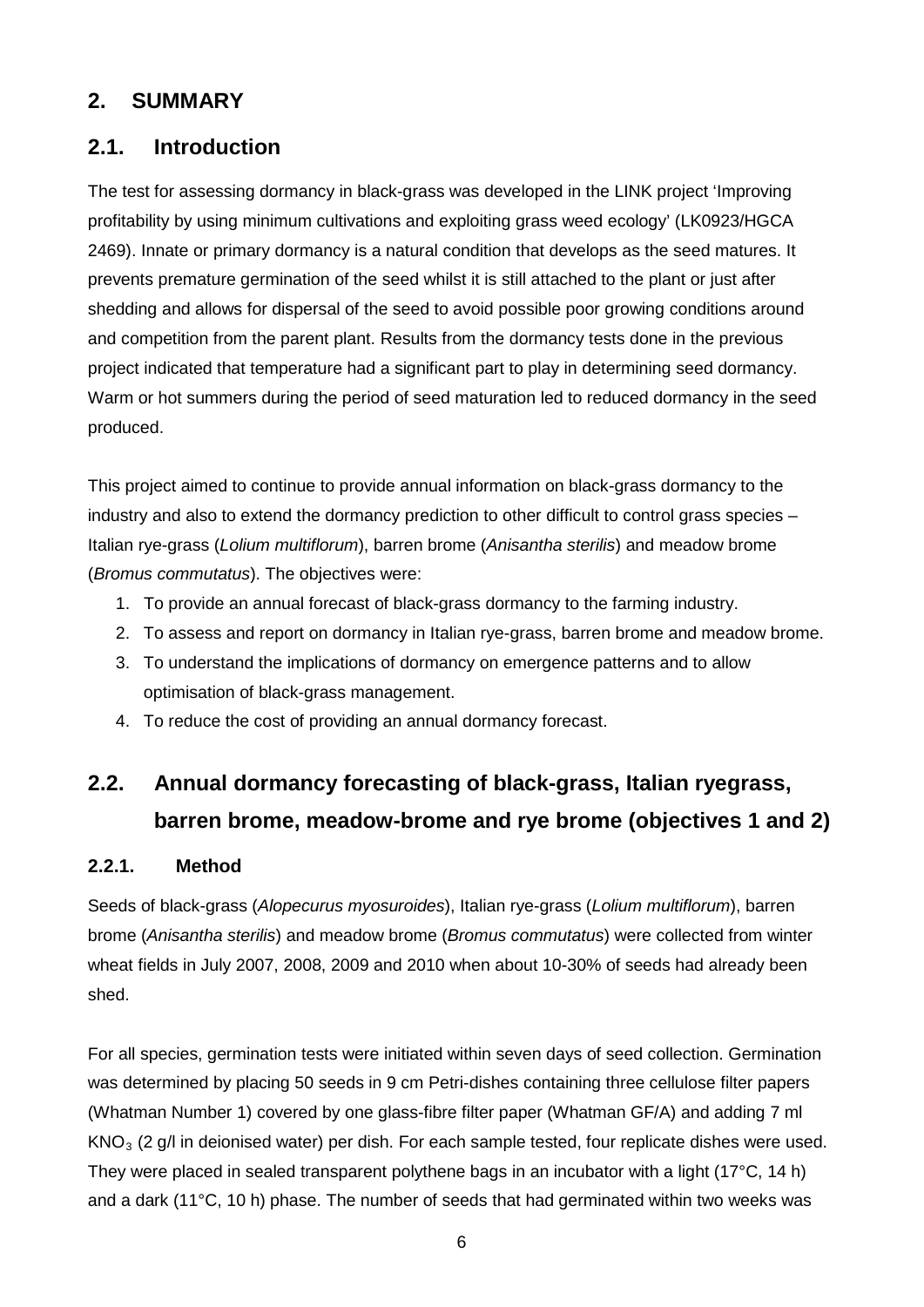recorded and used as a measure of the proportion of non-dormant seeds in the sample. All germination data were corrected before analysis to account for differences between samples in the proportion of seeds containing a caryopsis (a dry one-seeded fruit united with the seed coat). A population was termed more dormant or as having high dormancy when, given the ideal growing conditions outlined above, a low percentage of seeds germinated. Conversely, a population was termed less-dormant or with low dormancy when a high percentage of seeds germinated in the Petri-dish test.

Meteorological records were collated for eleven recording centres across England, representative of the original (2001-2006) seed-sample collection sites. The meteorological parameters used were maximum and minimum daily temperatures (°C) and daily rainfall (mm). For comparative purposes, 30 year means (1975-2004) have been used for all recording centres.

## **2.2.2. Results**

### *Black-grass*

Although the period covered in this study was 2007-2010, the results of the dormancy assessments for 2001 to 2006 data have been included to provide the fullest possible picture of the dormancy levels in black-grass experienced throughout 10 years of study (Summary Figure 1). The last four years have resulted in high levels of dormancy with the highest level experienced in 2008. The original work (2001 to 2006 identified that dormancy levels in the seed were related to weather conditions during maturation of black-grass seed between  $15<sup>th</sup>$  June and  $12<sup>th</sup>$  July.

Meteorological records were collated for eleven recording centres across England. For each of the weather stations, the average for the period  $15<sup>th</sup>$  June to  $12<sup>th</sup>$  July was calculated and then compared to the 30 year mean (1975-2004). The difference between the weather parameter and the long term mean were classified as follows:

| Temperature    | Difference to 30 year mean (°C) | Rainfall       | Difference to 30 year mean (mm) |
|----------------|---------------------------------|----------------|---------------------------------|
| classification |                                 | classification |                                 |
| Cold           | Equal to or less than 0         | Wet            | Greater than or equal to 0.1    |
| Warm           | Between 0 and 1.4               | Dry            | Less than -0.1                  |
| Hot            | Between 1.4 and 2.9             |                |                                 |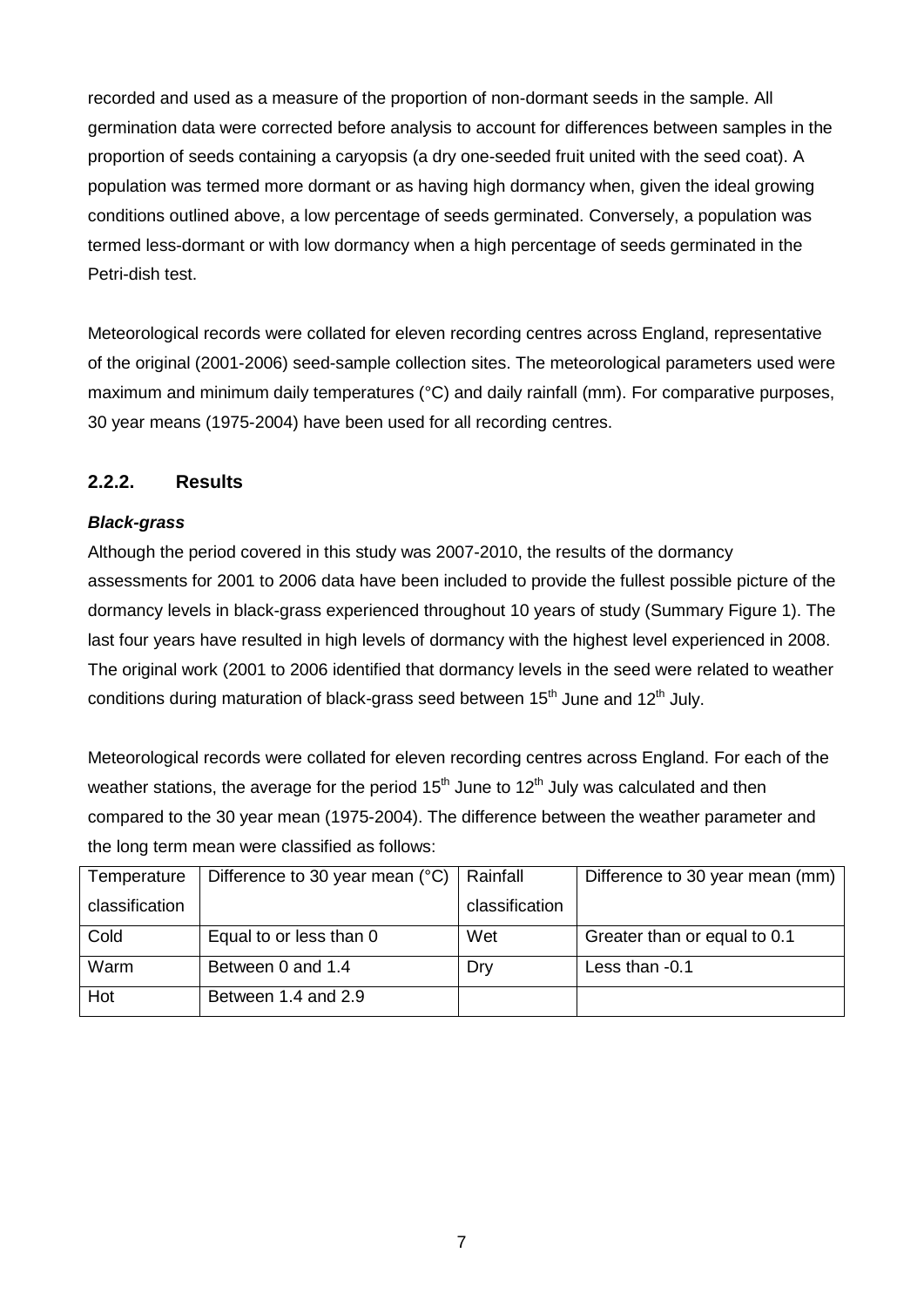

**Summary Figure 1.** Dormancy patterns in black-grass 2001-2010 (For each year the graph shows maximum and minimum values, the lower and upper quartiles, the mean (written in) and on the X axis, the number of samples and a categorisation of the weather for the period  $15<sup>th</sup>$  June to  $12<sup>th</sup>$  July).

Using this simple method there were strong indicators that dormancy in black-grass was lower in warm, dry years and higher in colder wetter years. However, this method did not correctly describe the level of dormancy measured in 2009 and 2010. The weather during the critical period  $(15<sup>th</sup>$ June to 12<sup>th</sup> July) followed a similar pattern in 2009 and 2010, being colder than the average for all cold years during the first half of the period and warmer than the average for all the hot years in the second half.

#### *Italian rye-grass*

Dormancy in Italian rye-grass was measured in ten or fewer samples per year between 2008 and 2010. There was no a clear indication that dormancy level can easily be linked to weather conditions during the same period as black-grass. Dormancy in Italian rye-grass was always lower than that of black-grass in the same year.

#### *Barren brome*

Dormancy levels of barren brome were similar in all years. There was more difference between samples in a single year than between years, for example at Boxworth samples were collected from two fields in a single year and dormancy was found to be 0% in one population and 100% in the other. There seemed to be no link to weather conditions during seed maturation.

#### *Meadow brome*

Identification of meadow brome proved to be difficult and was only completed after all samples had been grown on and identified in the following year. There was a wide range of dormancy levels between populations and, as with barren brome, there seemed to be no relationship with the weather during June and July.

8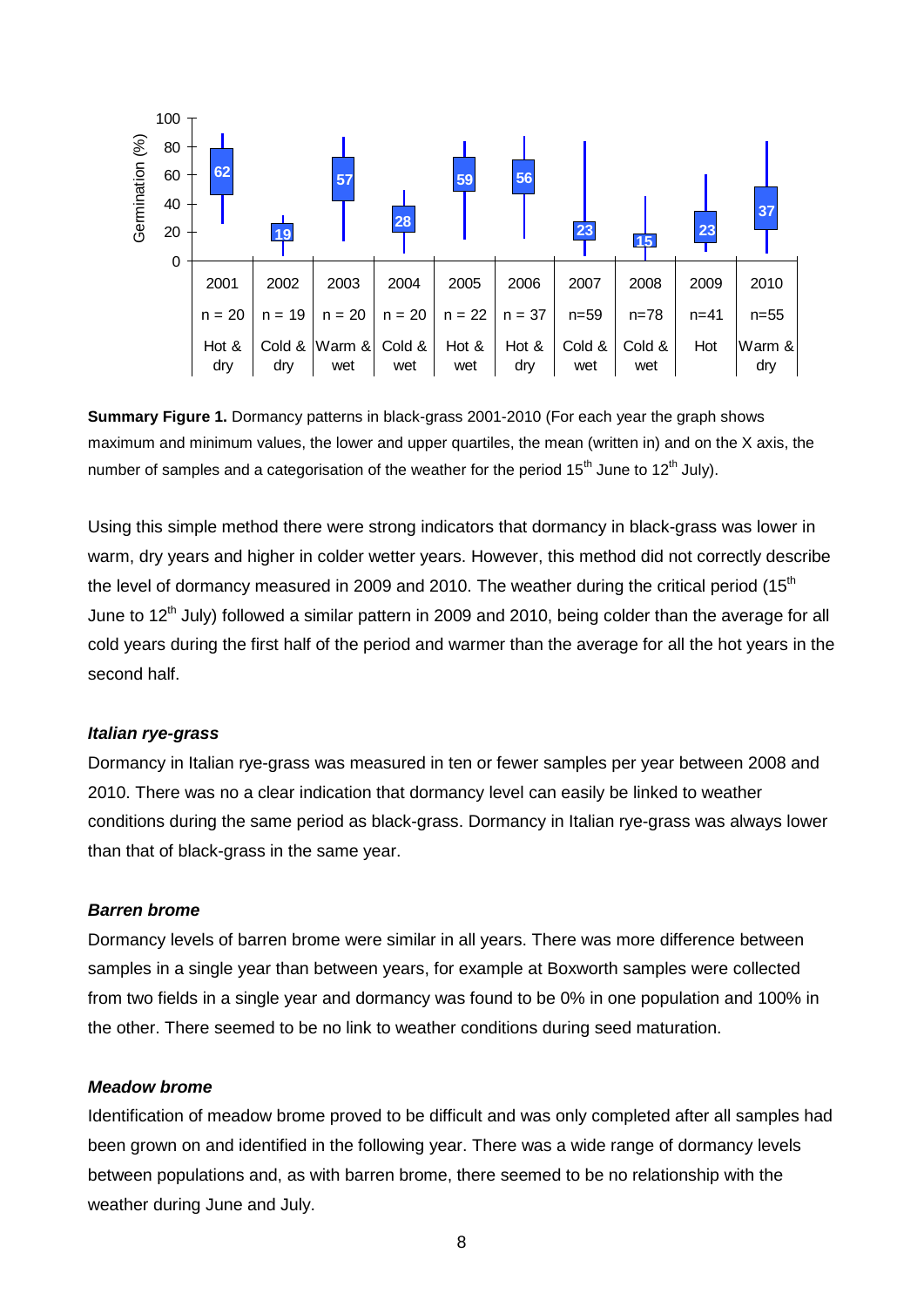### *Soft brome*

Few soft brome samples were collected, dormancy was low in both 2007 and 2008 but varied between populations. It was not possible to link weather conditions during June and July with dormancy level.

## *Rye brome*

Rye brome seems to be more common than first thought and where it occurs it can be a serious problem and difficult to control. Initial dormancy done within seven days of collection was always exceptionally high and not linked to weather during June and July.

# **2.3. Understanding the implications of dormancy on emergence patterns and allowing optimisation of black-grass management (objective 3)**

## **2.3.1. Method**

In 2007, 2008 and 2009 seed from black-grass, Italian rye-grass, barren brome, meadow brome, rye brome and soft brome at different dormancy levels were sown into sterilised Kettering loam in containers on 21 September and 21 October and kept outdoors. Seed had been stored at 18°C and 50% relative humidity since collection.

### **2.3.2. Results**

### *Black-grass*

The greatest proportion of black-grass seed emerged during the first 30 days after sowing; this was greater with low dormancy seed (86%) than high dormancy seed (75%) (Summary Figure 2) During the 30-60 and 60-90 day periods more high dormancy seed emerged than low dormancy seed. Spring emergence was greater in high dormancy seed.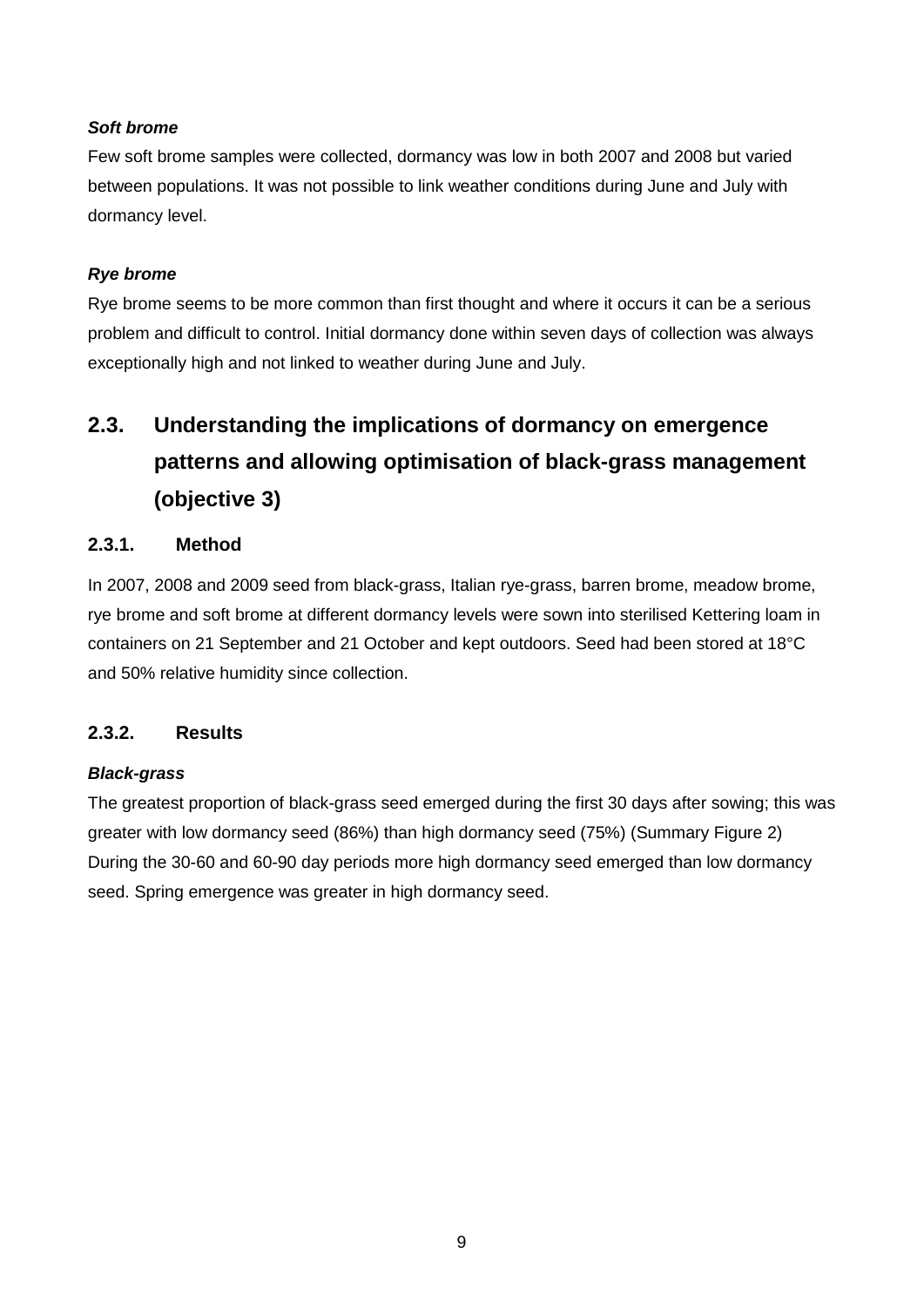

**Summary Figure 2.** Seasonal pattern of emergence for black-grass of different dormancy levels sown in containers (Percentage of total emergence that occurred in each timeframe)

#### *Italian rye-grass, barren brome, meadow brome, rye brome and soft brome*

Emergence in all species began approximately 10 days after sowing. In Italian rye-grass there was little difference in the speed of emergence between the seedlots of different dormancy levels in a single season. Emergence was quick and reached a maximum of 65-75% at 14 days after sowing in 2007 and 24 days after sowing in 2008 when the sowing date was delayed until October and soil conditions were colder.

Barren brome emerged 10 days after sowing and was 95% emerged at 20 days. There was a slight indication that the higher dormancy seed emerged more slowly but due to the rapid and almost complete emergence, this should be of little consequence to growers.

Meadow brome emergence began 12 days after sowing and had reached a plateau seven days later, a maximum of 75% of high dormancy seed emerged and 85% of the low dormancy seed.

Rye brome had an initial germination of 0% seven days after collection but this initial dormancy was lost rapidly. Emergence began 12 days after sowing and had reached a plateau in a further seven days. Approximately 20% did not germinate.

Soft brome showed little or no initial dormancy and had emerged 11 days after sowing; emergence was complete at 15 days with 94% emergence.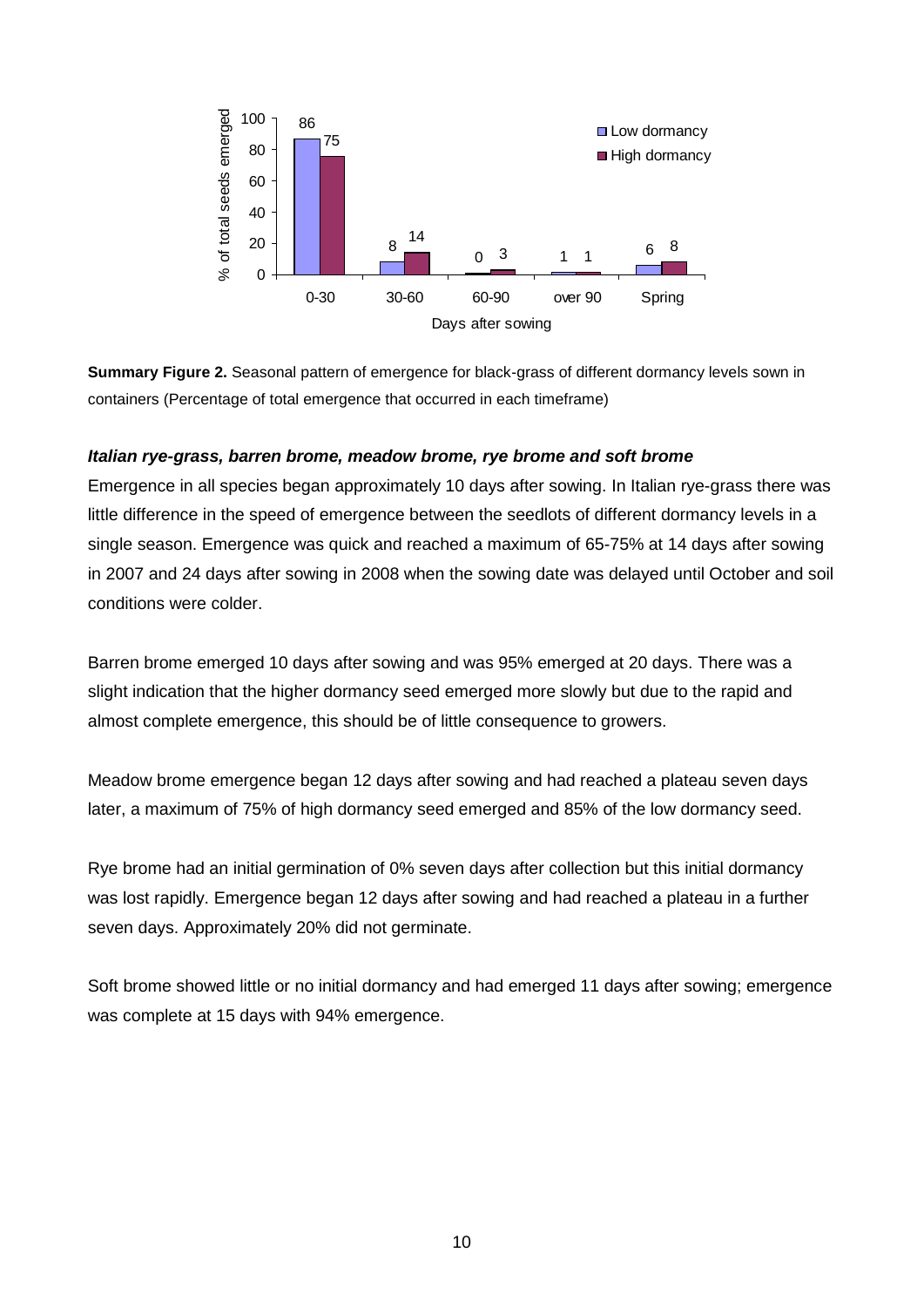# **2.4. The effects of spring and autumn cultivation on black-grass seed emergence**

## **2.4.1. Method**

Two seedlots of high and low dormancy were sown into pots and the number of emerged plants was counted every 3-7 days. In the early spring (March), the existing plant material was cut at the soil surface and removed and the soil was then mixed to sowing depth (1cm). The number of newly emerged plants counted every 3-7 days. This process was repeated in October 2009.

## **2.4.2. Results**

In the autumn of sowing, emergence was greater in the low dormancy seed than the high dormancy (Summary Figure 3). In the spring a greater amount of low dormancy seed emerged after cultivation. Cultivation in the following autumn encouraged a further flush of black-grass in both the high and low dormancy seed but this was greater in the high dormancy. Over the year a similar amount of the planted seed emerged in all treatments (56%).



**Summary Figure 3.** The effects of spring and autumn cultivation on the emergence of high and low dormancy black-grass seed.

# **2.5. Reducing the cost of annual dormancy forecasting**

## **2.5.1. Method**

Black-grass samples were collected for germination studies from 2001 to 2010 using the method detailed above. A total of 367 samples were collected and these were used to define a germination dataset containing sample identification, postcode, grid reference, altitude (m) and dormancy (% germination).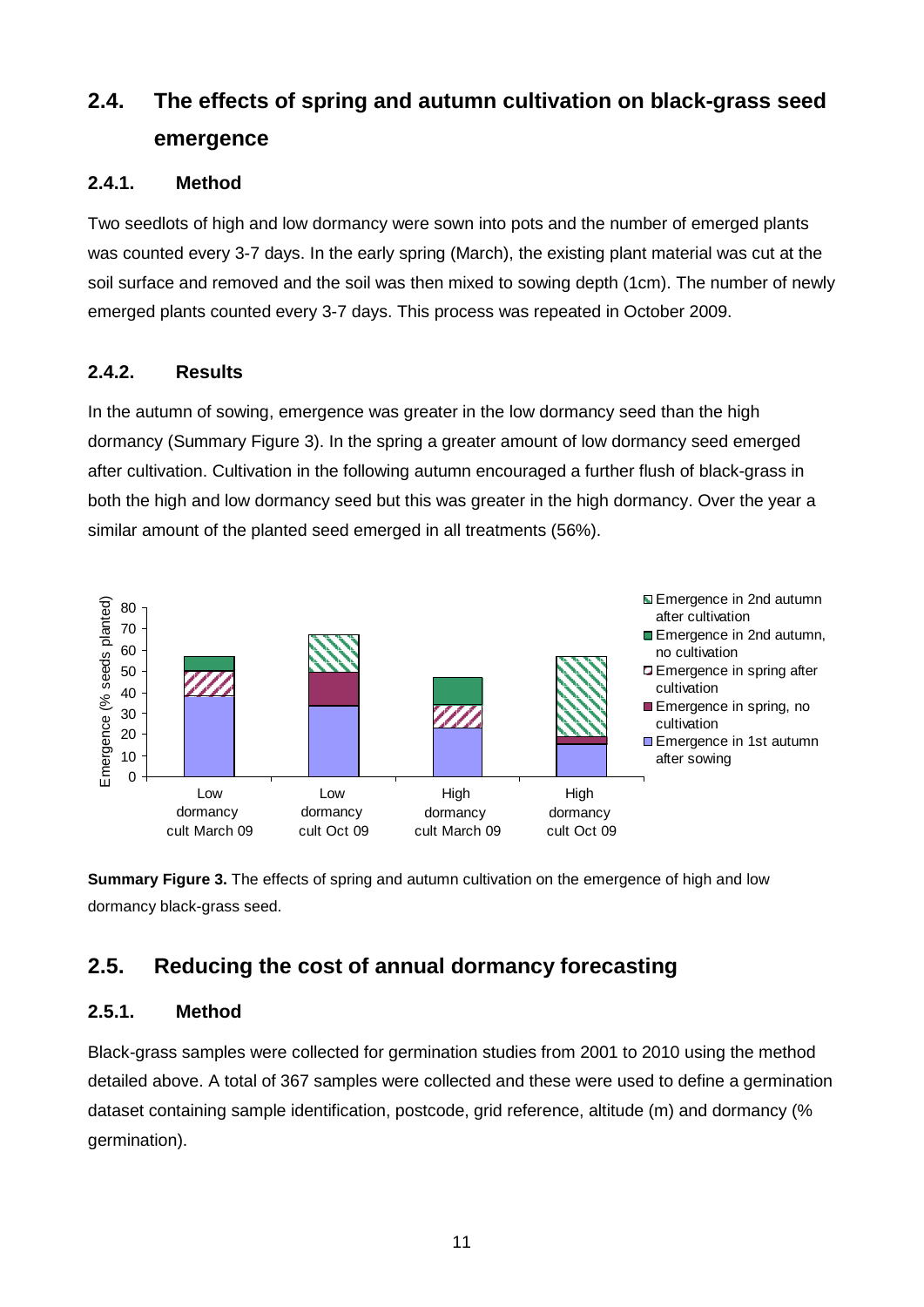A weather dataset for each individual site year combination was created. The flowering date of each sample of black-grass was calculated using the Weed Manager growth model. Sowing date was set at 15<sup>th</sup> September.

Modelled weather, dormancy level and estimated flowering date were assembled for each sample of black-grass. A windowpane analysis was used to find the period of weather that has the greatest effect on dormancy. The analysis looks for the best correlation of weather variables with blackgrass dormancy during the seed maturation period. The windowpane analysis correlated germination with each variate either averaged or summed over different numbers of days. The black-grass flowering date was used for day one of the analysis. The correlation window (windowpane) started from day 1 to 30 days after flowering. The windowpane length varied from 1 to 25 days.

### **2.5.2. Results**

The Weed Manager growth model indicated that flowering date varied between 13<sup>th</sup> May and 5<sup>th</sup> June with most black-grass flowering between  $20<sup>th</sup>$  and  $26<sup>th</sup>$  May; average  $22<sup>nd</sup>$  May. Flowering was up to 7 days later later at the northern sites.

Temperature and rainfall data had good correlation with the dormancy level of black-grass. Single periods were indicated for average temperature (11<sup>th</sup> to 30<sup>th</sup> June, based on a 22<sup>nd</sup> May flowering date) total rainfall (24<sup>th</sup> May to  $7<sup>th</sup>$  June) and total number of raindays (14<sup>th</sup> to 21<sup>st</sup> June). The maximum correlations are summarised in Summary Figure 4.

Further analysis was done on the data and average temperature was shown to be the most important factor in determining dormancy although total rainfall and the sum of raindays were important but to a lesser extent

Two thirds (69%) of the variation could not be accounted for by temperature and rainfall variates so other factors such as geographical location or local populations may be important. Three sites were selected for which there was several years' data; Boxworth, Cambs; Duggleby, North Yorkshire; and Peldon, Essex. There was a significant (p<0.05) correlation between average temperature and dormancy at Boxworth and Peldon (Summary Figure 5) but for rainfall the correlations were only significant (p<0.001) at Boxworth (Summary Figure 6). This may be due to localised summer rainfall events and temperature may account for more of the variation. Blackgrass populations at each of the sites responded differently, for example at the same temperature at all sites the dormancy level was lower at Duggleby than at Boxworth and Peldon. There was still variation between samples collected at the same site, at Boxworth in 2008 several fields were sampled on the same day and the circled points on both graphs show the variation experienced at

12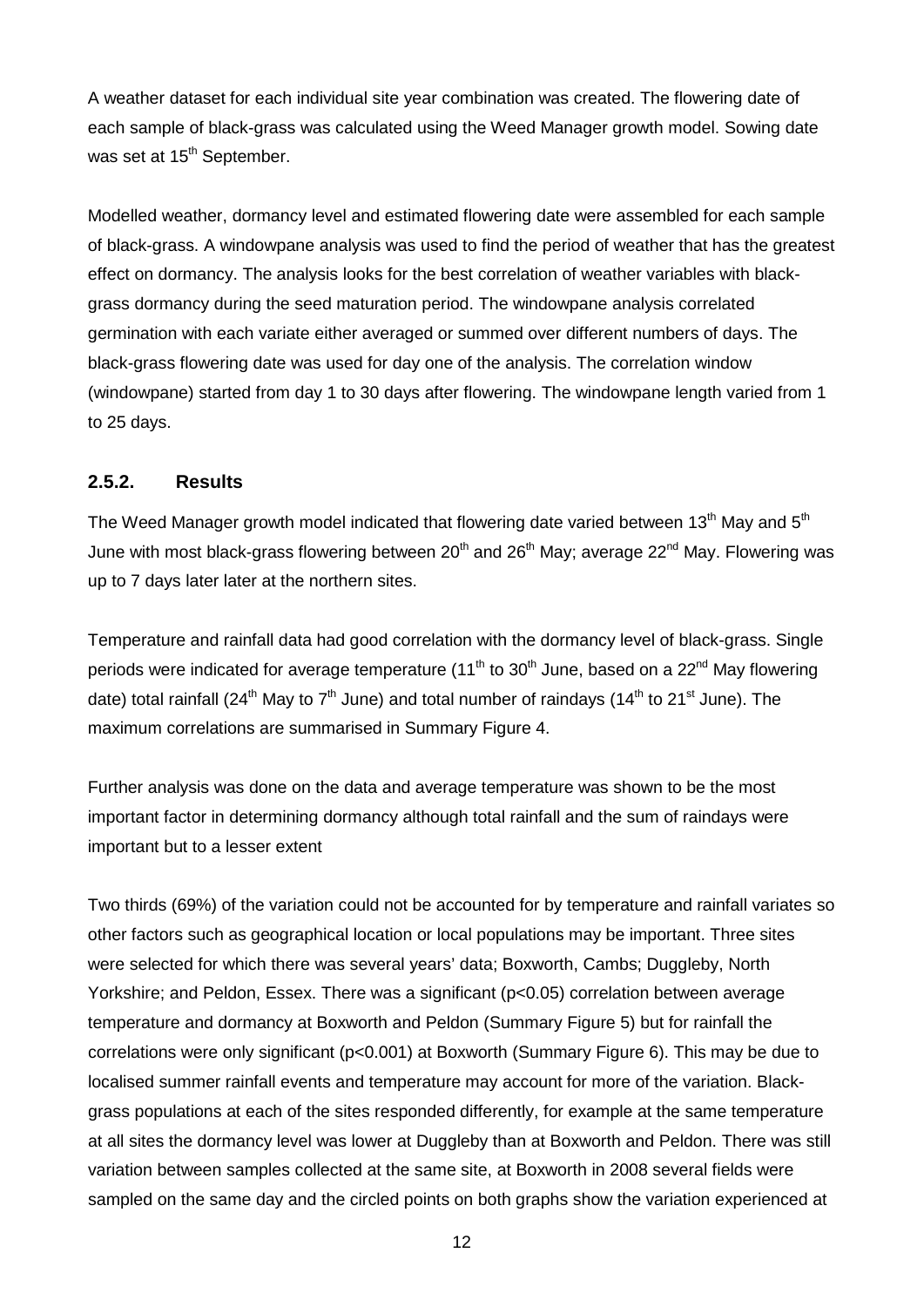this site within a single season (Summary Figure 5 and Summary Figure 6). Because such large variation occurred within sites and between sites it is not appropriate to describe the relationship with a single multivariate formula as there is an indication of a strong level of genetic control.



**Summary Figure 4.** Weather periods important to determination of dormancy and the degree of correlation for the period shown



**Summary Figure 5.** The relationship between average temperature between 20 and 39 days after flowering and dormancy level in black-grass. Multiple samples at Boxworth in 2008 are circled.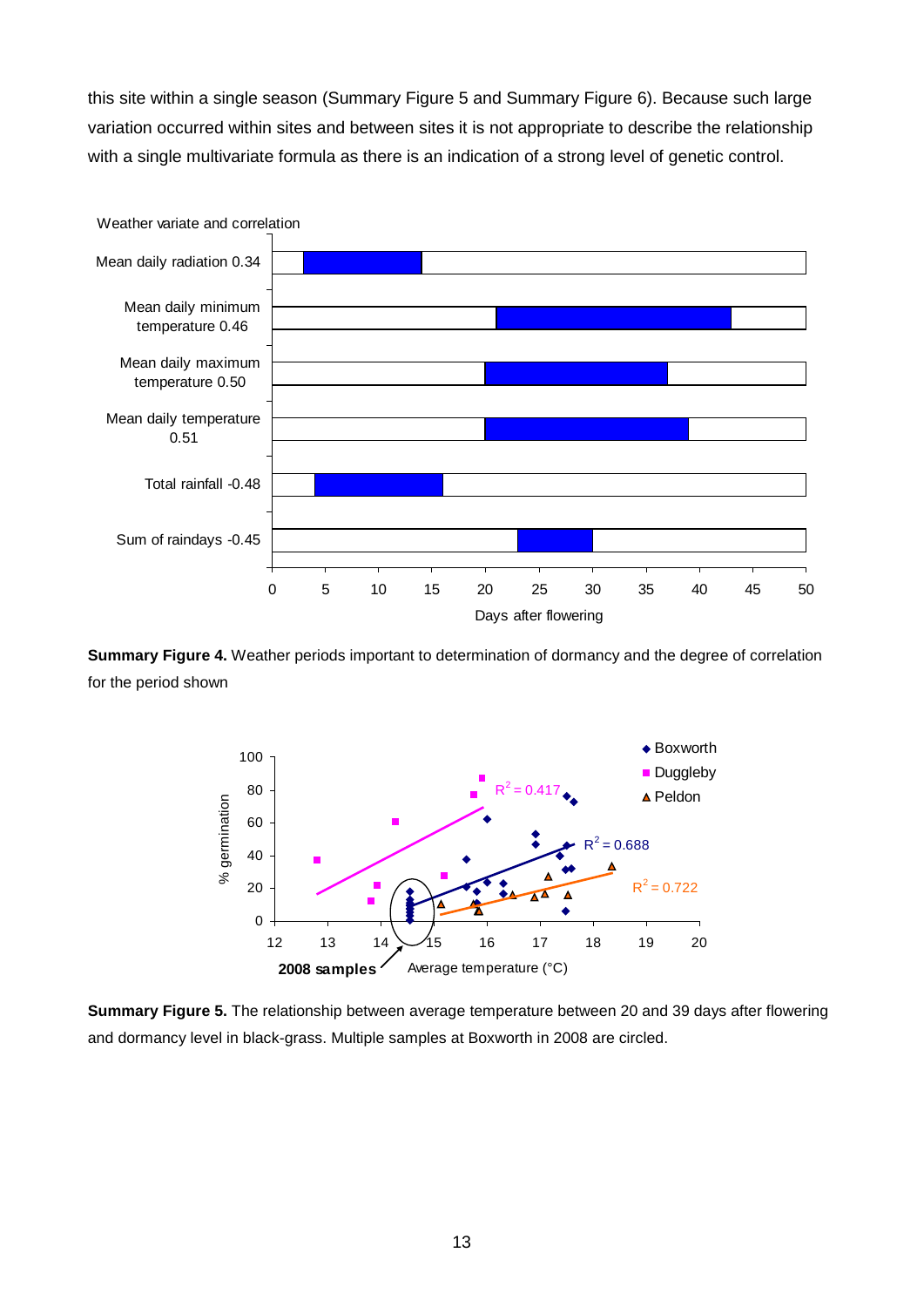

**Summary Figure 6.** The relationship between total rainfall between 2 and 15 days after flowering and dormancy level in black-grass. Multiple samples at Boxworth in 2008 are circled.

## **2.6. Key messages for levy payers and implications of the work**

## **2.6.1. Annual dormancy forecasting of black-grass, Italian ryegrass, barren brome, meadow-brome and rye brome (objectives 1 and 2)**

An annual forecast of dormancy was issued each August containing guidelines on the most suitable crop management and herbicide strategies to best manage black-grass that season. The results indicated that dormancy in black-grass was lower when the weather during the period between 15<sup>th</sup> June and 12<sup>th</sup> July was warm and dry and higher in years when this period was colder and wet.

In Italian rye-grass there was no indication that dormancy level and temperature during the period  $15<sup>th</sup>$  June to  $12<sup>th</sup>$  July were related. In barren brome there was a greater difference in dormancy level between samples in a single year than between years and no link to weather conditions during seed maturity was observed.

Identification of meadow brome was difficult and it was often confused with rye and soft brome. Dormancy in the brome species was very variable between populations and there was no link to the weather in June and July.

# **2.6.2. To understand the implications of dormancy on emergence patterns and to allow optimisation of black-grass management (objective 3)**

### *Black-grass*

Dormancy in black-grass changes the emergence pattern of the weed. In high dormancy years emergence will be protracted with 90% of seed emerging up to 60 days after drilling. In low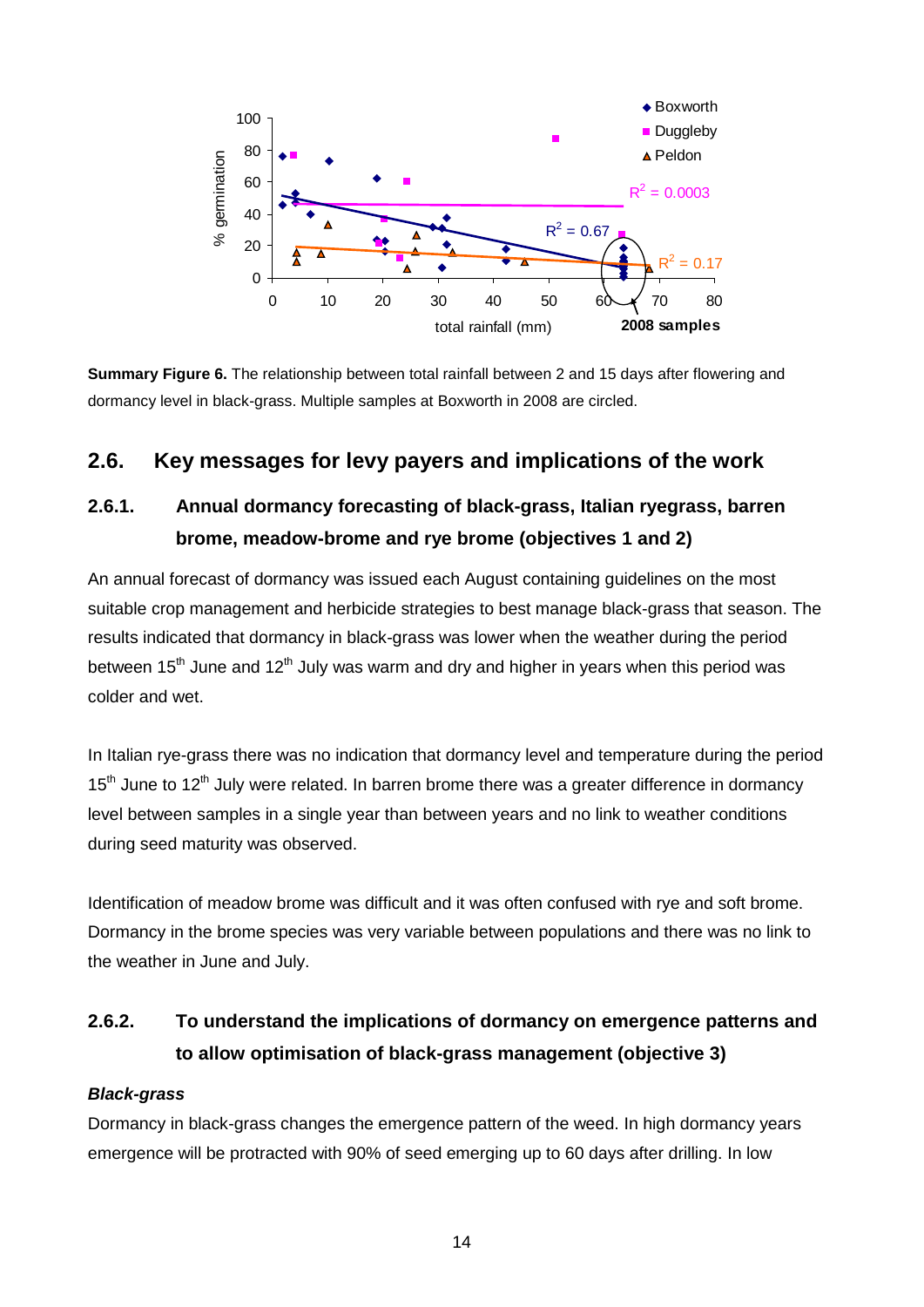dormancy years 90% of seed will emerge after only 30 days. Knowing the dormancy allows management strategies to be altered (Summary Table 1).

|                     | <b>High dormancy</b>                        | Low dormancy                         |
|---------------------|---------------------------------------------|--------------------------------------|
| <b>Black-grass</b>  | More protracted, 90% emergence 60 days      | 90% emergence 30 days after drilling |
| emergence           | after drilling                              |                                      |
| <b>Management</b>   |                                             |                                      |
| strategy            |                                             |                                      |
| <b>Pre-harvest</b>  | No effect                                   | Check and treat if black-grass is    |
| glyphosate          |                                             | emerging in moist conditions         |
| <b>Cultivations</b> | Plough if high populations in previous crop | Non-inversion                        |
| <b>Drilling</b>     | Early drilling encourages crop competition  | Delay drilling for maximum weed      |
|                     |                                             | emergence                            |
| Pre-emergence       | Use a robust mixture with a high residual   | Apply immediately after drilling     |
| herbicide           | component                                   |                                      |
| Post-emergence      | Could be delayed but add a residual to      | Apply early when emergence is        |
| herbicide           | cover protracted emergence                  | complete                             |

**Summary Table 1.** Options for management of black-grass in high and low dormancy years

## *Italian ryegrass, barren, meadow, rye and soft brome*

The majority of Italian rye-grass seed germinates in the autumn and dormancy has little effect on emergence patterns. Emergence of barren, meadow, rye and soft brome is very rapid during the autumn. There was no effect of dormancy level on emergence. Management strategies that encourage rapid weed emergence should be used, delaying drilling until weeds have emerged and been sprayed off with a non-selective herbicide. After drilling, an appropriate robust pre-emergence herbicide should be applied.

# **2.6.3. To reduce the cost of providing an annual dormancy forecast for blackgrass (objective 4)**

Analysis of the complete data set showed that the average temperature in the period between  $11<sup>th</sup>$ and 30<sup>th</sup> of June was important in the determining the dormancy of black-grass at harvest. The amount of rainfall received between  $26<sup>th</sup>$  May and  $3<sup>rd</sup>$  June was also important but both of these parameters together only accounted for 31% of the variation on dormancy level. This correlation can be used to give an indication of the level of dormancy for the season but some field sampling will be necessary to give a more reliable indication of the dormancy for that season.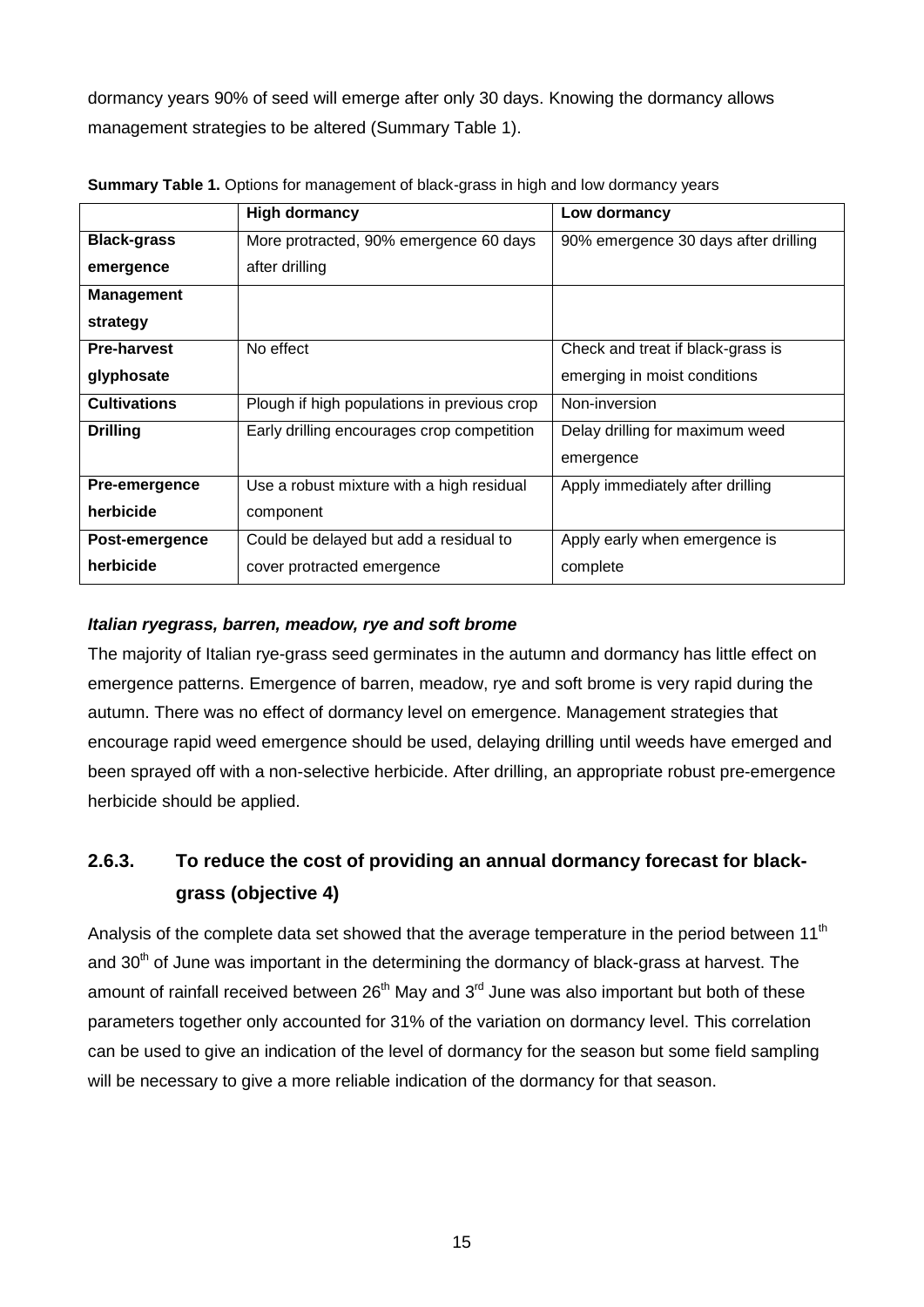## **3. TECHNICAL DETAIL**

## **3.1. Introduction**

The LINK project 'Improving profitability by using minimum cultivations and exploiting grass weed ecology' (HGCA project report 381) finished in August 2005 and within this project a test for assessing dormancy level in black-grass (*Alopecurus myosuroides*) was developed (Cook *et al*., 2006). Innate or primary dormancy is a natural condition that develops as the seed matures. It prevents premature germination of the seed whilst it is still attached to the plant or just after shedding and allows for dispersal of the seed to avoid possible poor growing conditions around and competition from the parent plant. Results from the dormancy tests done in the previous project indicated that temperature had a significant part to play in determining seed dormancy. Warm or hot summers during the period of seed maturation led to reduced dormancy in the seed produced. Soil moisture appeared to be important but had a lesser effect. Seed samples were collected from 20 fields, over a wide geographical area each year and the results were consistent showing that seed dormancy was higher in summer 2002 and 2004 than in 2001, 2003, and 2005 and this related well to weather patterns. The information on the dormancy status of black-grass meant that strategic cultivation and drilling decisions could be made to maximise seed losses predrilling by exploiting this weakness of black-grass ecology. The provision of dormancy information in black-grass on an annual basis has provided a valuable service to the arable farmers where black-grass is a problem.

This new project aimed to continue to provide annual information on black-grass dormancy to the industry and also to extend the dormancy prediction to other difficult to control grass species – Italian rye-grass (*Lolium multiflorum*), barren brome (*Anisantha sterilis*) and meadow brome (*Bromus commutatus*). This will help growers to understand what affects dormancy in these species and how their management might be improved in the subsequent crop. Another part of the project was to look at the implications of dormancy on emergence patterns to allow the optimisation of black-grass management and allow better prediction of herbicide strategies. The final part of the project was to use the information from ten years of dormancy testing and to assess whether a dormancy prediction system was possible, based on weather data during seed maturation.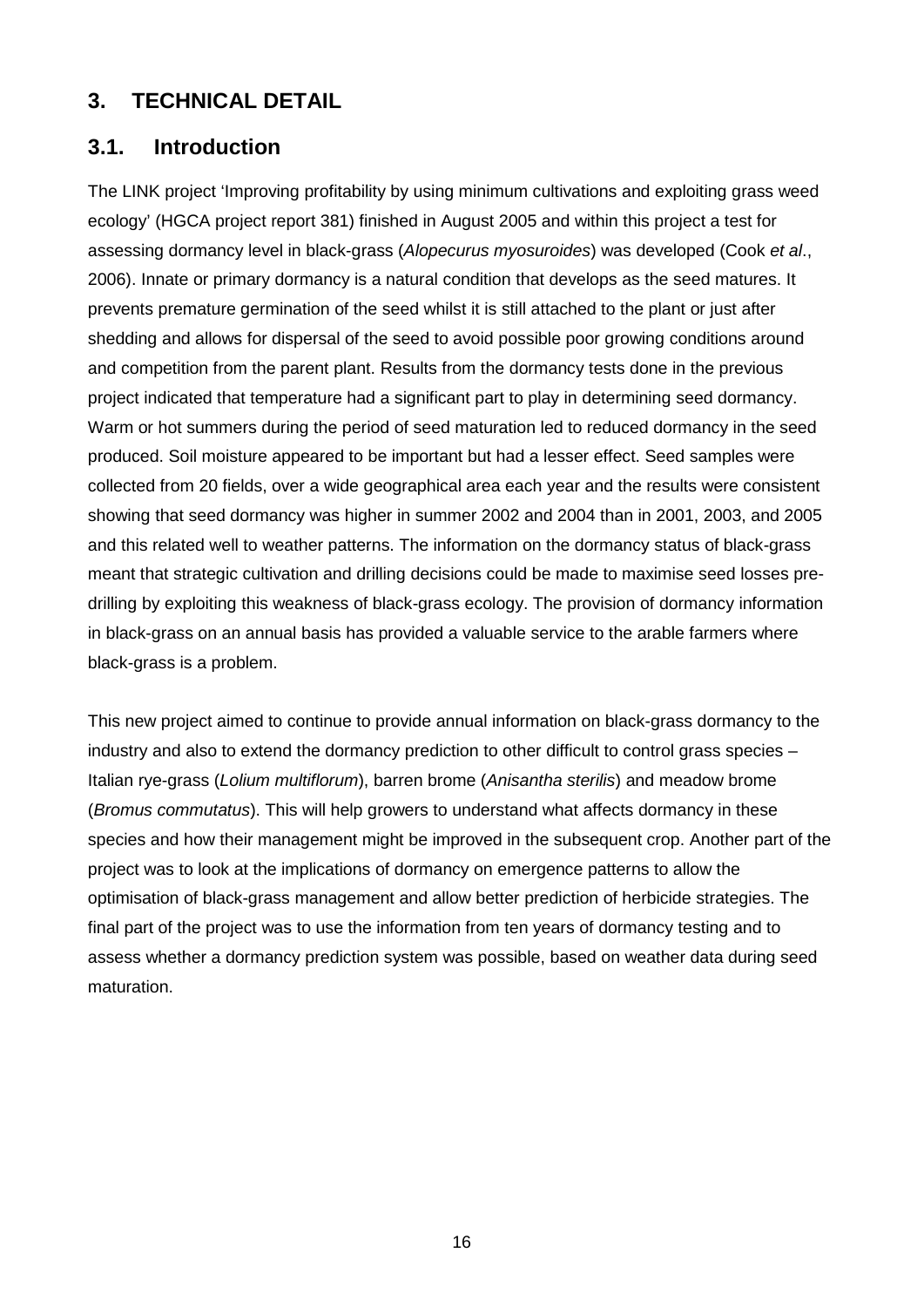## **3.1.1. Project aim**

To provide annual information on black-grass dormancy to the industry, extend the dormancy prediction to other difficult to control grass species and improve prediction of herbicide strategies.

## **3.1.2. Objectives**

- 1. To provide an annual forecast of black-grass dormancy to the farming industry.
- 2. To assess and report on dormancy in Italian rye-grass, barren brome and meadow brome.
- 3. To understand the implications of dormancy on emergence patterns and to allow optimisation of black-grass management.
- 4. To reduce the cost of providing an annual dormancy forecast.

# **3.2. Annual dormancy forecasting of black-grass, Italian ryegrass, barren brome, meadow-brome and rye brome (objectives 1 and 2)**

Annual dormancy levels of black-grass have been produced since 2001, the objective was to continue this annual forecasting to the farming industry and to include dormancy levels of Italian rye-grass, barren brome and meadow brome. Every dormancy forecast was accompanied by guidelines on cultivation methods and date of drilling.

## **3.2.1. Materials and methods**

### *Sample collection*

Seeds of black-grass (*Alopecurus myosuroides*), Italian rye-grass (*Lolium multiflorum*), barren brome (*Anisantha sterilis*), meadow brome (*Bromus commutatus*) and rye brome (*Bromus secalinus*) were collected from winter wheat fields in July 2007 to 2010 when about 10-30% of seeds had already been shed. Ripe seed from the grasses were removed from the head by gently rubbing or shaking them over a polythene bag, tray or envelope to detach the ripe seeds. Seed were collected from an area of about 100m by 2-3 tramlines. Collectors were asked to place the seed in a paper envelope provided and leave to dry for 24 hours before sending to ADAS Boxworth.

In the laboratory, before conducting viability and germination tests, samples were cleaned in an air column separator to remove most of the empty seeds and debris. A minimum airflow was used and checks were made to minimise loss of seeds. Viability was estimated by dissecting 50 random seeds per sample and recording the total number of caryopses present. The testing was identical to that used in the SA LINK project 0923 (Cook *et al*., 2006).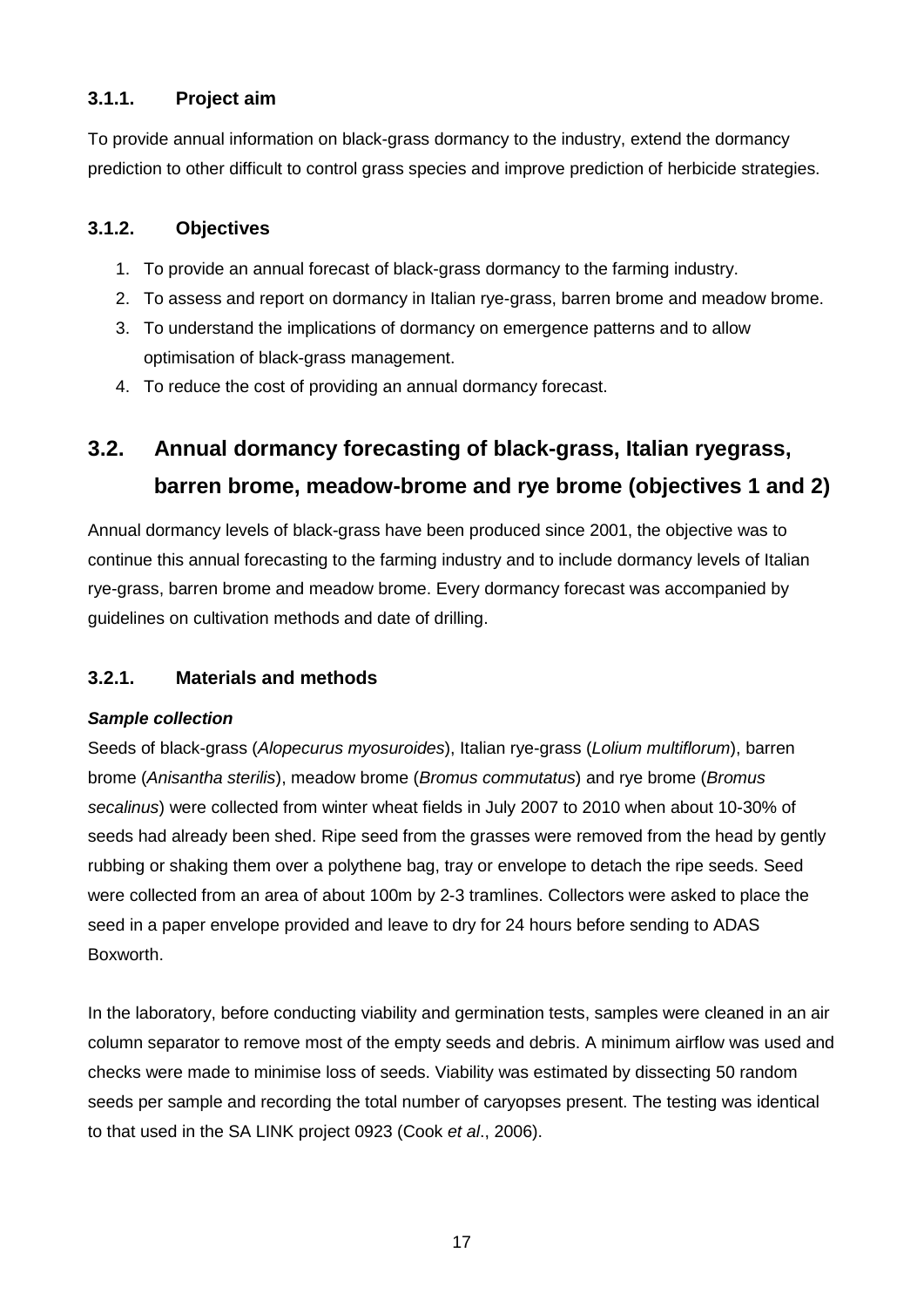The initial plan was to collect seed from 20 sites but due to the high level of interest from the industry, seed was sent in from farmers, agronomists and agrochemical representatives from a greater number of sites. The numbers of samples collected are detailed in Table 1. In some years less than 20 samples were collected for each species due to availability in the field.

| <b>Species</b>    | 2007 | 2008 | 2009 | 2010 |
|-------------------|------|------|------|------|
|                   |      |      |      |      |
| Black-grass       | 59   | 116  | 43   | 55   |
| Italian rye-grass | 25   | 8    | 8    | 4    |
| Barren brome      | 17   | 20   | 11   | 10   |
| Meadow brome      | 15   | 7    | 6    | 8    |
| Soft brome        | 2    | 5    | 0    | 1    |
| Rye brome         | 10   | 7    | 1    | 5    |
| <b>Total</b>      | 128  | 163  | 70   | 83   |

**Table 1.** Number of samples collected each year.

#### *Species identification*

When meadow brome samples were received for assessment of dormancy it became clear that they had not all been identified correctly. From 2008 onwards collectors were asked to submit a head of the grass for more formal identification. Identification proved difficult from the head alone and in autumn 2008 all samples of meadow, rye (*Bromus secalinus*) and soft brome (*Bromus hordeaceus*) were sown into 1 litre pots and placed in a net covered pot-standing area. Throughout the growing season and at heading the samples were formally identified to species using keys (Cope & Gray, 2009; Hubbard, 1992).

#### <span id="page-17-0"></span>*Germination tests*

For all species, germination tests were initiated within seven days of seed collection and results were corrected to account for differences between samples in the proportion of seeds containing a caryopsis. Germination was determined by placing 50 seeds in 9 cm Petri-dishes containing three cellulose filter papers (Whatman Number 1) covered by one glass-fibre filter paper (Whatman GF/A) and adding 7 ml  $KNO<sub>3</sub>$  (2 g/l in deionised water) per dish. For each sample tested, four replicate dishes were used. They were placed in sealed transparent polythene bags in an incubator with a light (17°C, 14 h) and a dark (11°C, 10 h) phase. The number of seeds that had germinated within two weeks were recorded and used as a measure of the proportion of non-dormant seeds in the sample. All germination data were corrected before analysis to account for differences between samples in the proportion of seeds containing a caryopsis. Maximum, minimum, mean, median and upper and lower quartiles of the data were done using GenStat.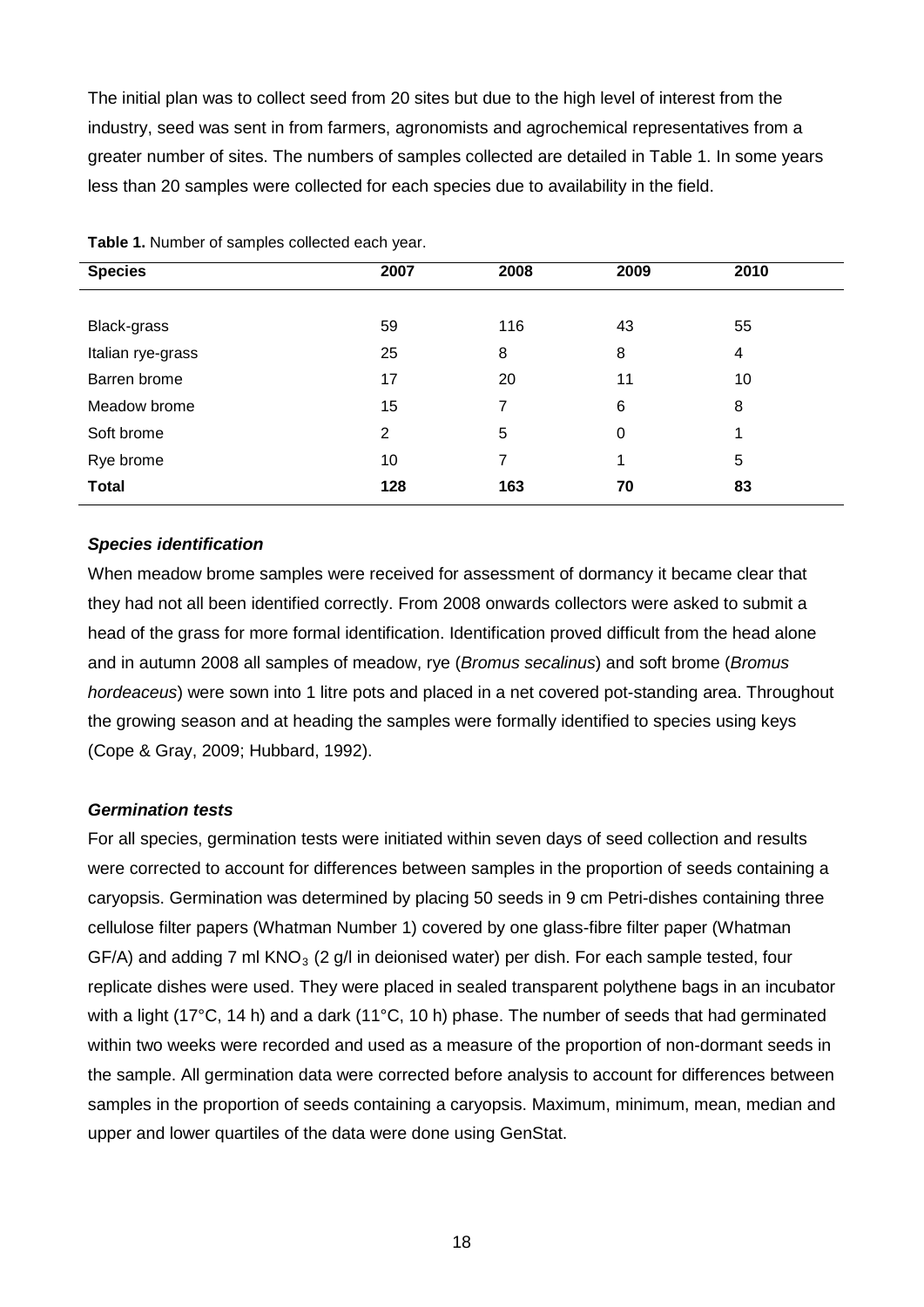A population is termed more dormant or has high dormancy when, given the ideal growing conditions outlined above, a low percentage of seeds germinate. Conversely, a population is less dormant or has low dormancy when a high percentage of seeds germinate in the Petri-dish test.

### *Weather records*

Meteorological records were collated for eleven recording centres across England, representative of the original (2001-2006) seed-sample collection sites. The recording centres, for all years were Rothamsted Research, Harpenden (Hertfordshire); Marham, Norfolk; Morley, Norfolk (2001-2005); Colchester, Essex (2005-2010); Maidenhead, Berks and six ADAS sites; Boxworth (Cambridgeshire), Drayton (Warwickshire), Gleadthorpe (Nottinghamshire), High Mowthorpe (North Yorkshire), Rosemaund (Herefordshire), and Terrington (Norfolk). The meteorological parameters used were maximum and minimum daily temperatures (°C) and daily rainfall (mm). For each of the weather stations the average for the period  $15<sup>th</sup>$  June to  $12<sup>th</sup>$  July was calculated and then compared to the 30 year mean (1975-2004).

| The difference between the weather parameter and the long term mean were classified as follows: |  |  |
|-------------------------------------------------------------------------------------------------|--|--|
|-------------------------------------------------------------------------------------------------|--|--|

| Temperature    | Difference to 30 year   | Rainfall       | Difference to 30 year    |
|----------------|-------------------------|----------------|--------------------------|
| classification | mean $(^{\circ}C)$      | classification | mean (mm)                |
| Cold           | Equal to or less than 0 | Wet            | Greater than or equal to |
|                |                         |                | 0.1                      |
| Warm           | Between 0 and 1.4       | Dry            | Less than -0.1           |
| Hot            | Between 1.4 and 2.9     |                |                          |

## **3.2.2. Results and discussion**

## *Black-grass*

Although the period covered in this study was 2007-2010, data from the dormancy assessments for 2001-2005 (Cook *et al*., 2006, Cook & Brooke, 2006) have been included to provide the fullest possible picture of the dormancy levels in black-grass experienced throughout 10 years of study (Figure 1). The last four years resulted in high levels of dormancy with the highest level experienced in 2008. Press releases were issued each year and these can be found in the Appendix.

The original work identified that dormancy levels in the seed were related to weather conditions during maturation of black-grass seed between 15<sup>th</sup> June and 12<sup>th</sup> July (Swain *et al.*, 2006). Weather data from 2001-2010 is shown in Figure 2.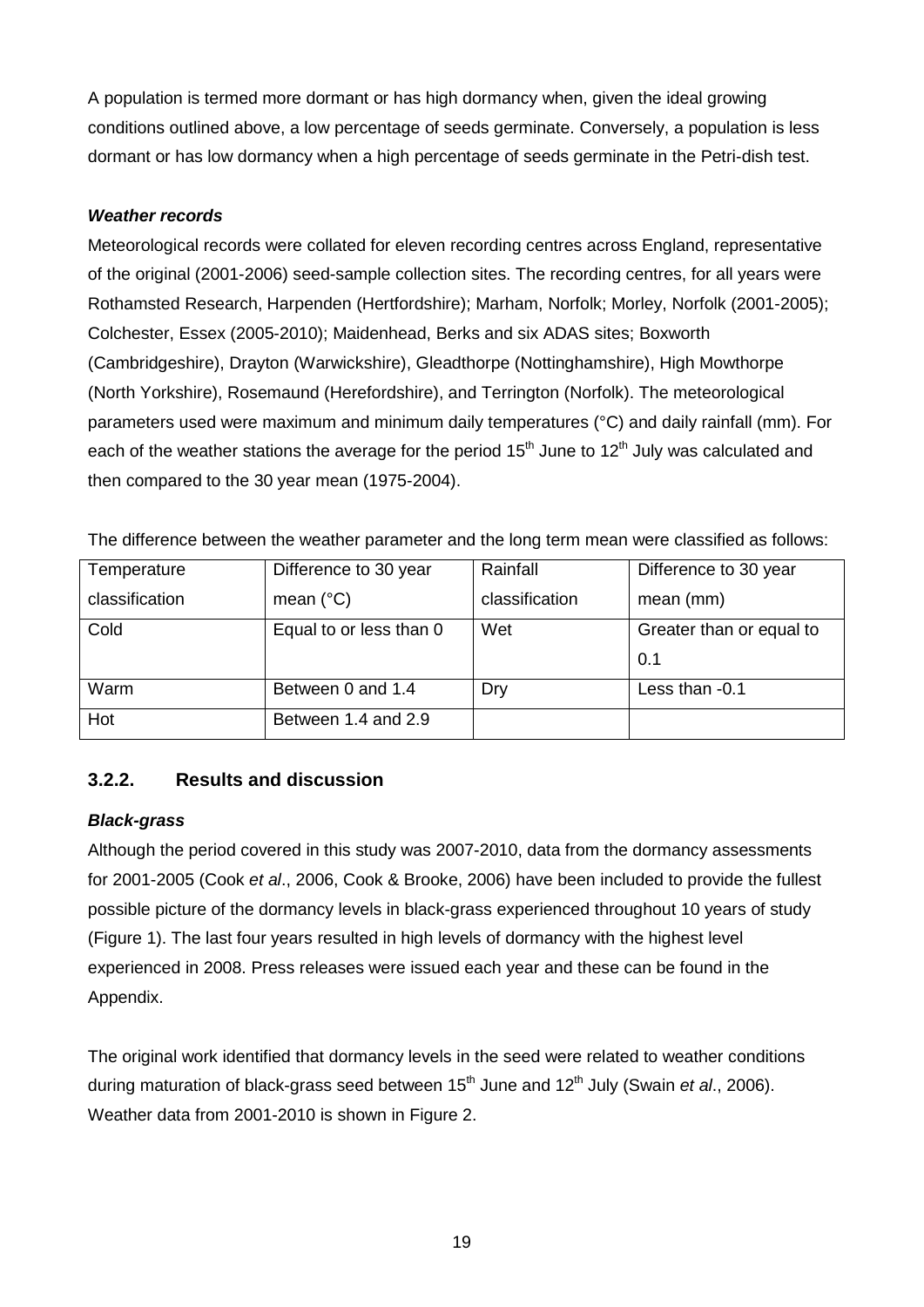

**Figure 1.** Dormancy patterns in black-grass 2001-2010 (For each year the graph shows maximum and minimum values, the lower and upper quartiles, the mean (written in) and on the X axis the number of samples and a categorisation of the weather for the period  $15<sup>th</sup>$  June to  $12<sup>th</sup>$  July).

There were strong indicators that dormancy in black-grass was lower in warm, dry years and higher in colder wetter years. However, the simple method described above did not correctly describe the level of dormancy measured in 2009 and 2010. The weather during the critical period followed a similar pattern in 2009 and 2010, being colder than the average for all cold years during the first half of the period and warmer than the average for all the hot years in the second half (Figure 3).

The current project has taken all of the data from ten years of dormancy work and looked at the factors affecting dormancy in greater detail. This is presented in Section 4.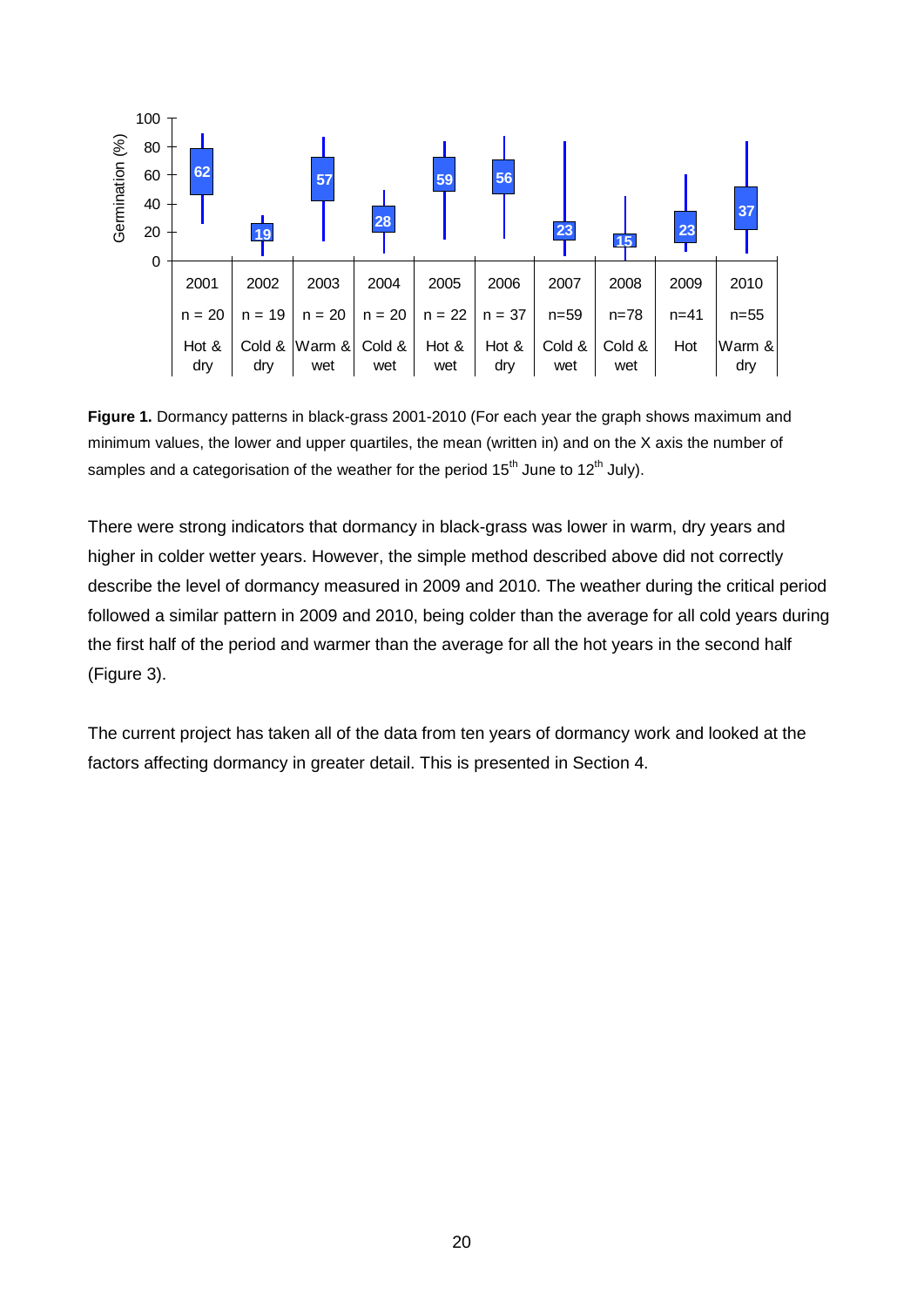

**Figure 2.** Average weather parameters from ten sites throughout the UK for 4 weeks from 15<sup>th</sup> June to 12<sup>th</sup> July, 2001-2010. The y axis shows difference from the long-term mean and the units are dependant on parameter; temperature (°C) and rainfall (mm).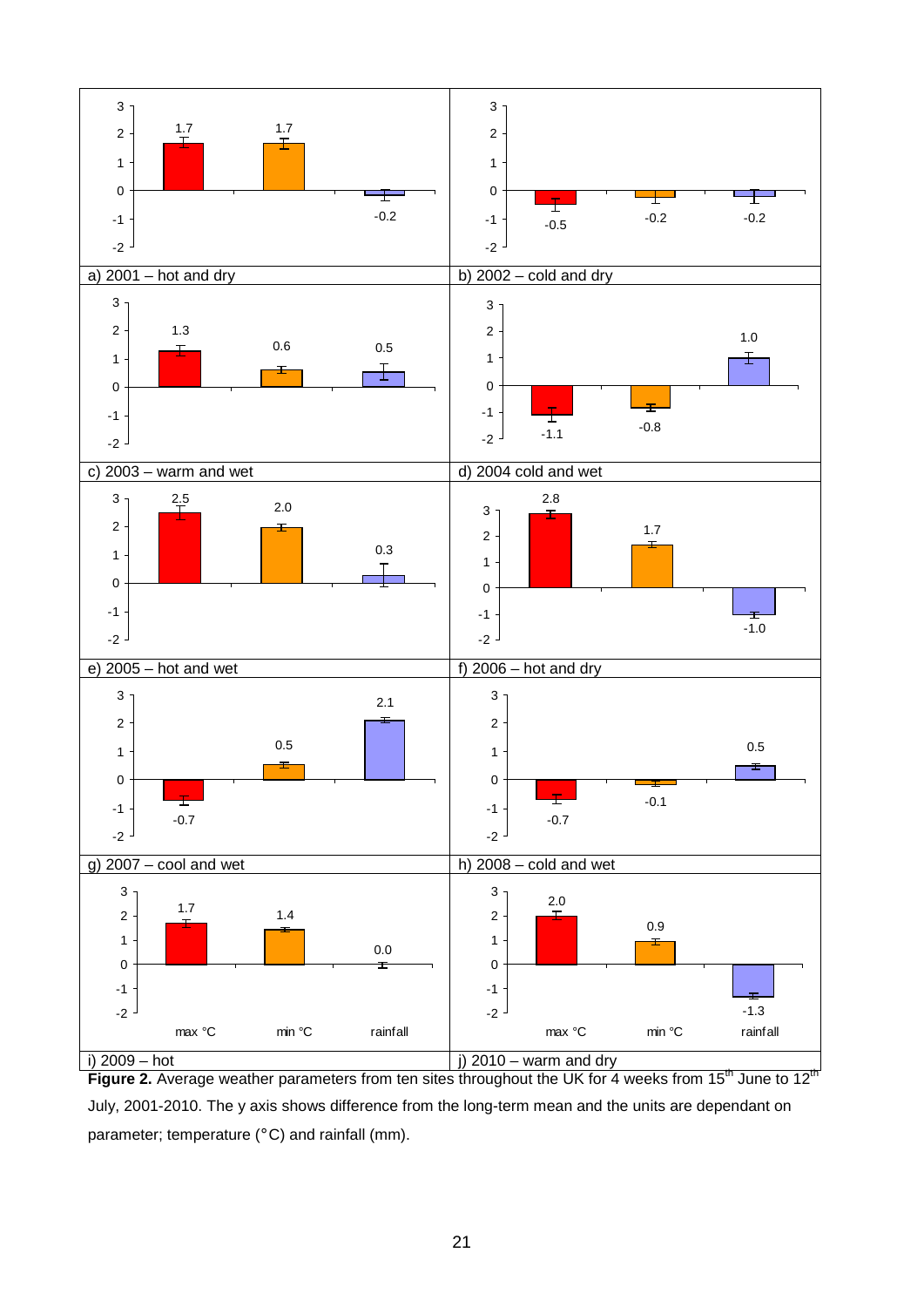



#### *Italian rye-grass*

Dormancy in Italian rye-grass was measured in ten or fewer samples per year between 2008 and 2010, there were a greater number of samples analysed during 2007 (Figure 4), data have also been included from 2004 for reference (Cook *et al*., 2006). There was no clear indication that dormancy level can easily be linked to weather conditions during the same period as black-grass (Figure 4 and Figure 2). Dormancy in Italian rye-grass was always lower than that of black-grass in the same year.

Work done by Alarcón-Reverte (2010) in HGCA project SR18 indicated that higher than average temperatures during seed development and maturation (June and July) resulted in lower seed dormancy. Akpan and Bean (1977) had similar conclusions. The work on rye-grass in this project was done on fewer samples than black-grass and over fewer years and there was no indication of a response to temperature.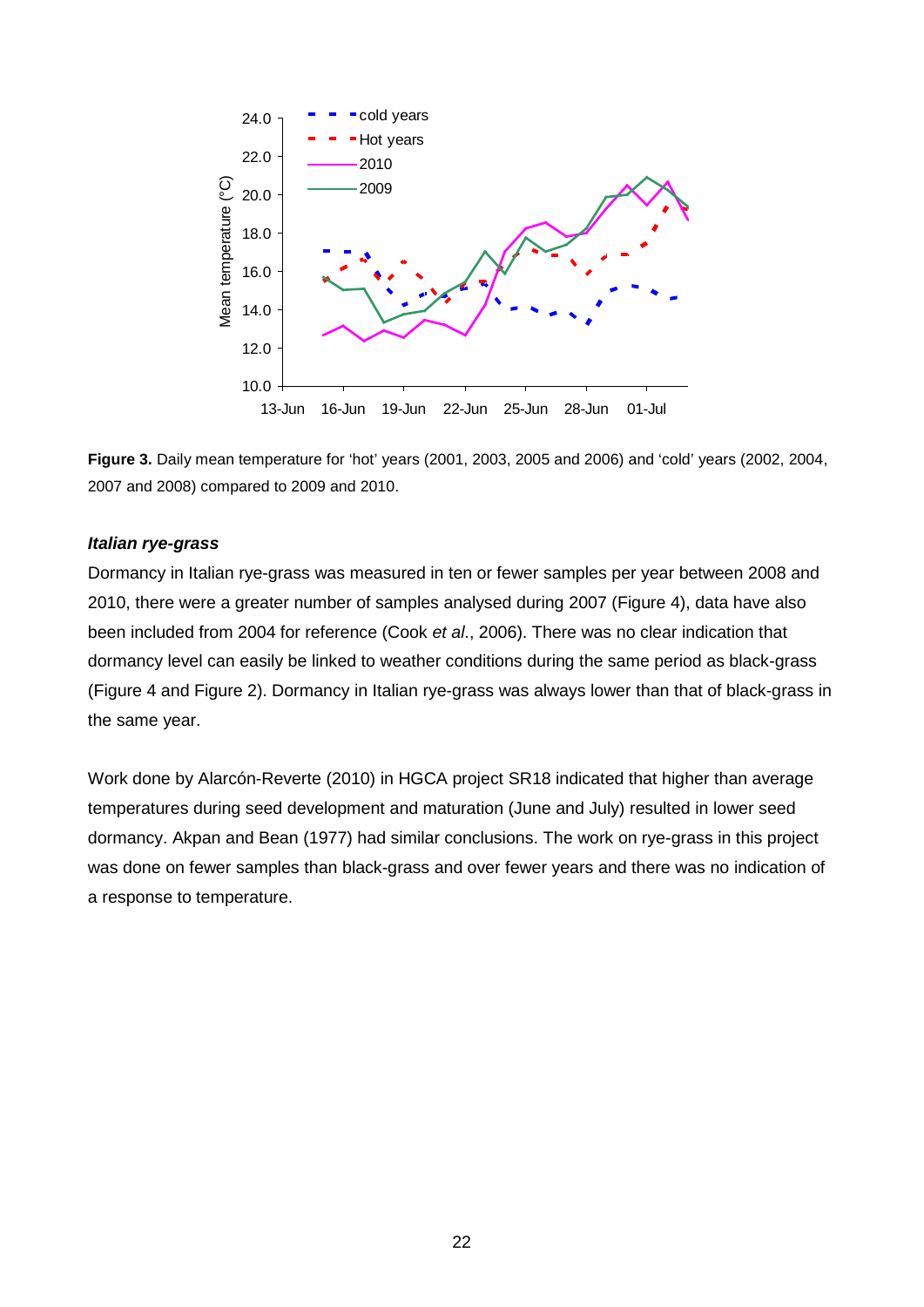

**Figure 4.** Dormancy patterns in Italian rye-grass, 2004 and 2007-2010 (For each year the graph shows maximum and minimum values), the lower and upper quartiles, and the mean (written in) and a categorisation of the weather for the period  $15<sup>th</sup>$  June to  $12<sup>th</sup>$  July).

#### *Barren brome*

Dormancy levels of barren brome were similar in all years (Figure 5); data have also been included from 2004 for reference (Cook *et al*., 2006). There was a greater difference between samples in a single year than between years. For example, at Boxworth, samples were collected from two fields in a single year and dormancy was found to be 0% in one population and 100% in the other. There seemed to be no link to weather conditions during seed maturation.

Froud-Williams (1981) noted that in barren brome, primary dormancy tends to be weak but a few populations had higher dormancy. This was also supported by Peters *et al.*, (2000). Differences in dormancy between populations have been noted previously (Andersson *et al*., 2002; Peters *et al*., 2000). Peters *et al* (2000) found that some populations always produced either low or high dormancy and indicated that there was a strong genetic component to dormancy and Boxworth was one of those showing greater dormancy. Green *et al*., (2001) showed that barren brome exists as numerous separate and genetically different lines, which are maintained by inbreeding but which very occasionally outcross.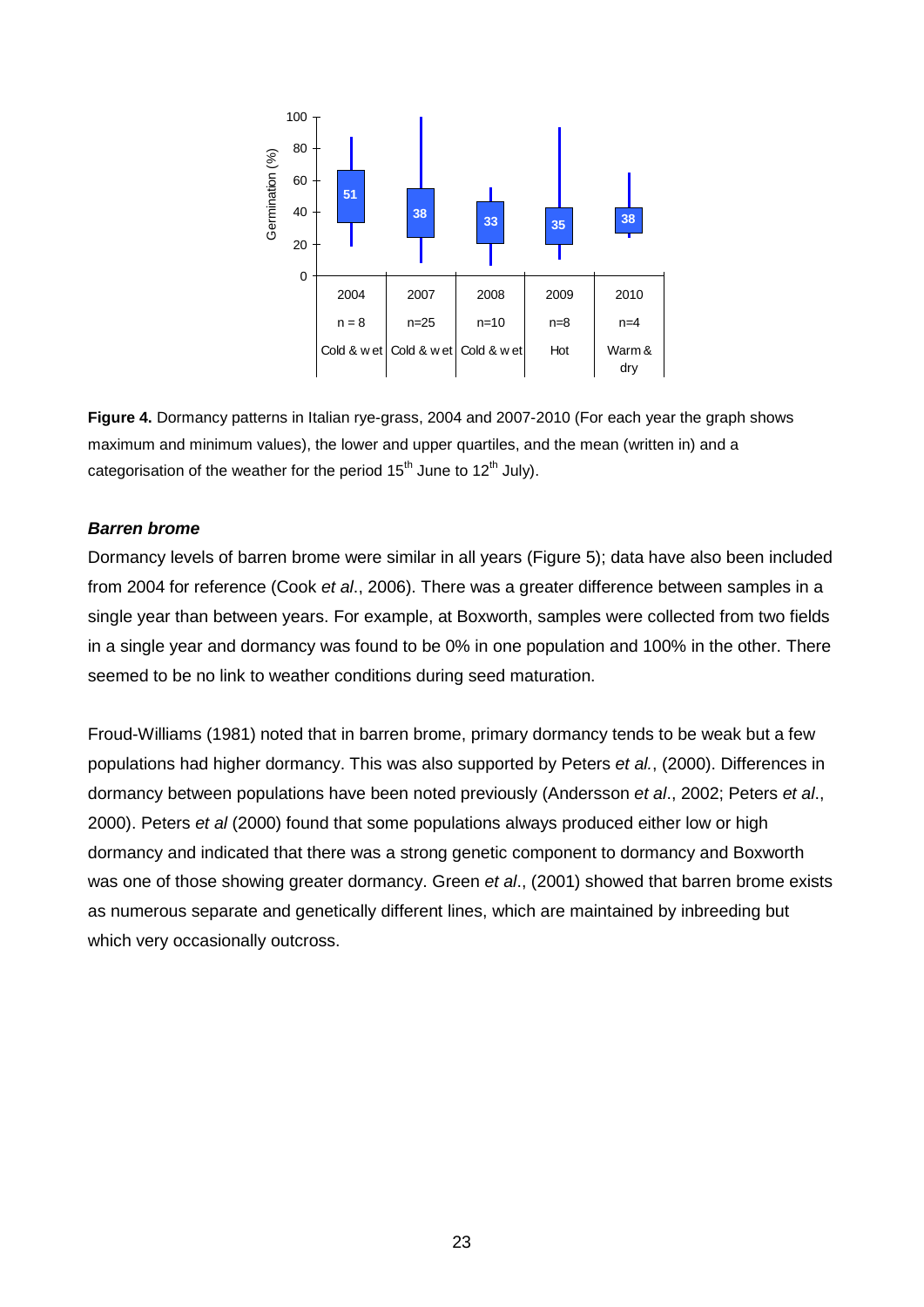

**Figure 5.** Dormancy patterns in barren brome 2004 and 2007-2010 (For each year the graph shows maximum and minimum values), the lower and upper quartiles, and the mean (written in) and a categorisation of the weather for the period  $15<sup>th</sup>$  June to  $12<sup>th</sup>$  July).

#### *Meadow brome*

Identification of meadow brome proved to be difficult and was only completed after all samples had been grown on and identified in the following year. There was a wide range of dormancy levels between populations and, as with barren brome, there seemed to be no relationship with the weather during June and July (Figure 6, Figure 2), data have also been included from 2004 for reference (Cook *et al*., 2006). The variation between samples in a single year was greater than variation between the years. Froud-Williams and Chancellor (1986) and Orson *et al*. (1998) had noted little innate dormancy in this species.



**Figure 6.** Dormancy patterns in meadow brome 2004 and 2007-2010 (For each year the graph shows maximum and minimum values), the lower and upper quartiles, and the mean (written in) and a categorisation of the weather for the period  $15<sup>th</sup>$  June to  $12<sup>th</sup>$  July).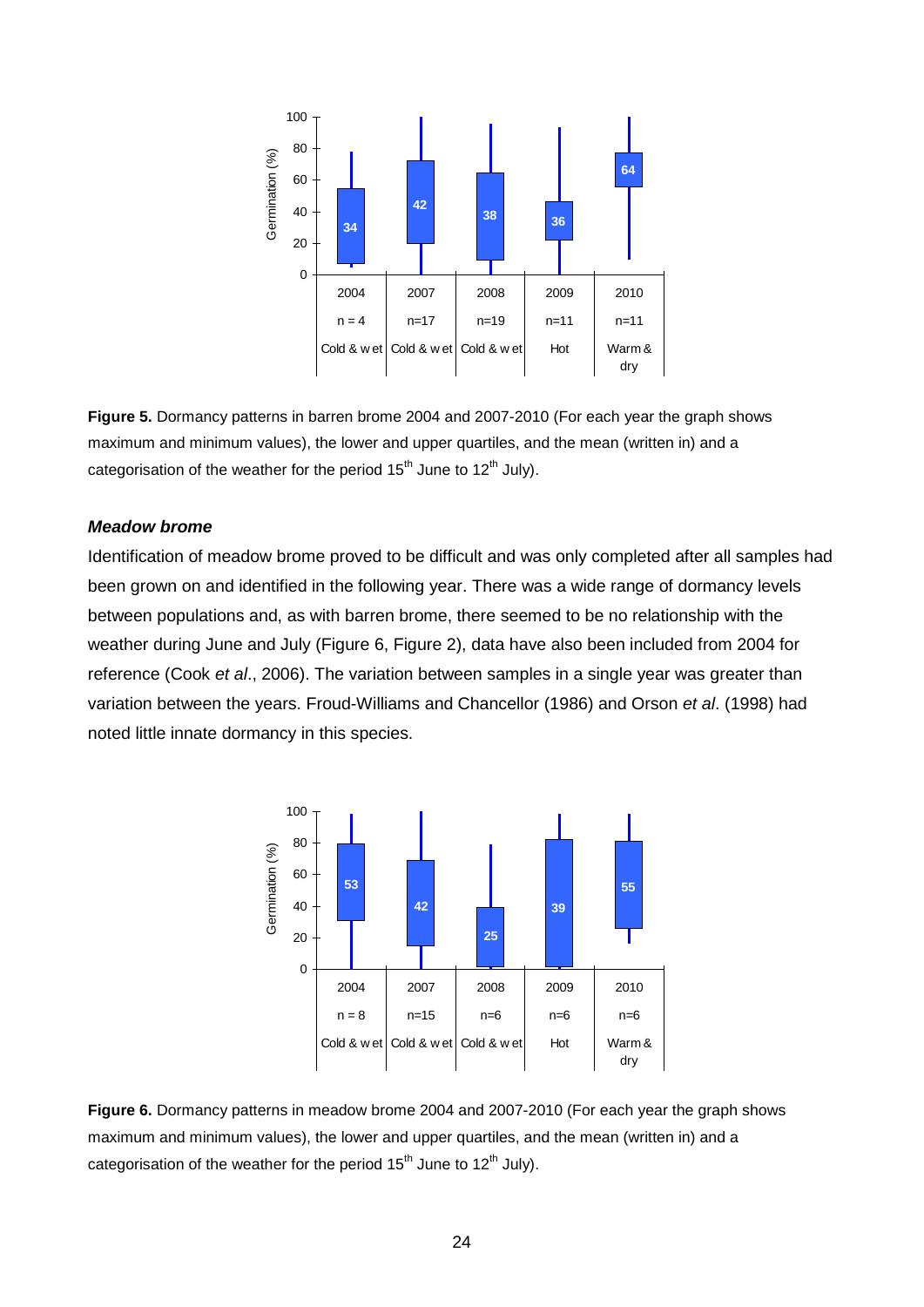#### *Soft brome*

Few soft brome samples were collected, dormancy was low in both 2007 and 2008 but varied between populations (Figure 7). There were no samples collected in 2009 and only one in 2010.

Froud-Williams (1981) and Orson *et al*. (1998) reported that dormancy on soft brome was low and Andersson *et al*., (2002) and Jain (1982) also reported differences on dormancy between populations.

It was not possible to link weather conditions during June and July with dormancy level in this project but in central and northern California strong correlation with rainstorms was noted by Jain (1982) who suggested a direct adaptive role of seed dormancy to timing of germination in moist conditions. In the UK moisture is not usually limiting.



**Figure 7.** Dormancy patterns in soft brome 2007 and 2008 (For each year the graph shows maximum and minimum values), the lower and upper quartiles, the mean (written in) and a categorisation of the weather for the period  $15^{th}$  June to  $12^{th}$  July).

### *Rye brome*

Rye brome seems to be more common than first thought and where it occurs it can be a serious problem and be difficult to control. Dormancy was always exceptionally high (Figure 8) and not linked to weather during June and July (Figure 2).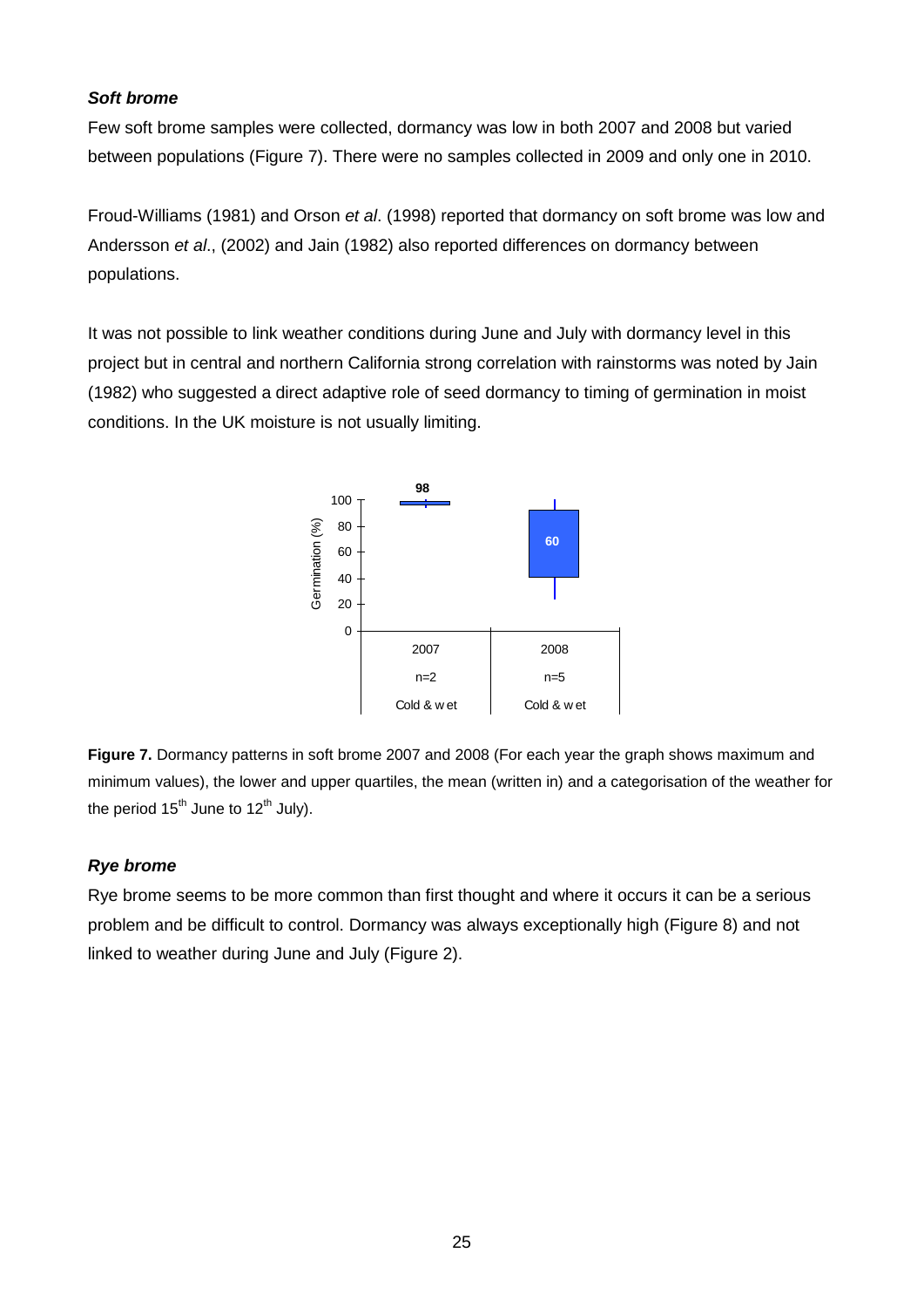

**Figure 8.** Dormancy patterns in rye brome 2007-2010 (excluding 2009 as only one sample was collected) (For each year the graph shows maximum and minimum values), the lower and upper quartiles, the mean (written in) and a categorisation of the weather for the period  $15<sup>th</sup>$  June to  $12<sup>th</sup>$  July).

## **3.2.3. Summary and key points**

- An annual forecast of dormancy was issued each August containing guidelines on the most suitable crop management and herbicide strategies to best manage black-grass that season.
- Results indicated that dormancy in black-grass was lower in warm, dry years and higher in colder wetter years; however this relationship does not explain the dormancy in 2009 and 2010.
- In Italian rye-grass there was no indication that dormancy level and temperature during the period  $15<sup>th</sup>$  June to  $12<sup>th</sup>$  July are related.
- In barren brome there was a greater difference in dormancy level between samples in a single year than between years and no link to weather conditions during seed maturity was observed.
- Identification of meadow brome was difficult. There was high variation in dormancy between populations in a single year and there was no relationship with the weather in June and July.
- Few samples of soft brome were received. Dormancy levels were always low and we found no link between dormancy levels and weather during June and July.
- Rye brome was more common than expected and initial dormancy levels were very high. No link between rye brome and weather during June and July was observed.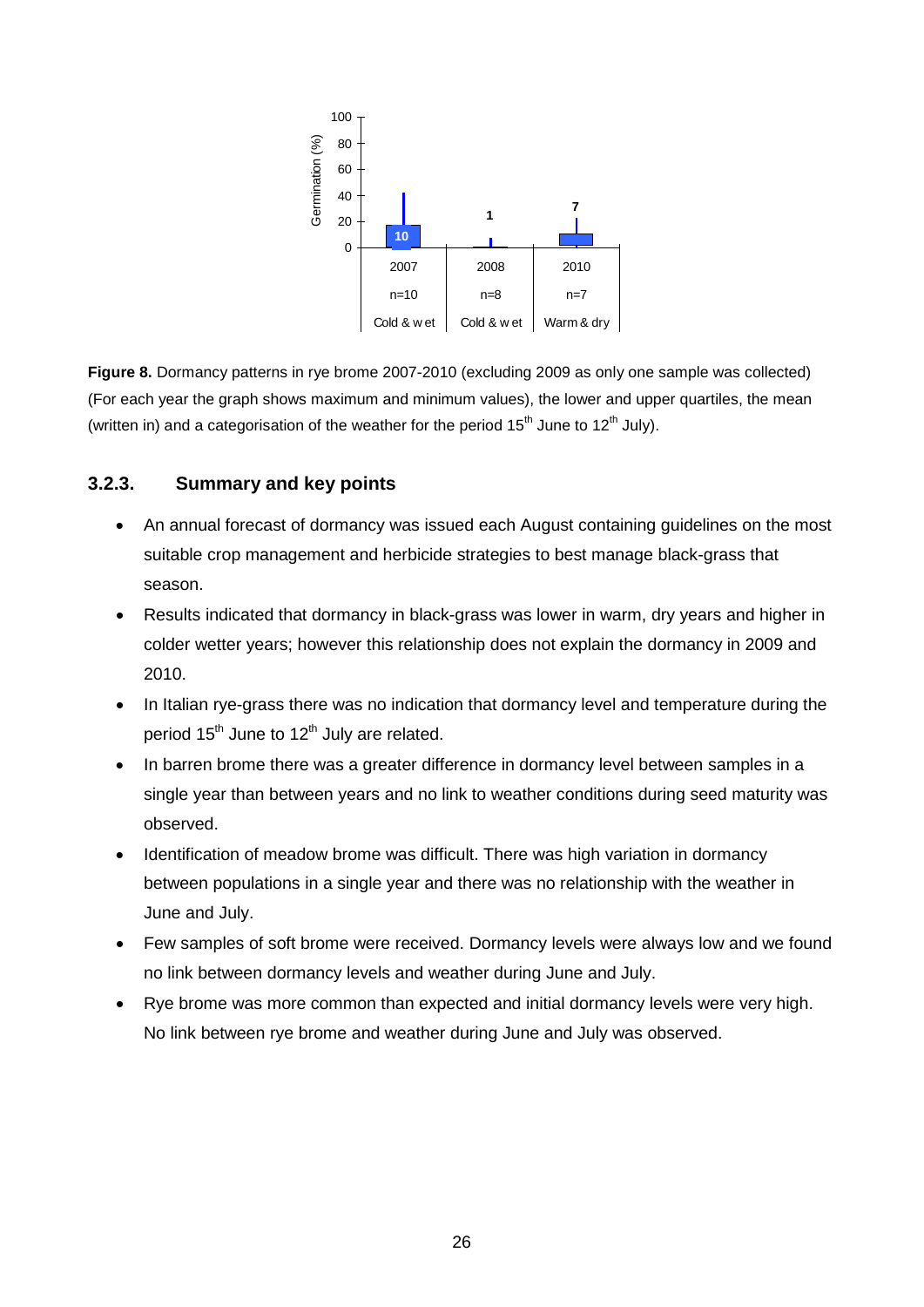# **3.3. Understanding the implications of dormancy on emergence patterns and allowing optimisation of black-grass management (objective 3)**

In order to understand the implications of dormancy on emergence patterns, seedlots with a range of dormancy levels were needed. In 2007, seed with a range of dormancy levels was selected from different sites. Selected seedlots from the emergence experiments were grown through to maturity and ripened in two different environments to provide seed of different dormancy levels with the same genetic base for further emergence work.

The information gained from this work was twofold; firstly ripening the seed in two different temperature regimes added to the information pool on the effects of environmental conditions on dormancy level. Secondly the seed from the experiments was used to look at the effects of dormancy level on the speed and extent of seed emergence.

## <span id="page-26-0"></span>**3.3.1. Creating black-grass seedlots of different dormancy levels**

## *Materials and methods*

Two seedlots were collected in 2007 from Littleport, Cambridgeshire and Navenby, Linconshire. Four replicates of the seedlots were sown in washing up bowls (23.5cm x 30.5 cm x 8 cm) with holes drilled in the bases and 'hydroleca' in the bottom to provide drainage. Each container was filled with sterilised Kettering loam and grit (5:1 mix) and 60 seeds of each seedlot were placed in the container, at least 12mm from the edge. Seeds were covered with fine soil to an even depth of 0.5 cm and lightly watered. The containers were placed on a net covered pot standing area and watered regularly. Any broad-leaved weeds were removed by hand weeding; pests (aphids) and disease (powdery mildew) were controlled using appropriate pesticides if necessary.

The containers were kept through to ear emergence in the pot standing area of the netted cage. At ear emergence the replicates were separated, with replicates one and two being moved to a polytunnel (hot) and replicates three and four remaining in the netted cage outdoors (cold). Seed was collected in summer 2007 from these plants. This seed was then used in the emergence experiments in autumn 2008 detailed in 3.2. After the emergence assessments the plants were grown on in the pot standing area of the netted cage. The replicates were separated into the hot and cold areas from ear emergence through to ripening. This process was repeated in autumn 2009. Table 3 details how the seed from each seedlot was split each year and under what conditions it was ripened.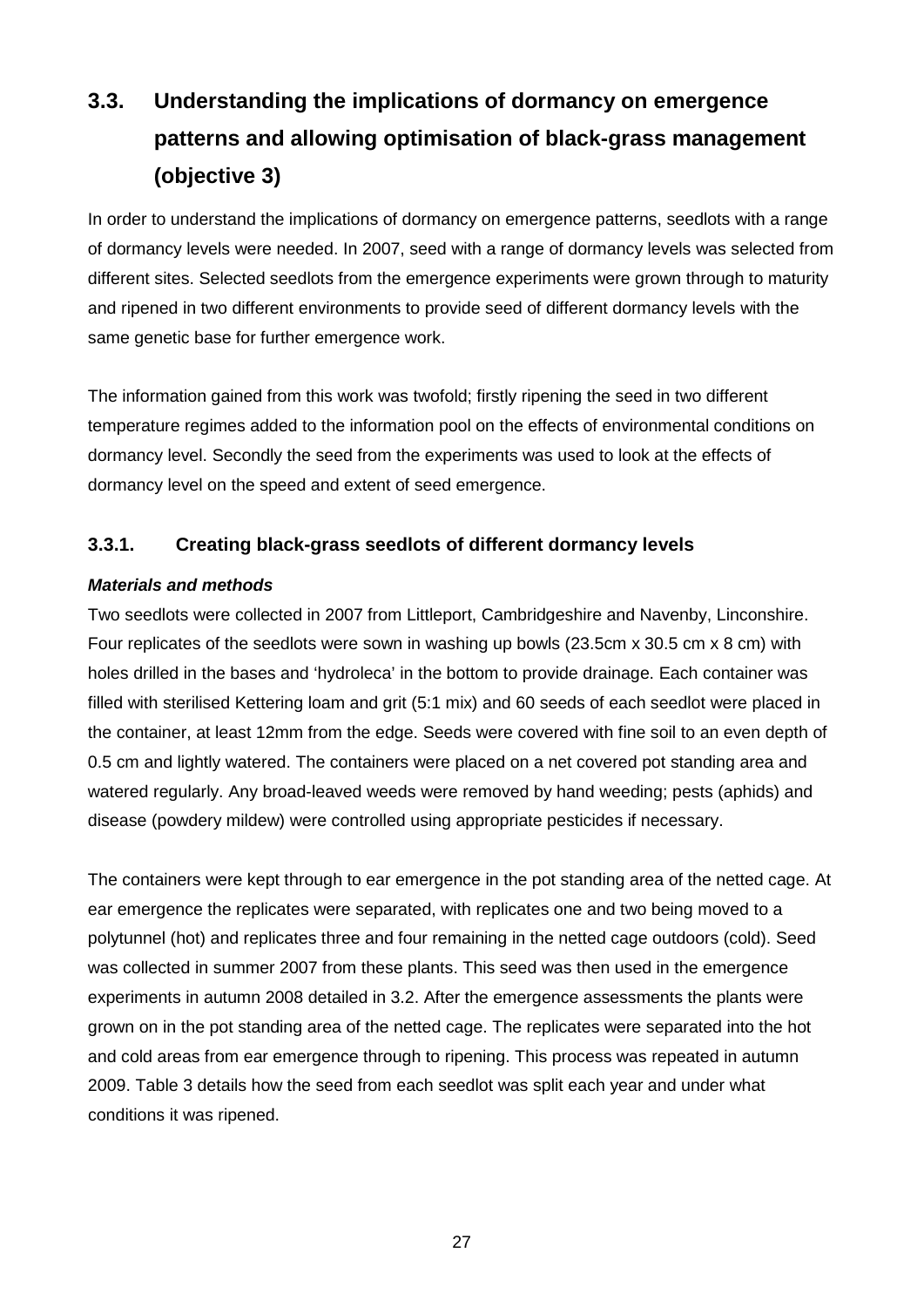#### **Table 2.** Place of ripening of the two seedlots from 2007-2009

|                   | Place of ripening                 |      |      |
|-------------------|-----------------------------------|------|------|
| 2007              | 2008                              | 2009 | 2010 |
|                   | Ripened in the netted cage (cold) | Cold | Cold |
| Seedlot 1         |                                   |      | Hot  |
| Littleport, Cambs |                                   | Hot  | Cold |
|                   |                                   |      | Hot  |
|                   |                                   | Cold | Cold |
| Seedlot 2         | Ripened in the polytunnel (hot)   |      | Hot  |
| Navenby, Lincs    |                                   | Hot  | Cold |
|                   |                                   |      | Hot  |

The maximum and minimum temperature in both the netted cage and the polytunnel were recorded daily using a Tinytalk data recorder.

Seed was collected when an estimated 50% had shed, was air dried, and tested for viability and dormancy as described in [2.1.3.](#page-17-0) Data were analysed by Anova using GenStat.

#### *Results and discussion*

Dormancy levels of black-grass were significantly lower in the polytunnel than netted cage (p<0.001) in all years (Figure 9).



**Figure 9.** Dormancy level of seed collected between 2007 and 2009 after ripening in the netted cage (cold) or polytunnel (hot ) (% germination)

### **Critical period**

The windowpane analysis (See section 4.1.4) suggested that the critical period for temperature begins 20 days after flowering and goes on for 19 days. The critical periods for the three years are detailed in Table 4.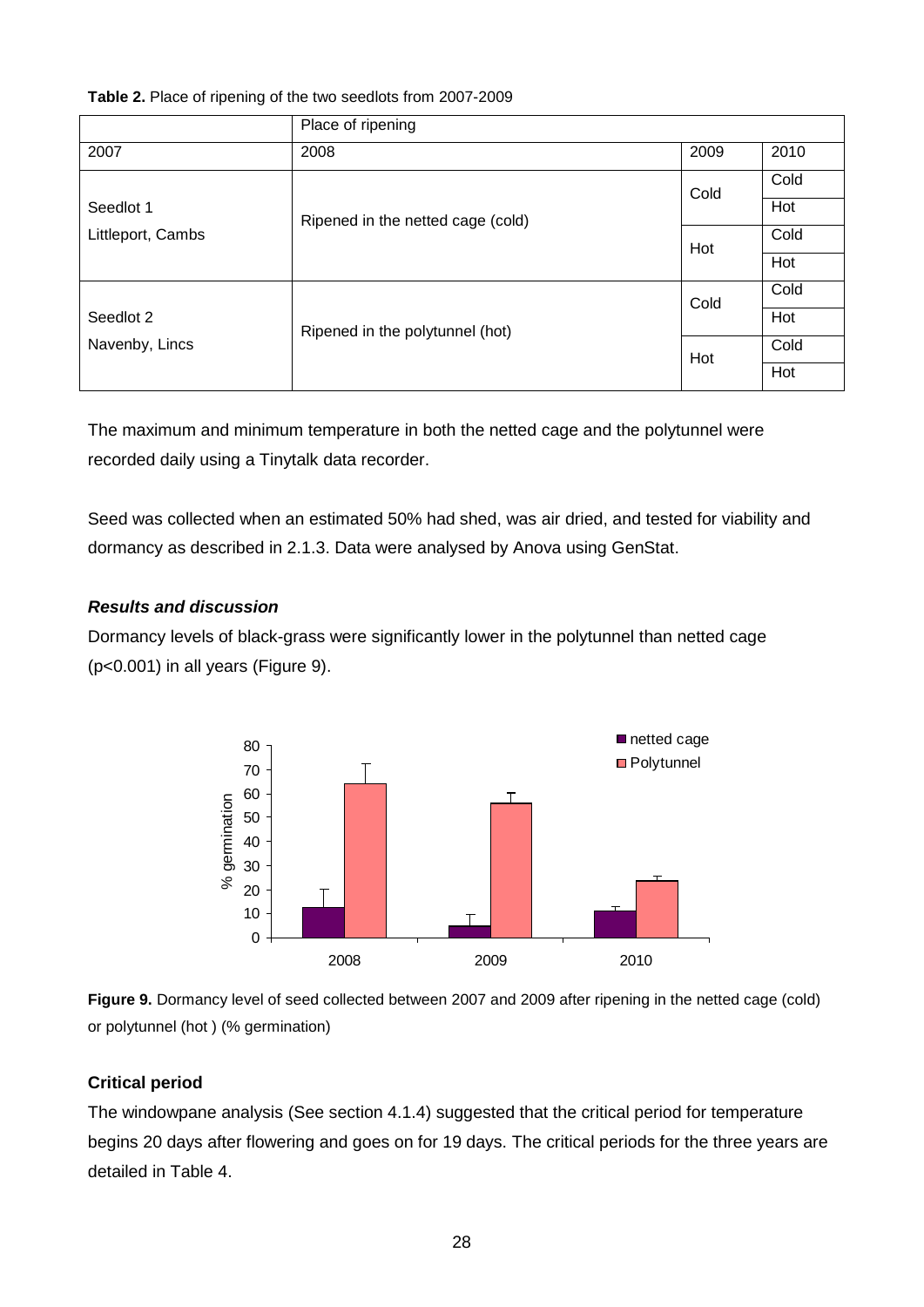**Table 3.** Anthesis date and critical period for container grown black-grass.

|      | <b>Anthesis</b>                | <b>Start of critical period</b> | <b>End of critical period</b> |
|------|--------------------------------|---------------------------------|-------------------------------|
| 2008 | $\overline{7}^{\text{th}}$ May | $27th$ May                      | 15 <sup>th</sup> June         |
| 2009 | $7th$ May                      | $27th$ May                      | $15^{\text{th}}$ June         |
| 2010 | $14^{\text{th}}$ May           | $6th$ June                      | $26th$ June                   |

During the critical period maximum temperatures during 2008 and 2009 were significantly higher (p<0.001) in the polytunnel than the netted cage but minimum temperatures were similar in both locations (Figure 10, Table 5). In 2010 temperatures were similar in both environments because the temperature recorder in the netted cage was not placed in the shade as in 2008 and 2009. The field temperatures are lower than both probably due to the pots standing on concrete, which acts as a heat sink, and being located in a more sheltered position.

|                  |      | Average daily maximum     | Average daily minimum     | Average daily             |
|------------------|------|---------------------------|---------------------------|---------------------------|
|                  | Year | temperature $(^{\circ}C)$ | temperature $(^{\circ}C)$ | temperature $(^{\circ}C)$ |
| Netted cage      | 2008 | 25.9                      | 10.1                      | 18.0                      |
|                  | 2009 | 26.8                      | 8.2                       | 17.5                      |
|                  | 2010 | 39.2                      | 10.3                      | 24.7                      |
| Netted cage Mean |      | 30.6                      | 9.5                       | 20.1                      |
| Polytunnel       | 2008 | 35.0                      | 11.4                      | 23.2                      |
|                  | 2009 | 34.0                      | 8.5                       | 21.2                      |
|                  | 2010 | 39.4                      | 13.2                      | 26.3                      |
| Polytunnel Mean  |      | 36.1                      | 11.0                      | 23.6                      |

**Table 4.** Temperatures during critical period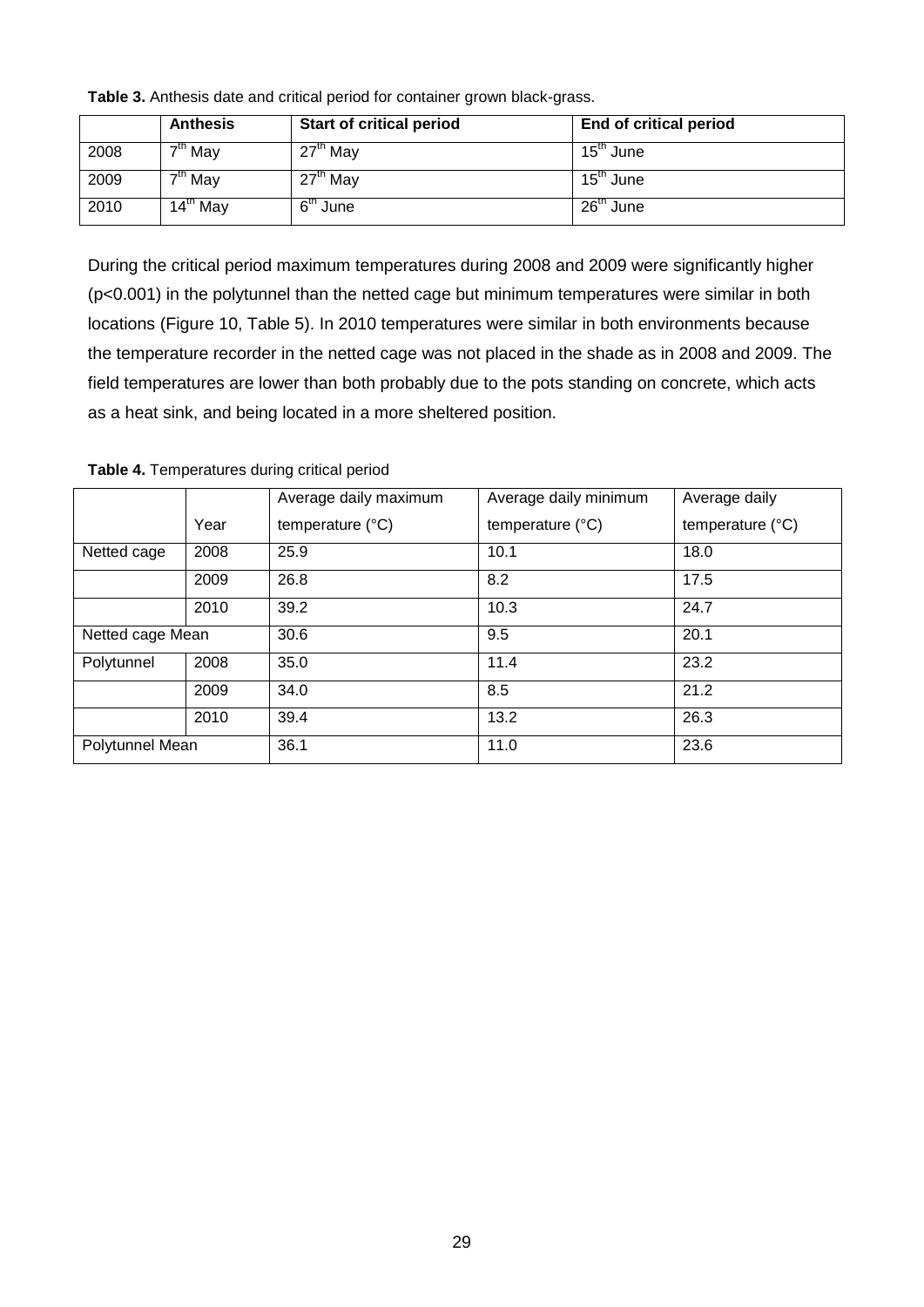

a) Netted cage



#### b) Polytunnel

**Figure 10.** Maximum and minimum temperatures for the critical periods of 2008-2010 measured in the netted cage and polytunnel (°C).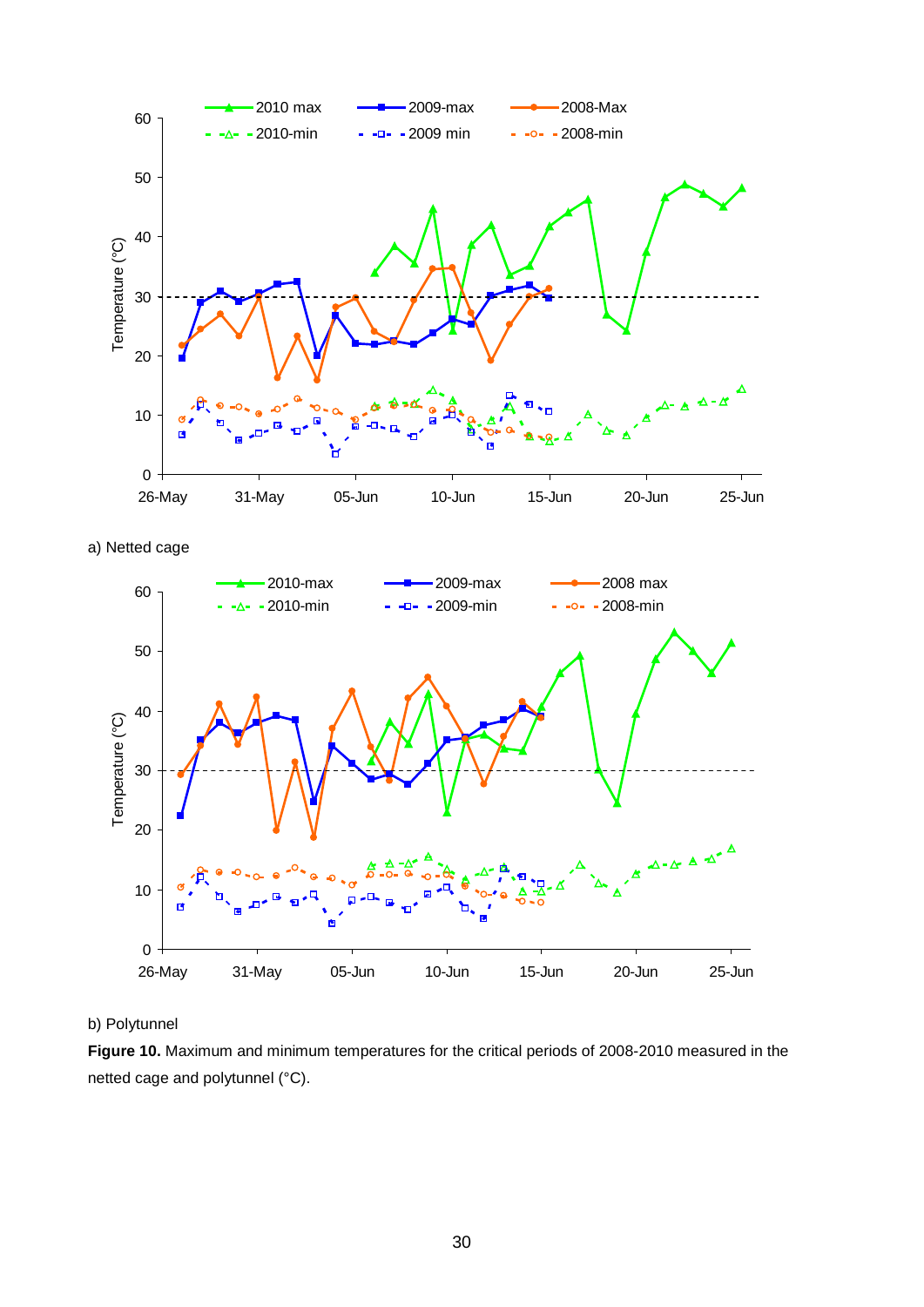As indicated in the windowpane analysis (See section 4.1.4) as average temperature rose, dormancy level decreased however, we did not achieve the very low dormancy levels in the polytunnel we would have expected (Figure 11). This may be due to one or more of the following factors:

- The minimum temperature in the polytunnel was the same as the netted cage as there was a degree of temperature buffering from the concrete standing. Also the polytunnel was not insulated enough to prevent similar minimum temperatures being reached.
- The water was slightly limiting in both situations; it wasn't possible to keep the containers at field capacity for the whole 24 hour period.
- There were very high temperatures (>37°C) in the polytunnel in all three years and the netted cage in 2010 (Table 6), this could have prevented the black-grass from developing normally as seen in wheat (Weir *et al*., 1984)).



**Figure 11.** The relationship between average temperature during the critical period and dormancy level in black-grass for samples from the Boxworth field, polytunnel and netted cage

| Year | Polytunnel | Netted cage | Field |
|------|------------|-------------|-------|
| 2008 | 38         |             | U     |
| 2009 | 18         |             | υ     |
| 2010 | 61         | 54          | U     |

**Table 5.** Total number of hours above 37°C in the field, netted cage and polytunnel at Boxworth 2007-2010.

### **Effect of seedlot and previous ripening**

Both seedlots responded similarly to the temperature regimes over the three year period (Figure 12). There was also no relationship between the previous season and current season's dormancy levels. Dormancy level was influenced by weather conditions during the summer of ripening only.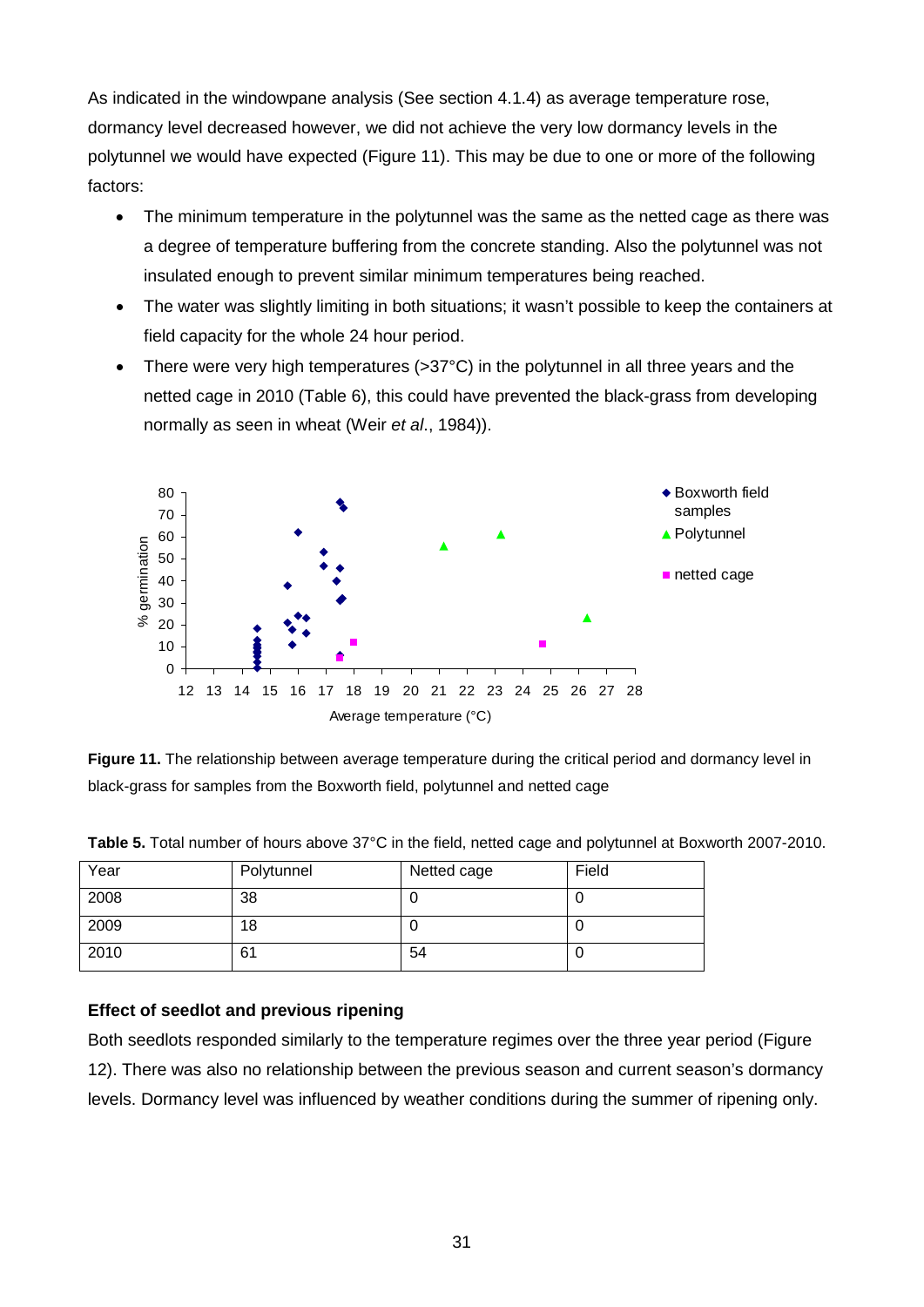

**Figure 12.** Mean dormancy level of seedlots between 2008 and 2010.

#### *Summary and key points*

- Temperature during the critical period, beginning at 20 days after flowering for a period of 19 days, had a significant effect on the development of dormancy.
- Temperature was not the only factor involved, there was probably some effect of water being limiting during ripening
- Dormancy only lasted one season and did not carry over into following year's seed production.

## **3.3.2. Emergence of black-grass, Italian rye-grass, barren brome, meadow brome, rye brome and soft brome**

#### *Materials and methods*

In 2007, 2008 and 2009 black-grass seed from the netted cage, polytunnel (as described in section [3.1\)](#page-26-0) plus seed from field sampling of black-grass and field samples of Italian rye-grass, barren brome, meadow brome, rye brome and soft brome at different dormancy levels were sown into containers. Black-grass was sown at two dates, the other species at the early date only (Table 7). There were four replicates. Seed had been stored at 18°C and 50% relative humidity since collection.

Seed was sown in washing up bowls (23.5 cm x 30.5 cm x 8 cm) drilled on the bases and containing 'hydroleca' in the bottom to provide drainage and filled with sterilised Kettering loam and grit (5:1 mix), 60 seeds of each seedlot were placed in the container, at least 12 mm from the edge. Seeds were covered with fine soil to an even depth of 0.5 cm and lightly watered. The containers were placed on a net covered pot standing area and watered regularly. Any broadleaved weeds were removed by hand weeding; pests (aphids) and disease (powdery mildew) were controlled using appropriate pesticides if necessary.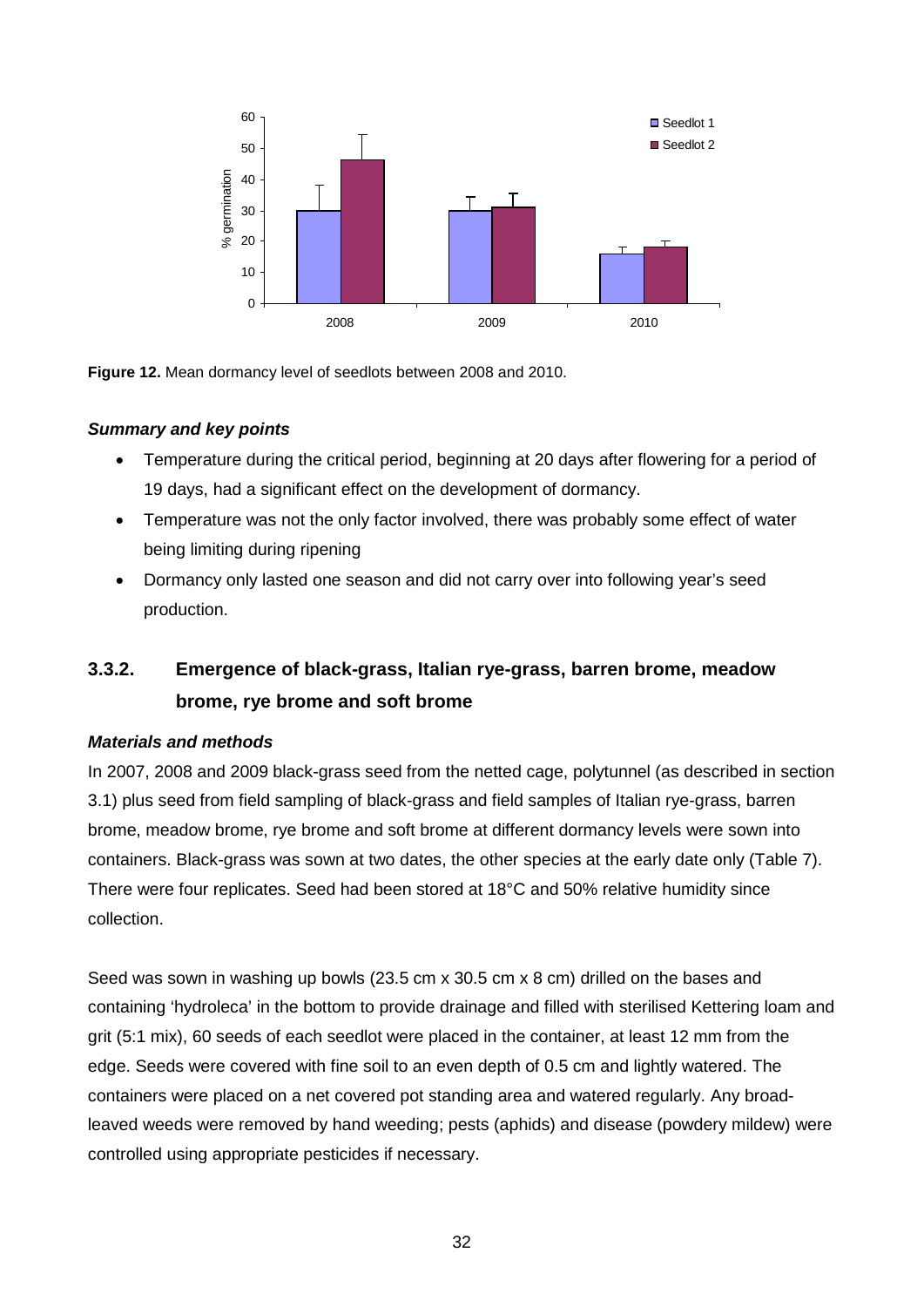#### **Table 6.** Sowing dates and approximate number of days after seed collection

|              | Approximate number of days after seed | 2007    | 2008    | 2009    |
|--------------|---------------------------------------|---------|---------|---------|
|              | collection                            |         |         |         |
| Early sowing | 70                                    | 21 Sept | 21 Sept | 24 Sept |
| Late sowing  | 100                                   | 21 Oct  | 21 Oct  | 21 Oct  |

Plant emergence was counted from sowing through to spring, twice weekly during the first month, weekly up to the  $4<sup>th</sup>$  month and weekly in the spring.

### **Dormancy level at sowing**

Seed dormancy level was measured within seven days of seed collection and also at the date of the early and late sowing approximately 70 and 100 days after seed collection respectively using the methodology described in 2.1.3.

### **Comparison of field and container emergence**

In 2010, seed of black-grass, barren brome and Italian rye-grass were sown in the field at ADAS Boxworth and into containers at two sowing dates, 21 September and 20 October. 60 seeds were sown into containers using the method above. In the field, seed was scattered onto the soil surface and incorporated to 1 cm deep. Emergence was assessed weekly.

#### *Results and discussion*

#### **Black-grass**

#### **Changes in dormancy level**

Dormancy level decreased through storage (18°C and 50% relative humidity) of black-grass seed. After 100 days low dormancy seed reached a maximum germination level of 83%. High dormancy seed did not lose its dormancy as readily as low dormancy seed and reached a maximum after 100 days of 62% (Figure 13). There was some variation between years; in 2009 dormancy was lost to a greater extent than in 2007 and 2008.

Dormancy level in black-grass seed does decline in a field situation after shedding and this seed will emerge even though emergence is delayed. Storage under warm conditions made dormancy decline faster and to a greater extent than in the field.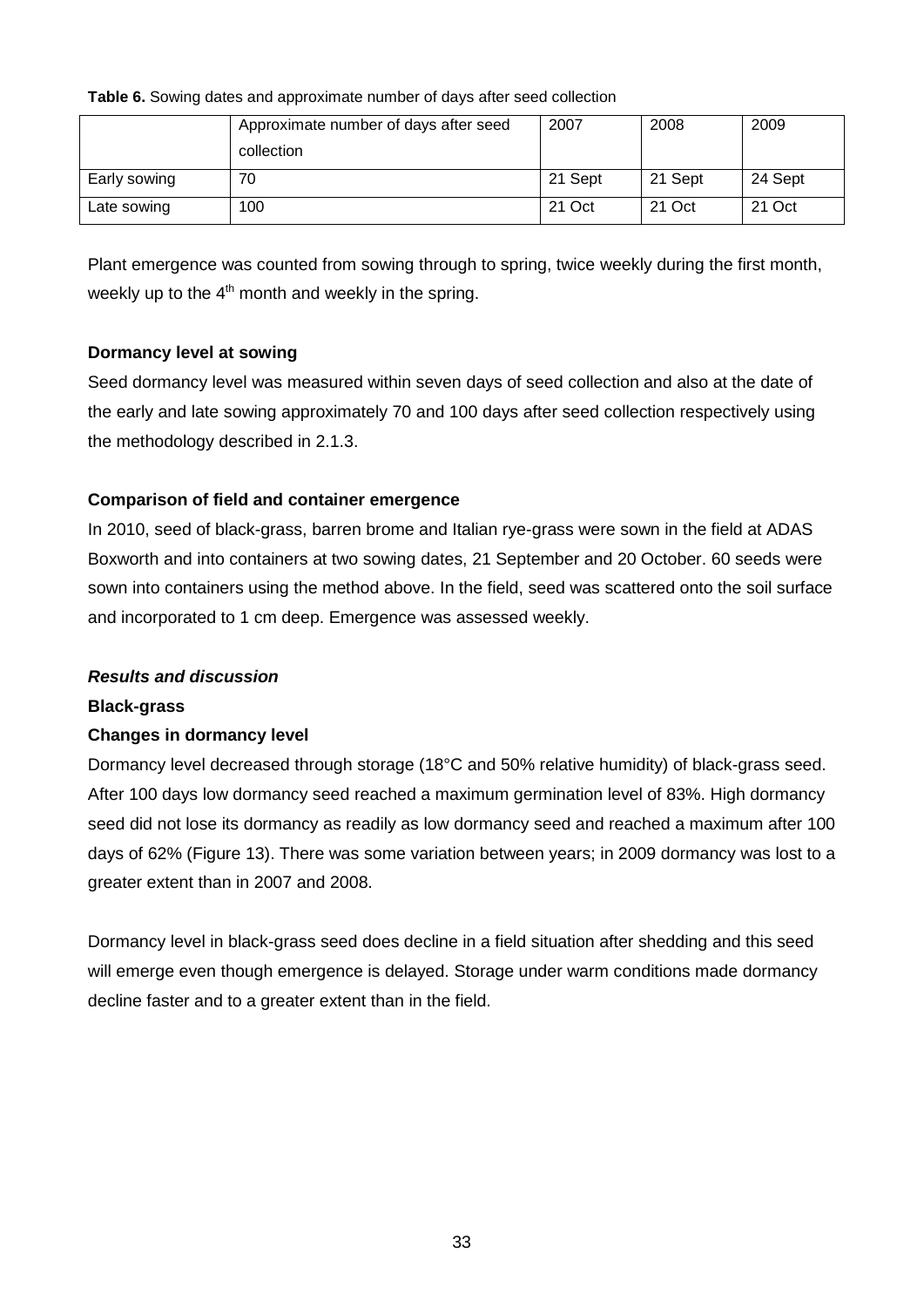

**Figure 13.** Changes in black-grass dormancy during storage

#### **Autumn emergence**

Black-grass emergence in containers followed a similar pattern for the three years of the experiment (Figure 14). There was always a peak of emergence at approximately 15 days for early sown seed and 20 days for late sown. It must be remembered that the seed sown had been in storage for 70 days after seed collection and dormancy levels had declined as described above. In a field situation dormancy level would decline slower. Low dormancy seed tended to emerge first and a greater percentage of the seed emerged during the first autumn when compared to high dormancy seed (Figure 14).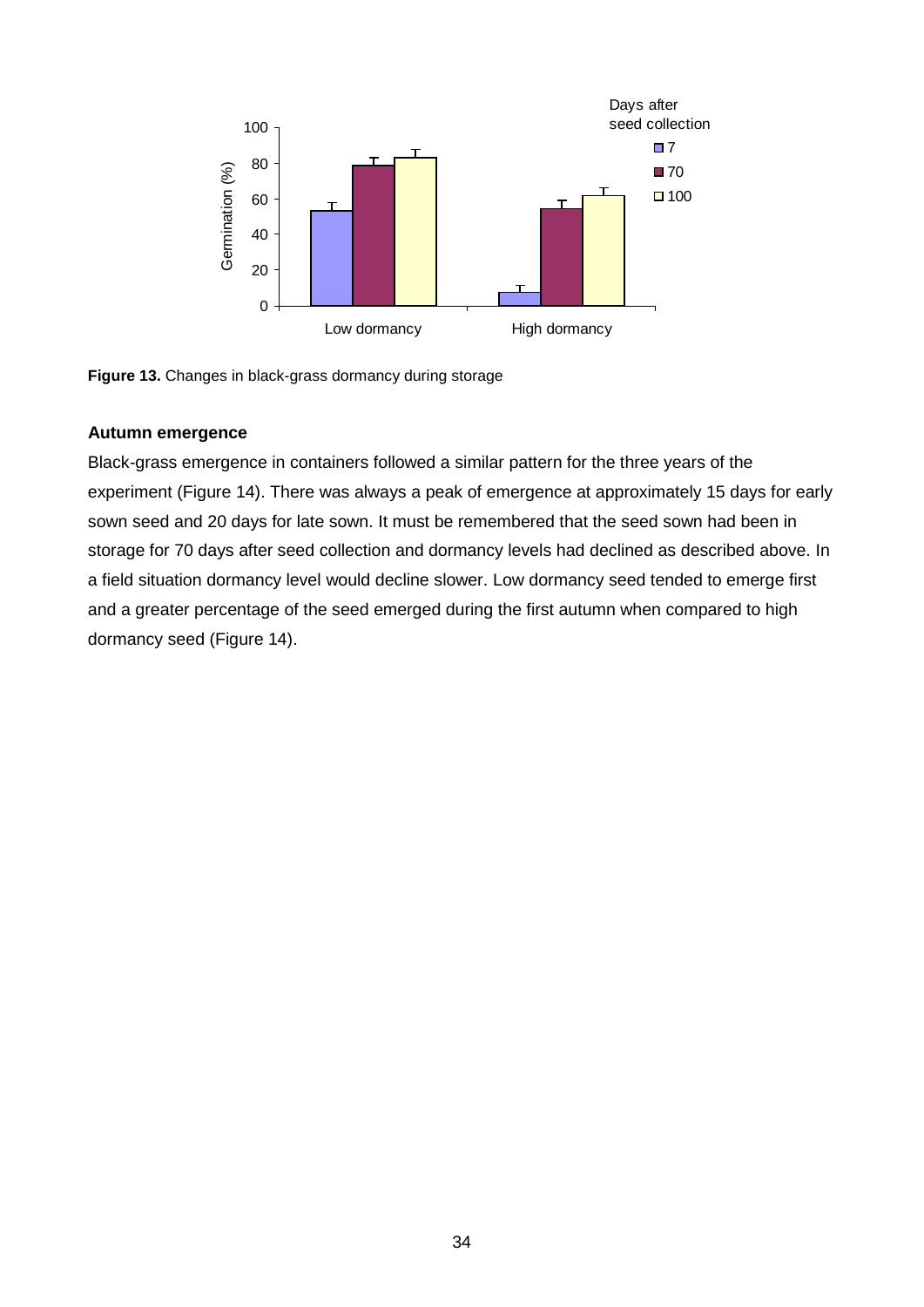

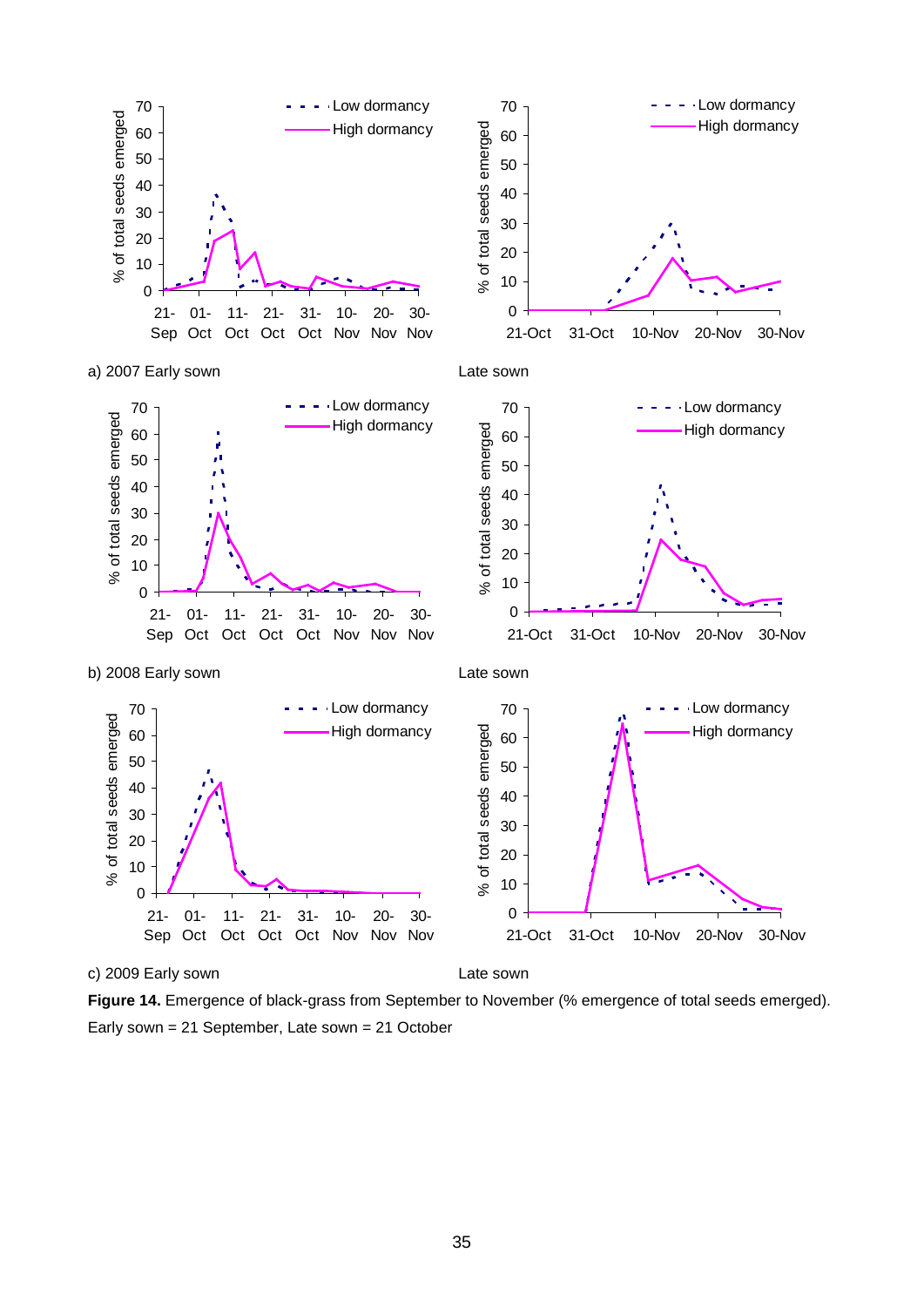#### **Extent of emergence**

Low dormancy seed emerged to a greater extent than high dormancy seed by approximately 8% on average (Figure 15), these differences were significant (p<0.001) in 2008 and 2009. Late sown seed also emerged to a greater extent than early sown (p<0.001) probably linked to the decline in dormancy during storage. The implications on cumulative emergence are discussed later.



a) early sown b) late sown

**Figure 15.** Mean maximum emergence of high and low dormancy black-grass seed (% of 60 seeds sown, mean of 2007-2009). Early sown = 21 September, Late sown = 21 October

#### **Speed of emergence**

High dormancy black-grass seed was slower to emerge than low dormancy seed. At the early sowing date the number of days to 50% emergence was 14 days for low dormancy seed and 16 days for high dormancy (p=0.042) (Figure 16a). Delaying sowing of the black-grass by one month delayed the number of days to 50% emergence for low and high dormancy seed by a further five and seven days respectively (p=0.021) (Figure 16b).



a) early sown b) late sown

**Figure 16.** The mean number of days to 50% emergence of black-grass sown in containers at ADAS Boxworth. Early sown = 21 September, Late sown = 21 October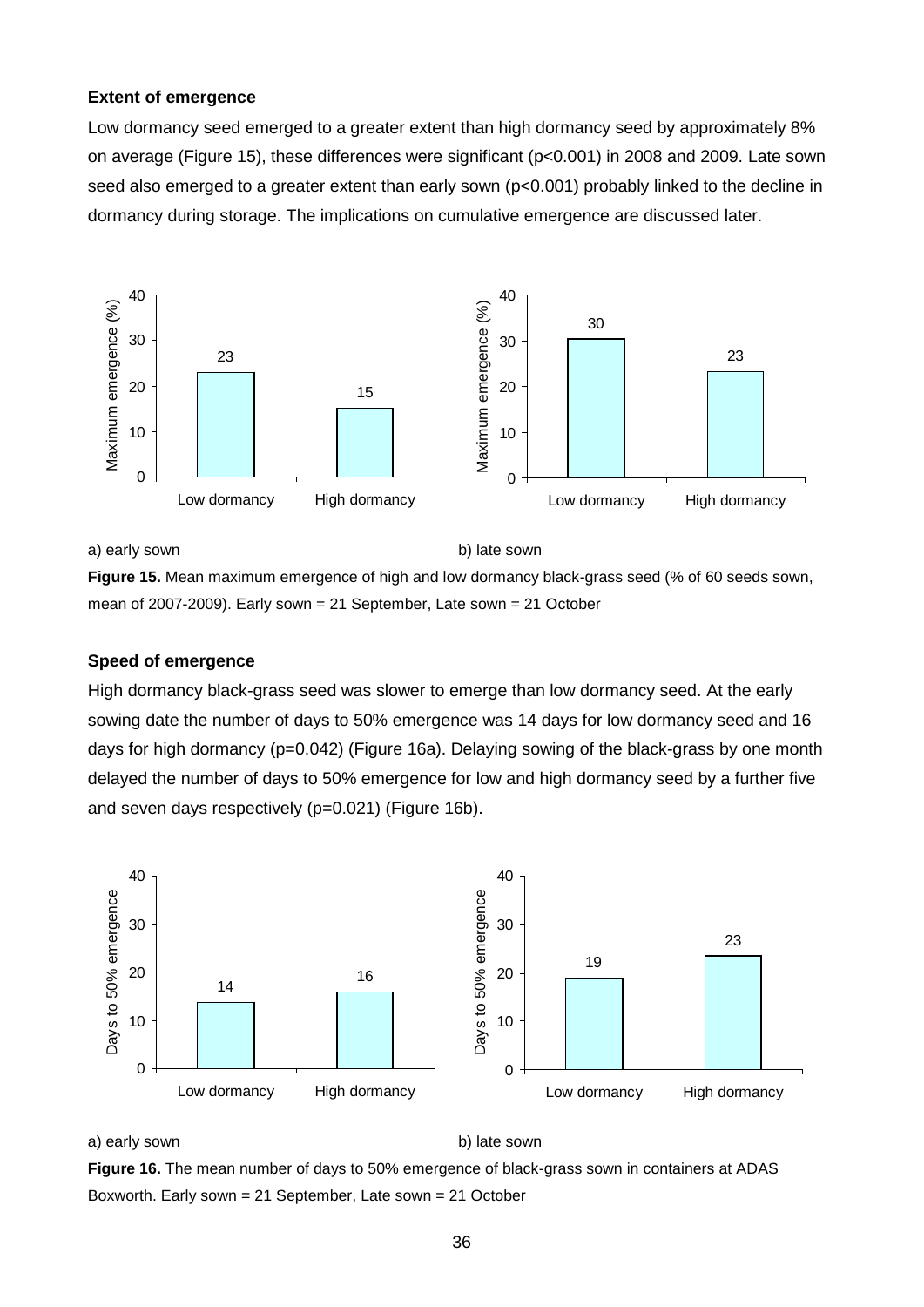#### **Spring emergence**

There was a degree of spring emergence in the containers, even though the soil was not disturbed. This was greater in 2007 than in 2008 and 2009 (Figure 17). More high dormancy seed emerged in the spring than low dormancy seed.



**Figure 17.** Emergence of black-grass from December to April (% emergence of total seeds emerged). Early sown = 21 September, Late sown = 21 October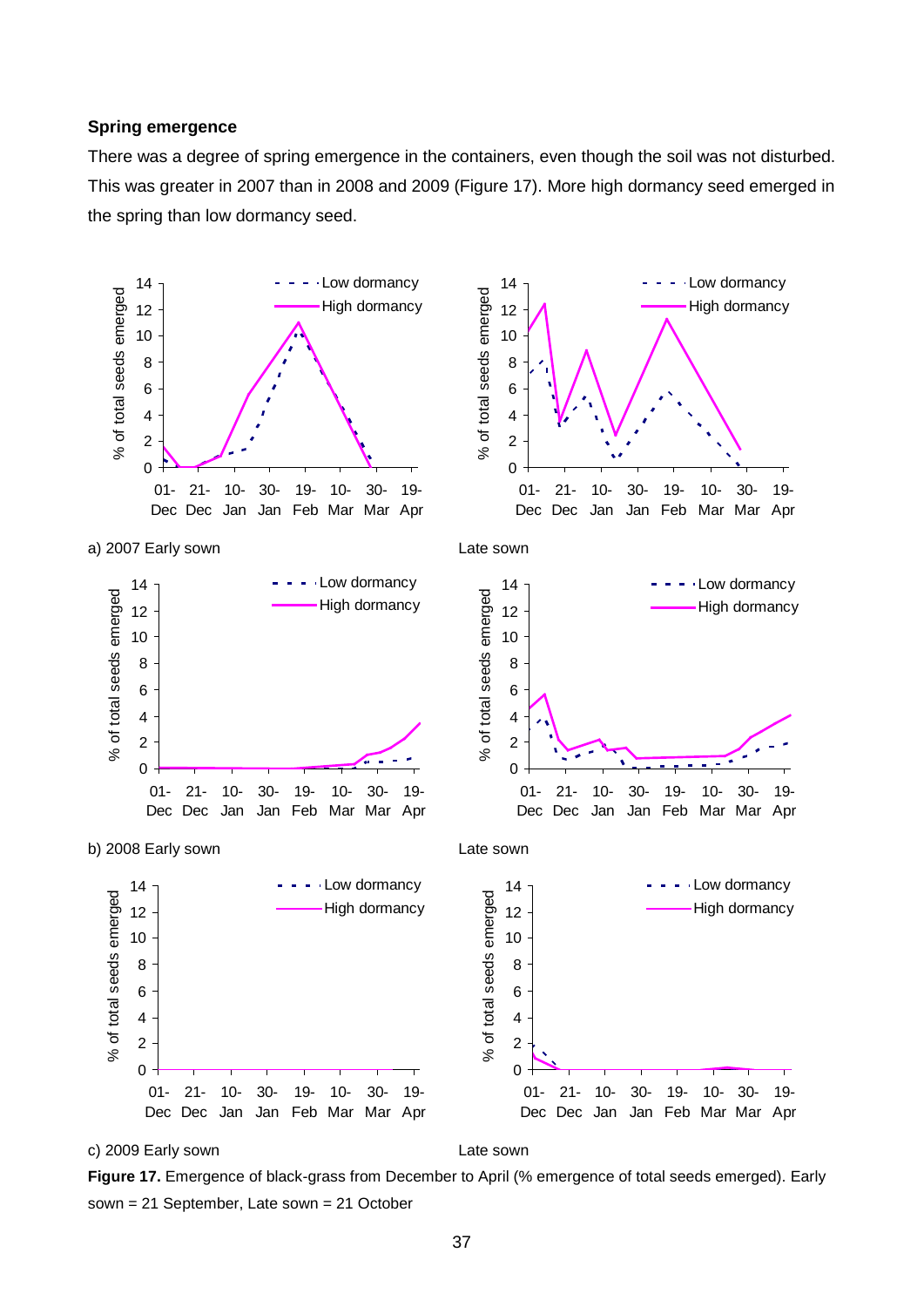### **Seasonal pattern of emergence**

The greatest proportion of black-grass seed emerged during the first 30 days after sowing; this was greater with low dormancy seed (86%) than high dormancy seed (75%) (Figure 18). During the 30- 60 and 60-90 day periods more high dormancy seed emerged than low dormancy seed. Spring emergence was also greater in high dormancy seed.



**Figure 18.** Seasonal pattern of emergence for black-grass of different dormancy levels sown in containers (Percentage of total seeds emerged during each timeframe)

### **Differences in emergence between years**

Speed of emergence was affected by weather conditions during emergence. In 2009 emergence of both high and low dormancy seed was faster than in 2007 and 2008, maximum emergence being three days earlier at the early sowing date and seven days when later sown (Figure 19). Cumulative emergence is sown in Figure 20. This difference can be accounted for by warmer air temperatures during the autumn period (Figure 21).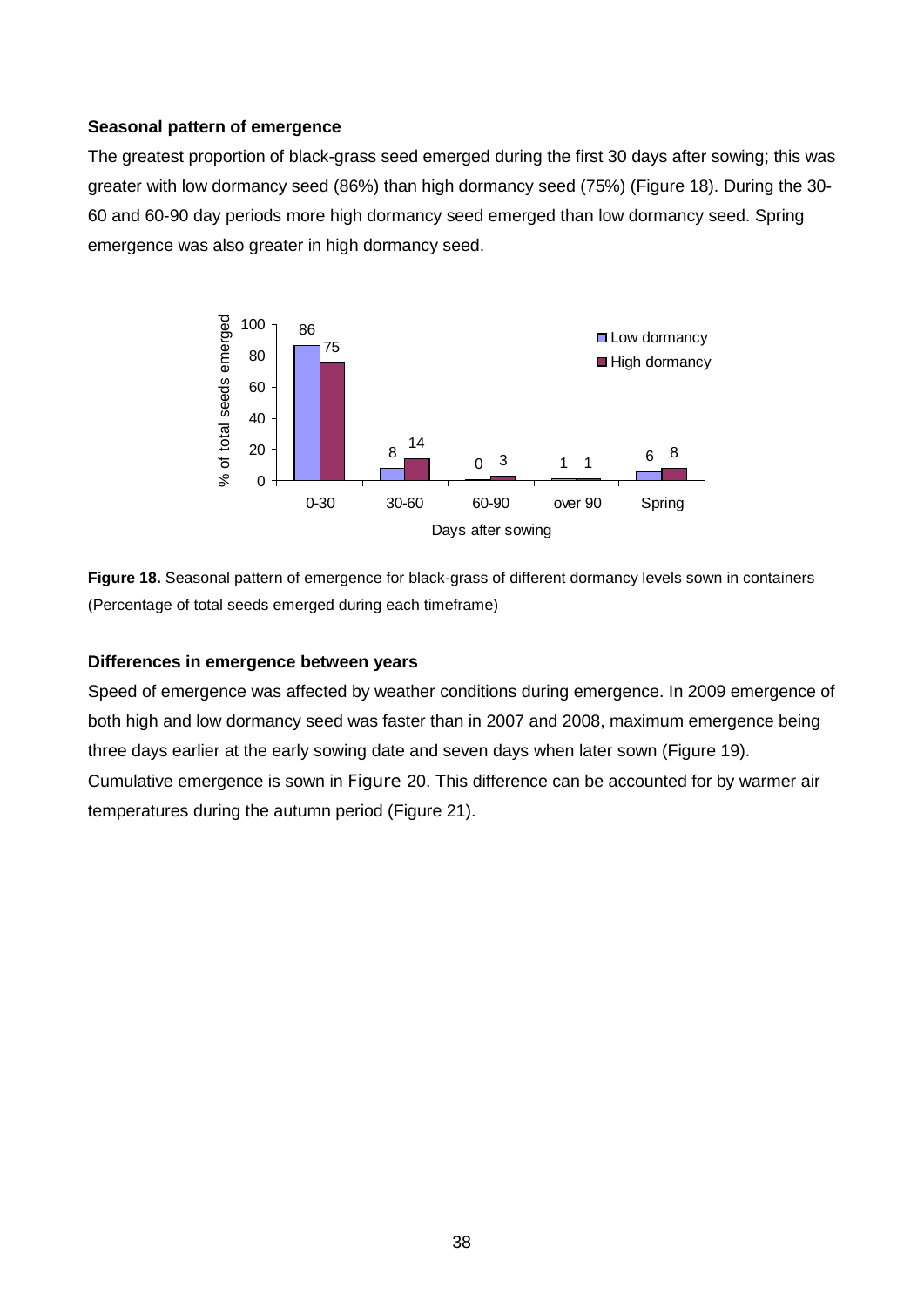

a) early sowing



b) late sowing

**Figure 19.** Comparison of high and low dormancy black-grass emergence during autumn 2007, 2008 and 2009. The figures in the legend indicate the % germination of the high and low dormancy seed that was sown.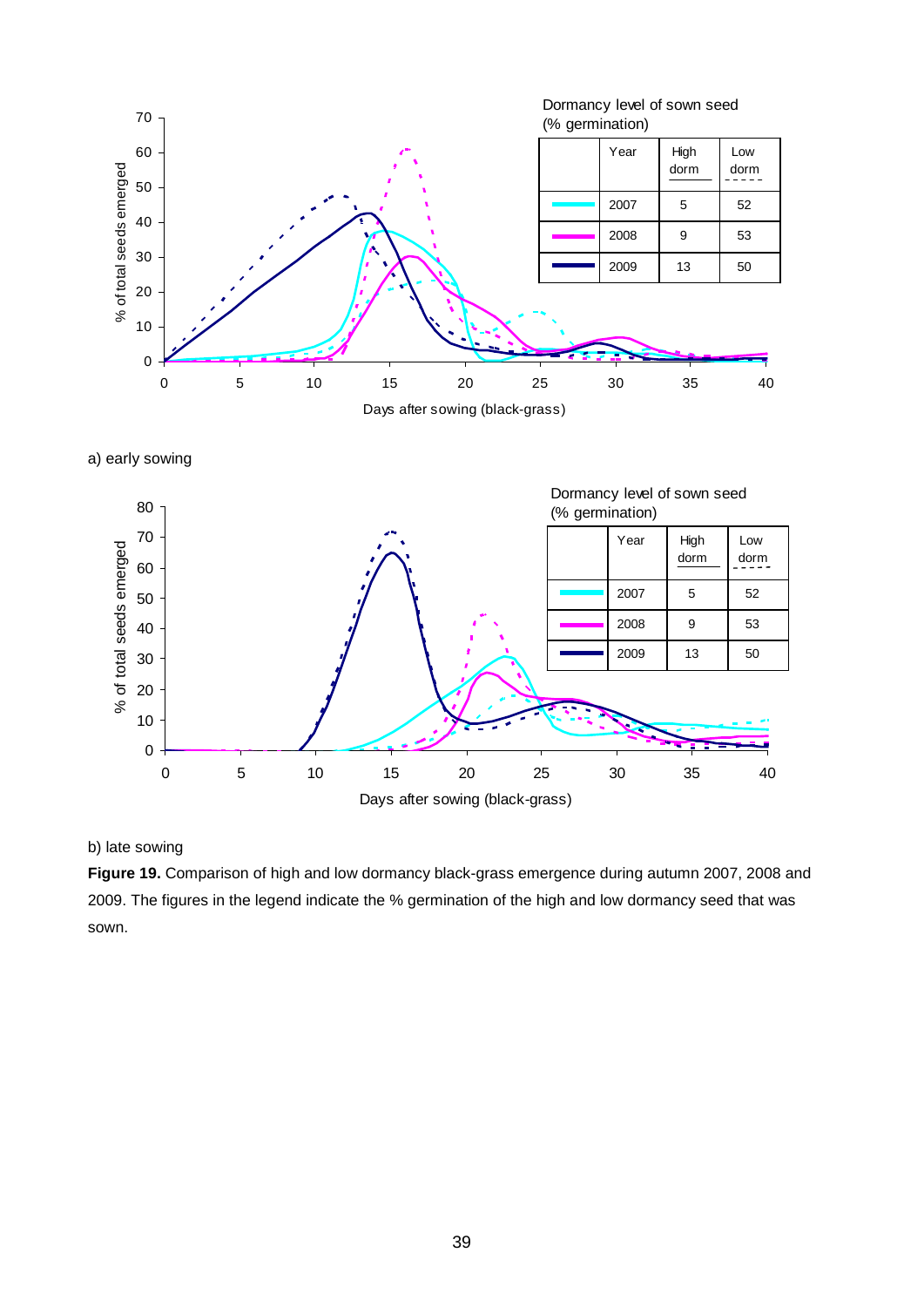

a) early sowing



b) late sowing

**Figure 20.** Cumulative emergence of high and low dormancy black-grass during autumn 2007, 2008 and 2009. The figures in the legend indicate the % germination of the high and low dormancy seed that was sown.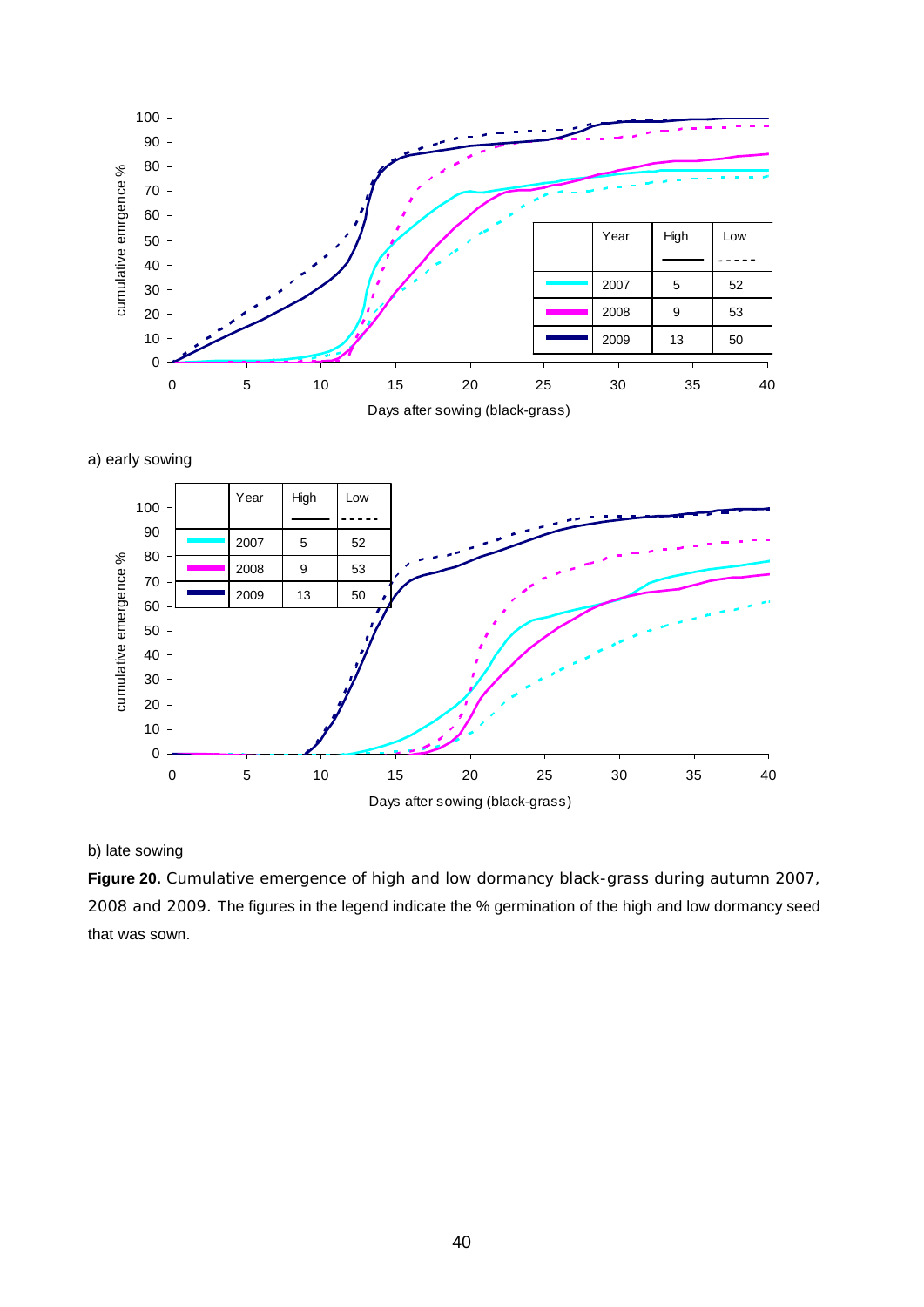

**Figure 21.** Accumulated day degrees for the early () and late (---) sowing dates for 2007 to 2009 (°C above zero)

### **Seed that didn't emerge**

Most seed sown into the containers did not emerge although seed was cleaned and was assessed as viable. More low dormancy seed emerged than high dormancy (Figure 22). Further work gave some indication of what happened to the un-emerged seed (See section 3.4).



a) Low dormancy b) High dormancy

**Figure 22.** Emergence of black-grass seed during the first autumn after collection (% emergence of seeds planted)

The results show that peak black-grass emergence was restricted to the autumn (September-November) and that emergence was delayed by higher levels of seed dormancy. Warmer temperatures during the autumn increased the amount of seed that germinated and the rate of emergence. Optimum temperatures for germination have been reported between 8°C (Froud-Williams, 1981) and 20°C (Menck, 1968). Higher temperatures during emergence resulted in a higher final percentage emergence (Naylor 1972). Colbach (2002b) showed that germination increased as seed became older which relates to the decrease in dormancy level. The total proportion of seed that germinated was in line with previous work; Colbach (2002a) reported a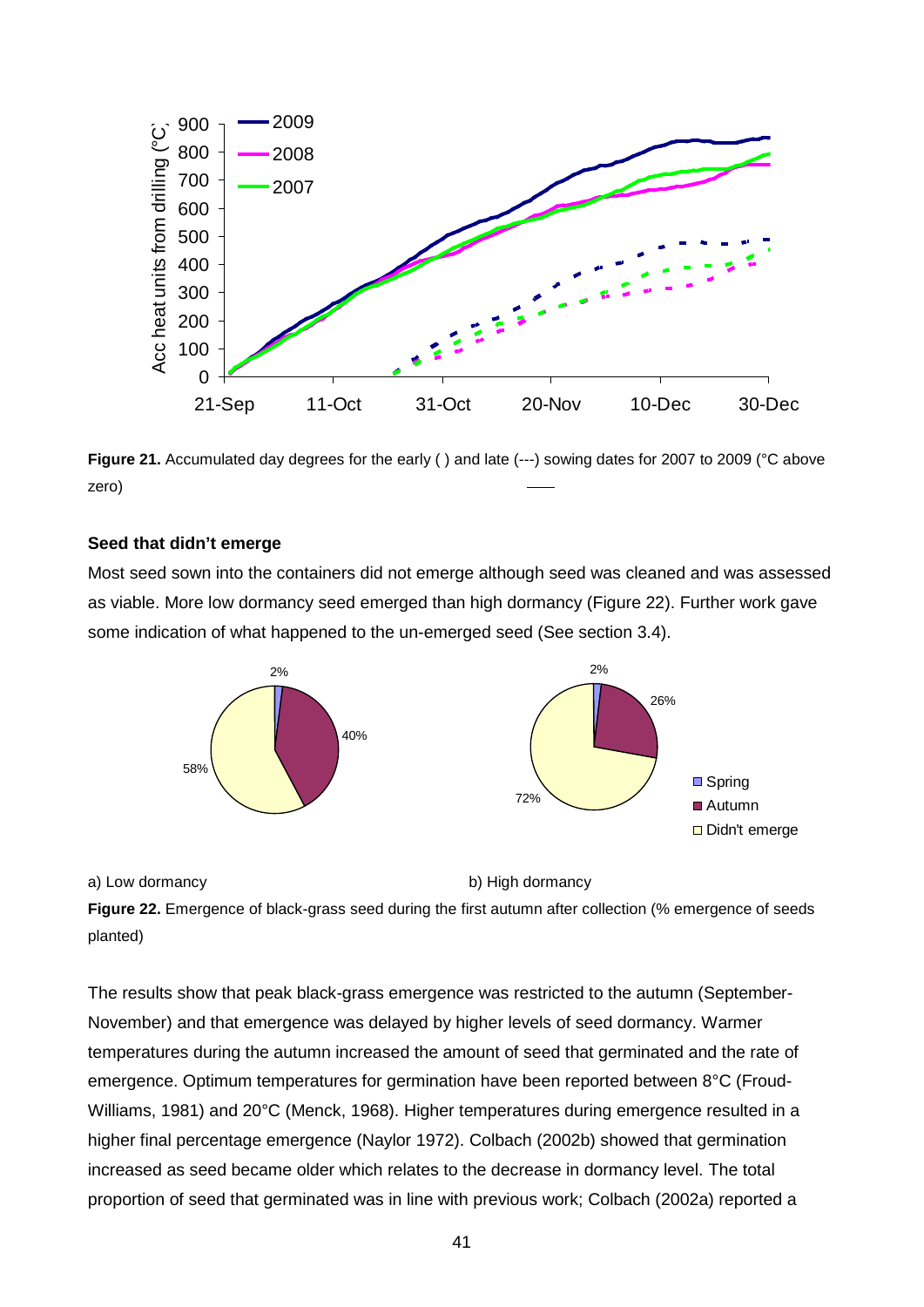range of 38-70%. Spring germination was low; this is discussed in section 3.4.2 in relation to the addition of spring cultivations.

### **Italian rye-grass, barren, meadow, rye and soft brome.**

### **Dormancy level**

As with black-grass, dormancy levels in Italian rye-grass and the brome grasses decreased with storage (Figure 23). Generally where dormancy was low there was little change in germination level in all species. Rye brome was completely dormant at the first assessment but had lost this almost totally by the early sowing date (Figure 23d). The decline in primary dormancy through storage has also been shown by Peters *et al*., (2000) in barren brome and by Froud-Williams & Chancellor (1986) in meadow brome.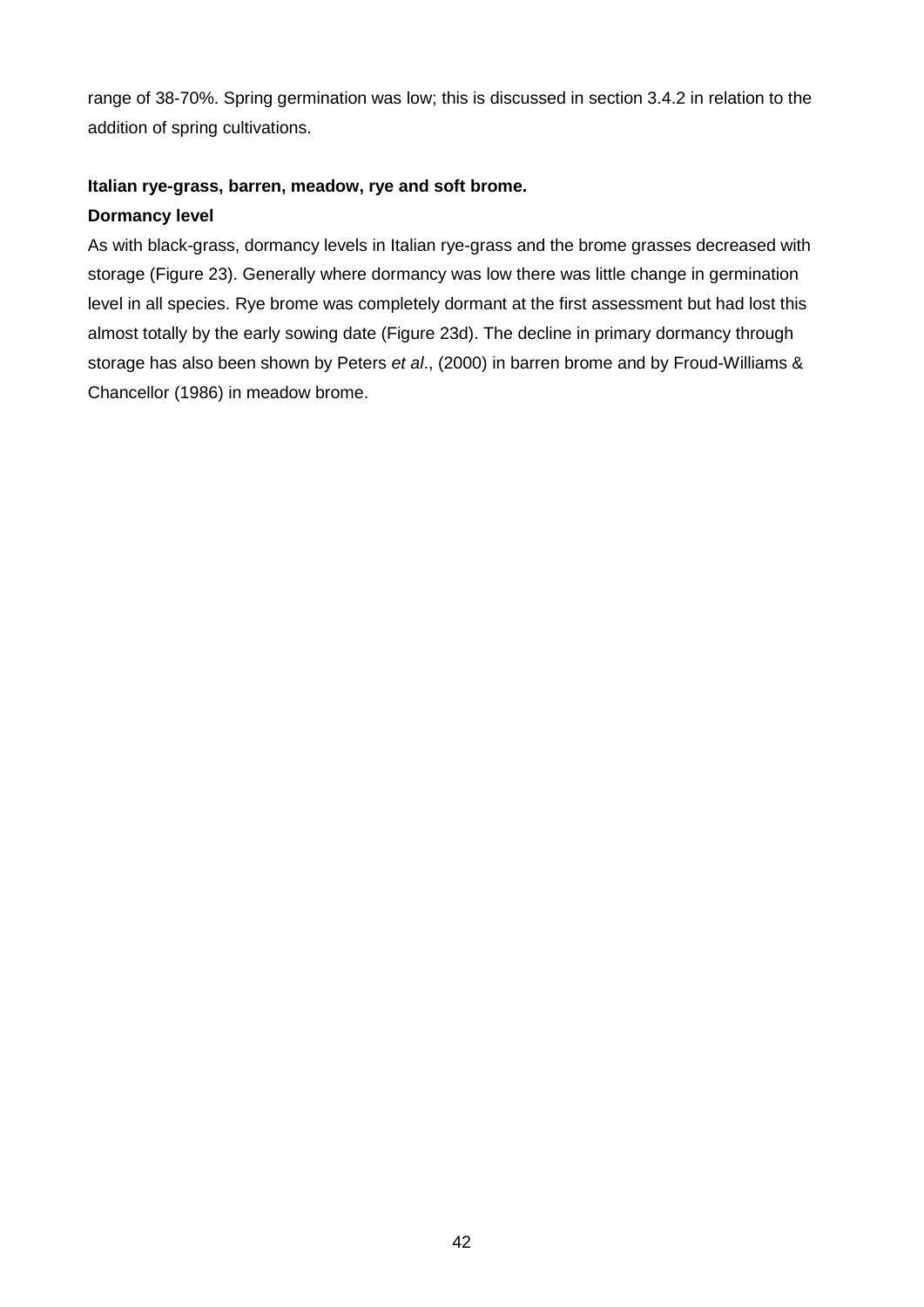

e) Soft brome

**Figure 23.** Changes in Italian rye-grass, barren, meadow, rye and soft brome dormancy during storage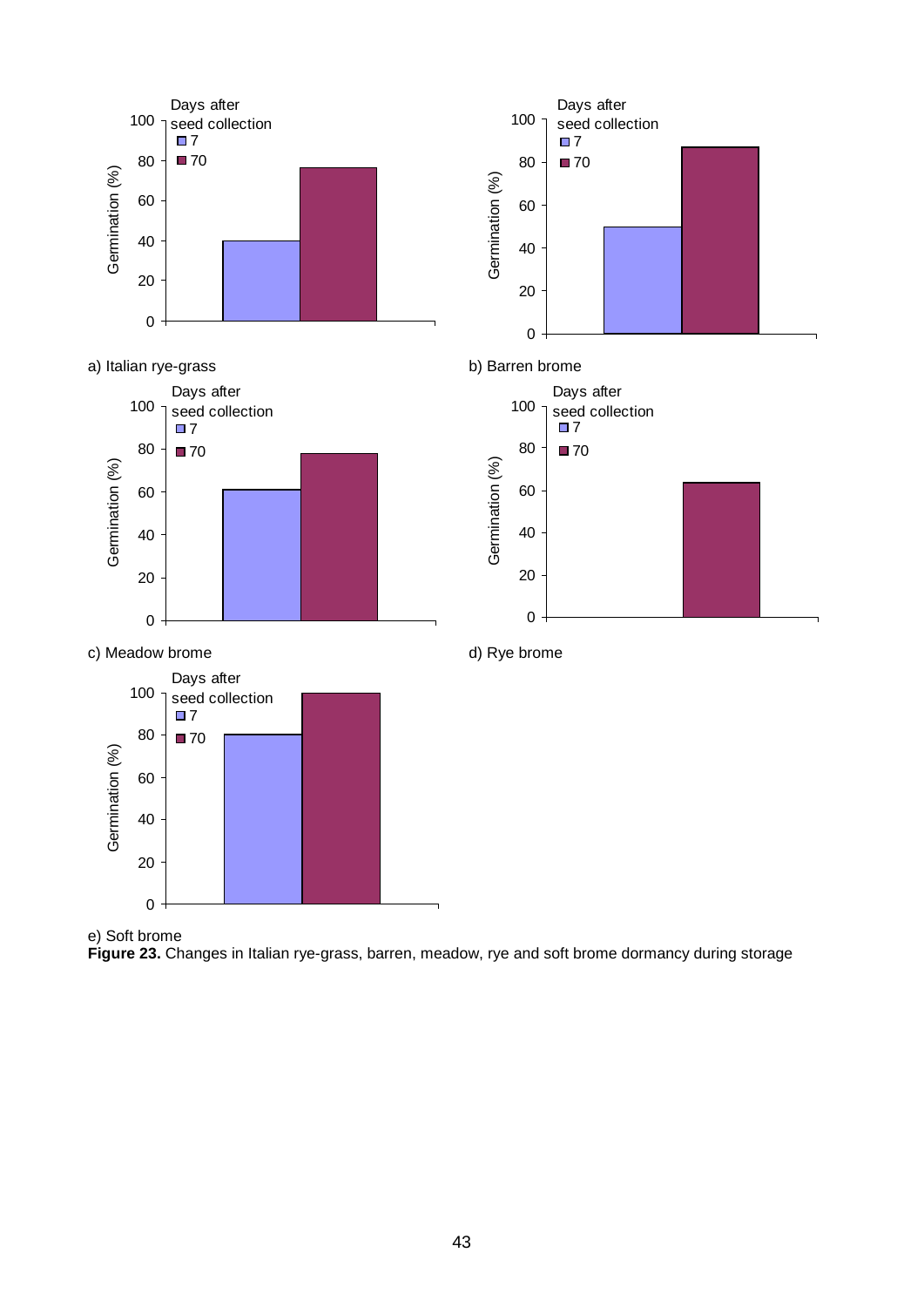### **Emergence**

Emergence in all species began approximately ten days after sowing (Figure 24 a, b, c, d and e).

In Italian rye-grass there was little difference in speed of emergence between the seedlots of different dormancy levels in a single season (Figure 24 a). The species emerged quickly and emergence reached a maximum of 65-75% at 14 days, after sowing in 2007 and 24 days after sowing in 2008 when the sowing date was delayed until October and soil conditions were colder. Both Orson (2007) and Alarcón-Reverte (2010) noted that peak emergence of Italian rye-grass occurred within 2-3 weeks of the soil surface becoming moist.

Barren brome emerged ten days after sowing and was 95% emerged at 20 days, there was a slight indication that the higher dormancy seed emerged more slowly but due to the rapid and almost complete emergence this should be of little consequence to growers. This supports previous work by Froud-Williams (1981), Peters *et al.* (2000) and Andersson *et al.* (2002).

Meadow brome emergence began 12 days after sowing and had reached a plateau seven days later, a maximum of 75% of high dormancy seed emerged and 85% of the lower dormancy seed. This agrees with observations by Froud-Williams and Chancellor (1986) in this species where little seed remained after 14 weeks of burial. Orson *et al*., (1998) noted that some populations when sown in the dark reached a plateau of emergence leaving a small proportion of seeds to form subsequent populations.

Rye brome had an initial germination of 0% seven days after collection but this initial dormancy was lost rapidly, a result supported by Steinbauer & Grigsby (1957). Emergence began 12 days after sowing and had reached a plateau in a further seven days. Approximately 20% did not germinate.

Soft brome showed little or no initial dormancy and had emerged 11 days after sowing; emergence was complete at 15 days with 94% emergence. These results are similar to those reported by Andersson *et al.* (2002) who recorded 87-95% of seeds germinated and a low level of innate dormancy.

44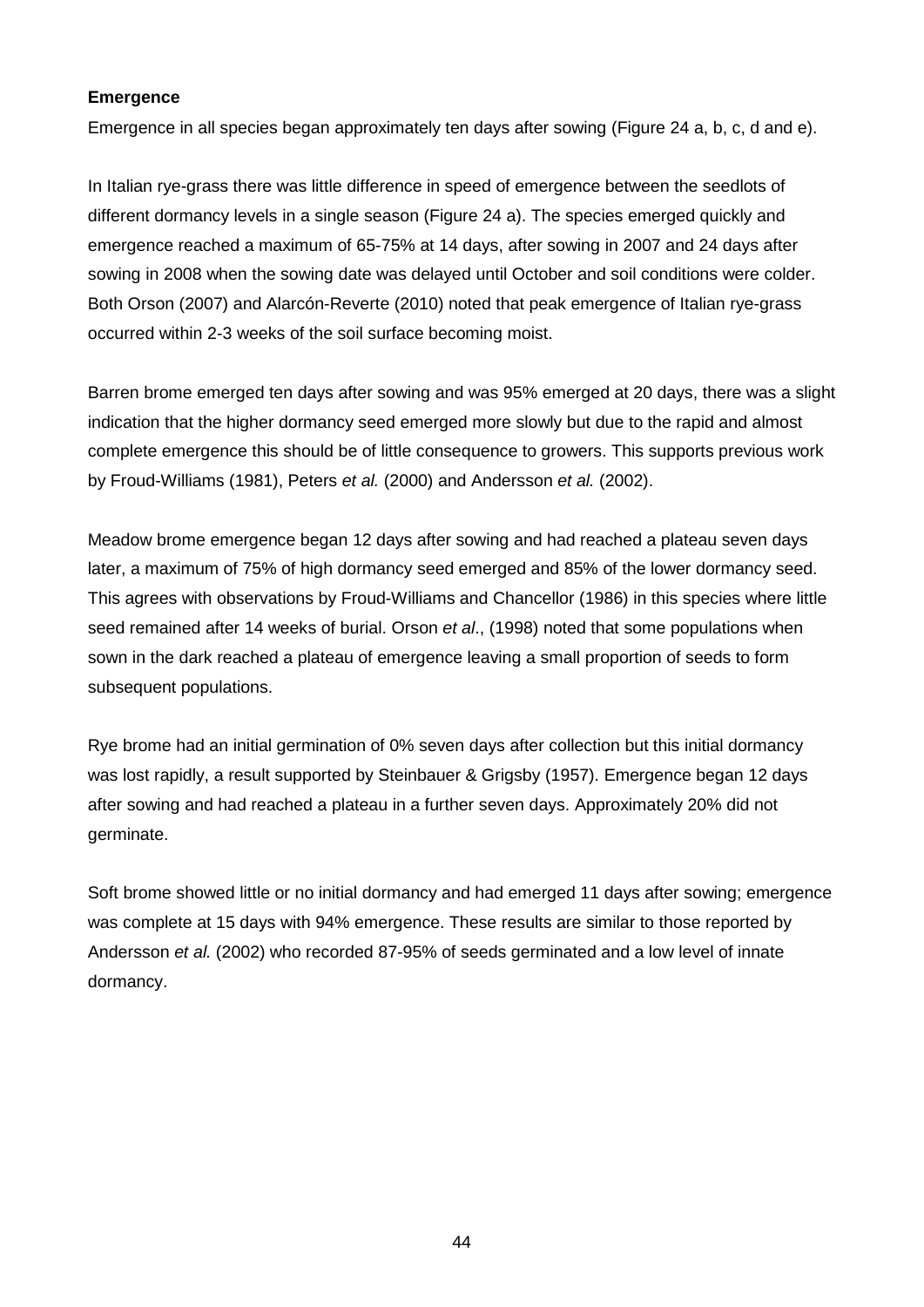

a) Italian rye-grass



b) Barren brome



c) Meadow brome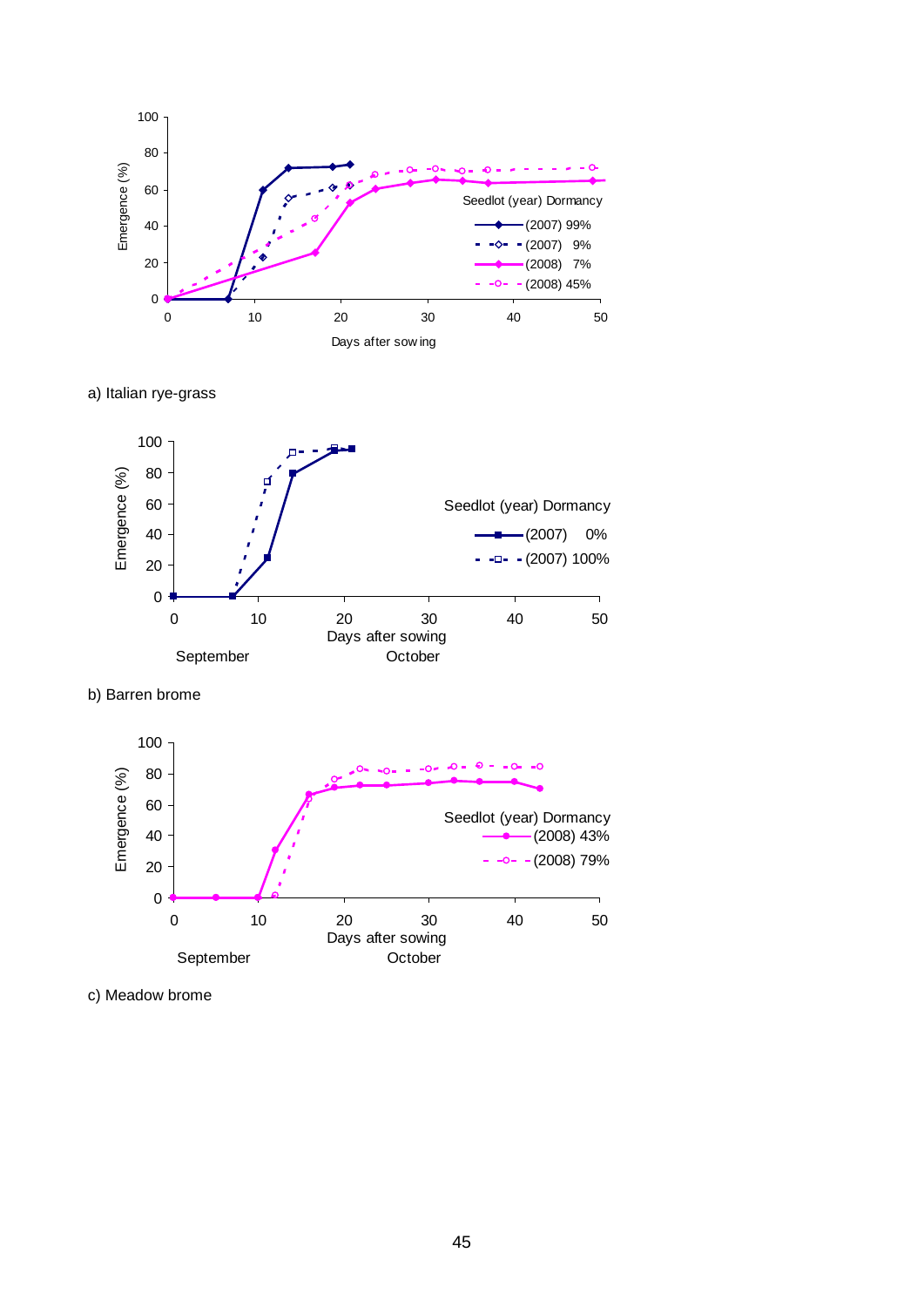





#### e) Soft brome

**Figure 24.** Emergence of Italian rye-grass, barren, meadow, rye and soft brome. Legend shows dormancy level (percent germination) as determined through dormancy testing seven days after seed collection.

### **Comparison of field and container emergence**

Generally, emergence in the containers was greater than in the field at both sowing dates (Figure 25). The soil in the containers was loam, whereas the field was clay, and was probably warmer, being a small volume and raised above the ground. Black-grass only reached 60% emergence in both the container and the field at the early sowing date, maximum emergence being delayed by two weeks in the field.

Containers have provided a valuable tool representative of the field effects. Using containers provides an absolute comparison of emergence between seedlots without interference of naturally occurring seeds, although it does not mirror exactly conditions in the field due to differences in soil type and cultivations.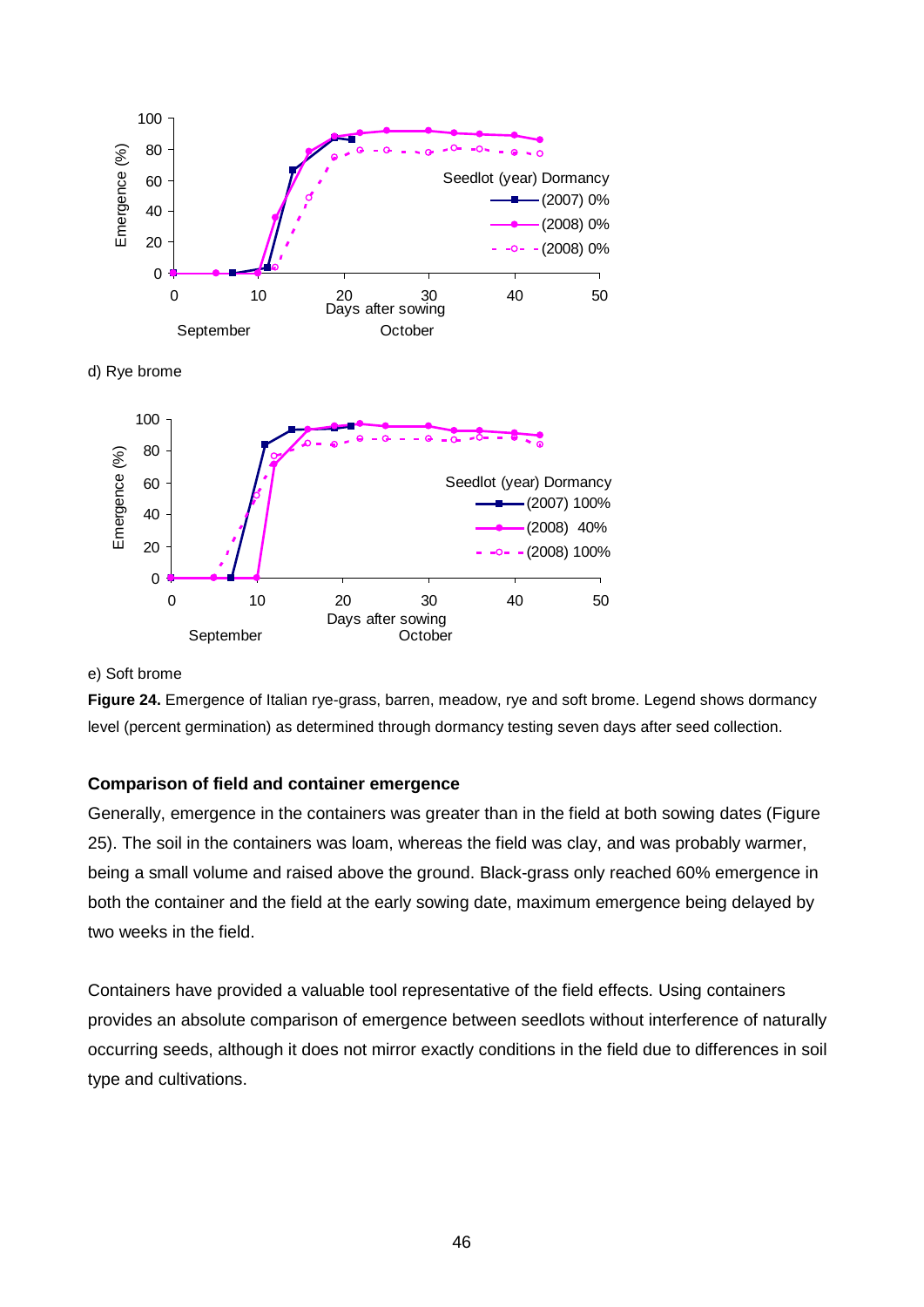



a) Black-grass early sown b) Black-grass late sown





 $\bullet$ 

c) Italian rye-grass early sown d) Italian rye-grass late sown





**Figure 25.** Emergence of black-grass, Italian rye-grass and barren brome in the field and in containers (% emergence)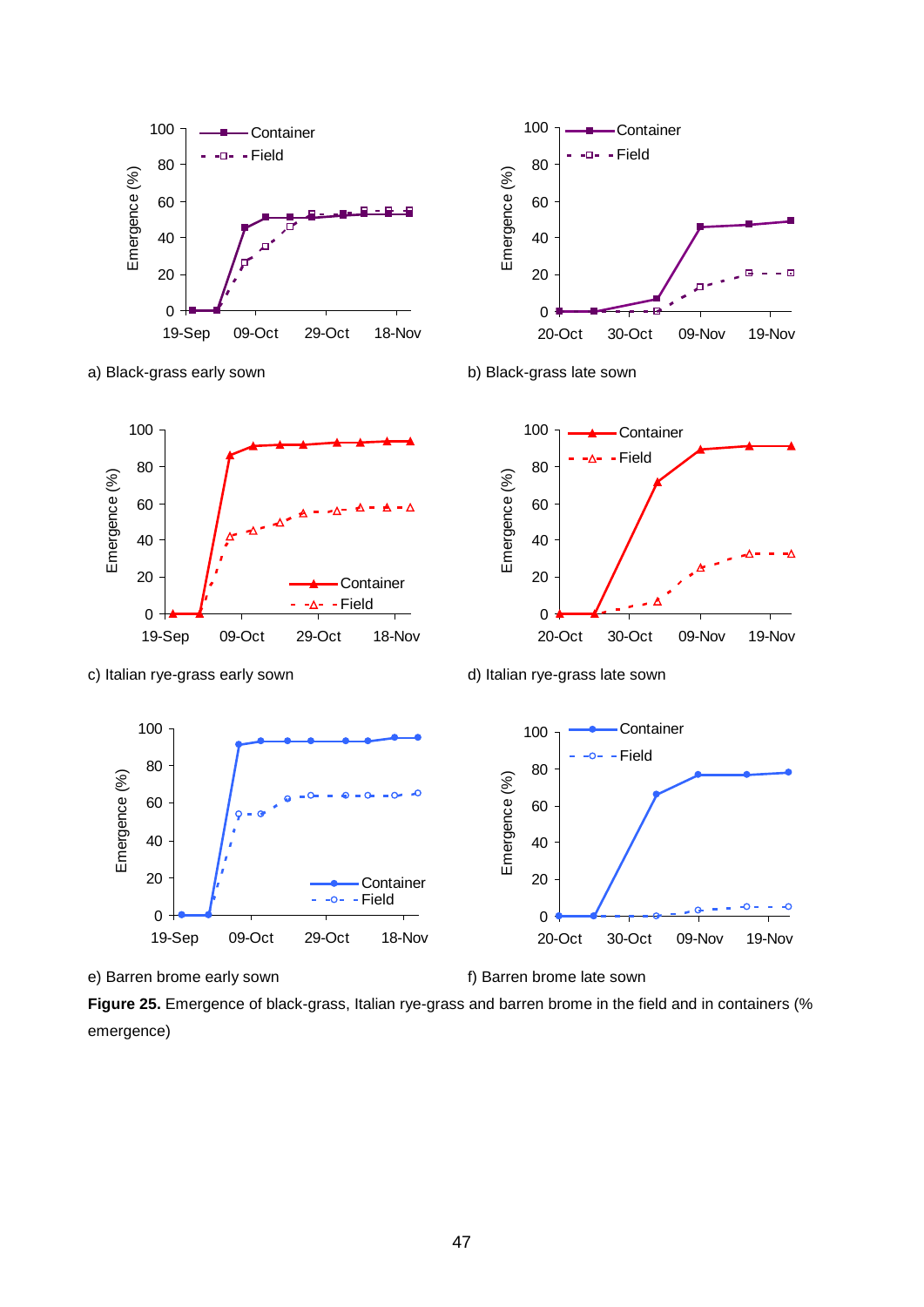### *Summary and key points*

### **Black-grass**

- In black-grass, low dormancy seed emerged first, emergence peaked at 15 days after sowing, and this peak of emergence was delayed five days with high dormancy seed.
- Eight percent more low dormancy seed emerged in the first autumn compared to high dormancy seed.
- 86% of low dormancy black-grass emerged within 30 days of sowing compared to 75% of high dormancy seed. Emergence of high dormancy seed was more protracted.
- Autumn black-grass emergence was greater in warmer years than in colder years and emergence rate was faster.
- A high proportion of black-grass did not emerge in the first autumn.
- More low dormancy seeds emerged than high dormancy seed.

### **Italian rye-grass**

• There was little difference in emergence between dormancy levels and maximum seed emergence occurs 14-24 days after sowing

### **Barren brome**

• Emergence was very rapid and 95% of seed had emerged after 20 days. Differences in dormancy level should be of little consequence to growers

### **Meadow brome**

• Emergence began 12 days after sowing and had reached a plateau seven days later, a maximum of 75% of high dormancy seed emerged and 85% of the lower dormancy seed

### **Rye brome**

• Initial dormancy was lost rapidly, emergence began 12 days after sowing and reached a plateau in a further seven days, approximately 20% did not germinate

### **Soft brome**

• Soft brome showed little or no initial dormancy and had emerged 11 days after sowing; emergence was complete at 15 days with 94% emergence.

# **3.3.3. Emergence of surface sown and buried seed**

## *Materials and methods*

Two seedlots of high and low dormancy were selected from seed collected in the field during summer 2009 and sown into washing up bowls (23.5 cm x 30.5 cm x 8 cm), into which drainage holes had been drilled, filled with sterilised Kettering loam and grit (5:1 mix), with 'hydroleca' in the bottom of the bowl to aid drainage. Sixty seeds of each seedlot were placed in the container, at least 12 mm from the edge. Seeds were either covered with fine soil to an even depth of 1 cm, or left uncovered. Treatment details are as in Table 8. After sowing, the containers were lightly watered. Containers were placed on a pot standing area inside a netted cage. Any broad-leaved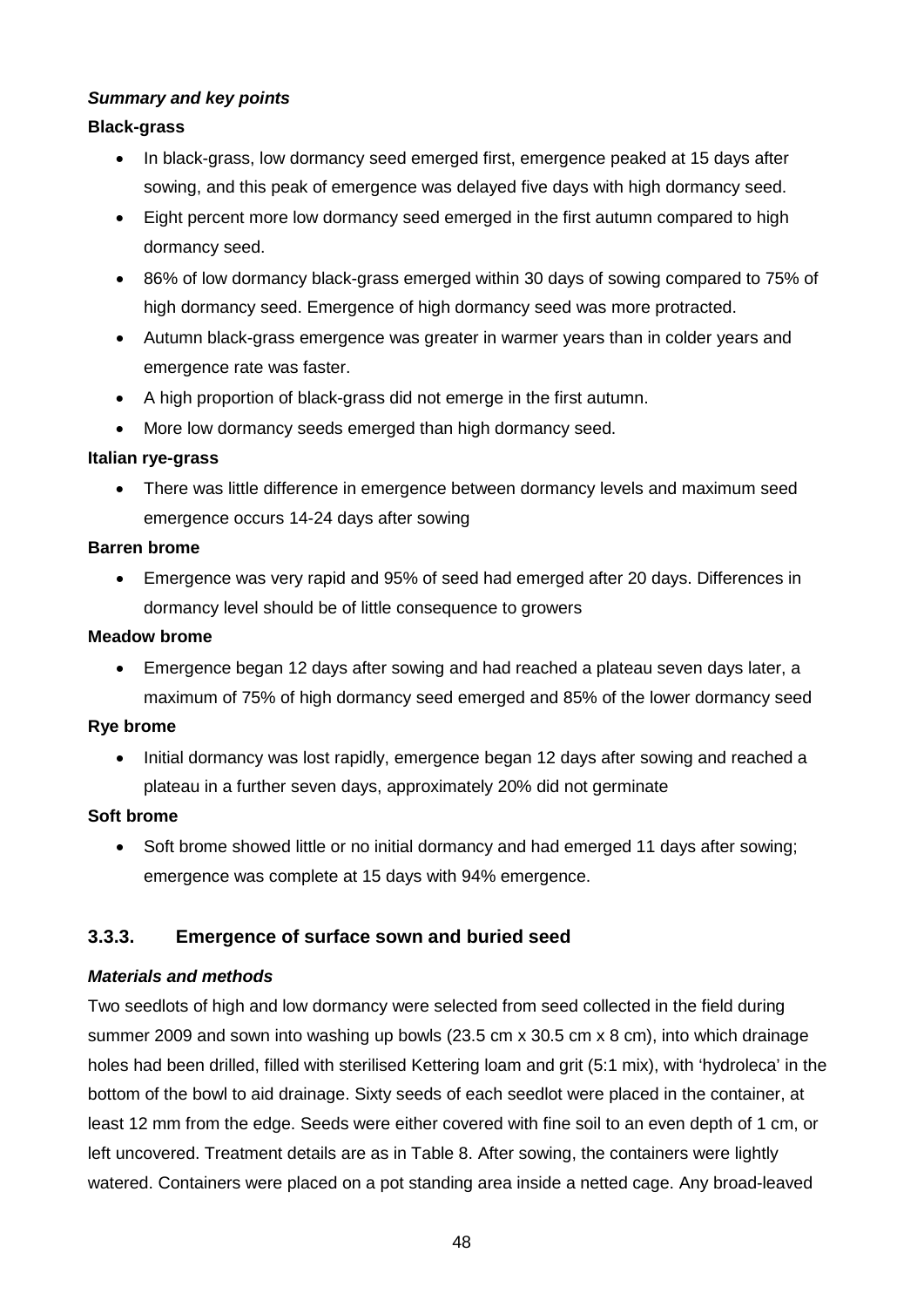weeds were removed by hand weeding; pests (aphids) and disease were controlled with pesticides when necessary. Containers were watered regularly and emergence counts were done every 3-7 days.

| <b>Treatment Number</b> | Seedlot | Date collected | Site        | Germination 7 days after | Sowing  |
|-------------------------|---------|----------------|-------------|--------------------------|---------|
|                         |         |                |             | collection (%)           | depth   |
|                         | 09D42   | 13 July 2009   | Colchester, | 60                       | Surface |
| $\overline{2}$          |         |                | Essex       |                          | 1 cm    |
| 3                       | 09D73   | 20 July 2009   | Rippingale, |                          | Surface |
| 4                       |         |                | Lincs       |                          | 1 cm    |

**Table 7.** Black-grass- seedlots and germination levels within seven days of seed collection

### *Results and discussion*

Buried seed emerged first with 9% more of the low dormancy seed emerging than the high dormancy seed (Figure 26). First emergence of the surface sown seed was delayed by 5 days, the high dormancy seed emerged first and to a slightly greater extent (5%).



**Figure 26.** Emergence of black-grass sown on the soil surface or at 1 cm depth

Black-grass seed germinated both on the surface and when buried, but seed on the surface took longer to germinate because seed contact with the soil was insufficient to permit good water absorption (Colbach *et al*., 2006). Surface-sown seed germinating to a greater extent than buried seed was also noted by Andersson & Åkerblom-Espeby (2008) who attributed this to the greater availability of light breaking dormancy.

### *Summary and key points*

• Emergence of surface sown black-grass seed was delayed by 5 days compared to seed buried at 1cm depth.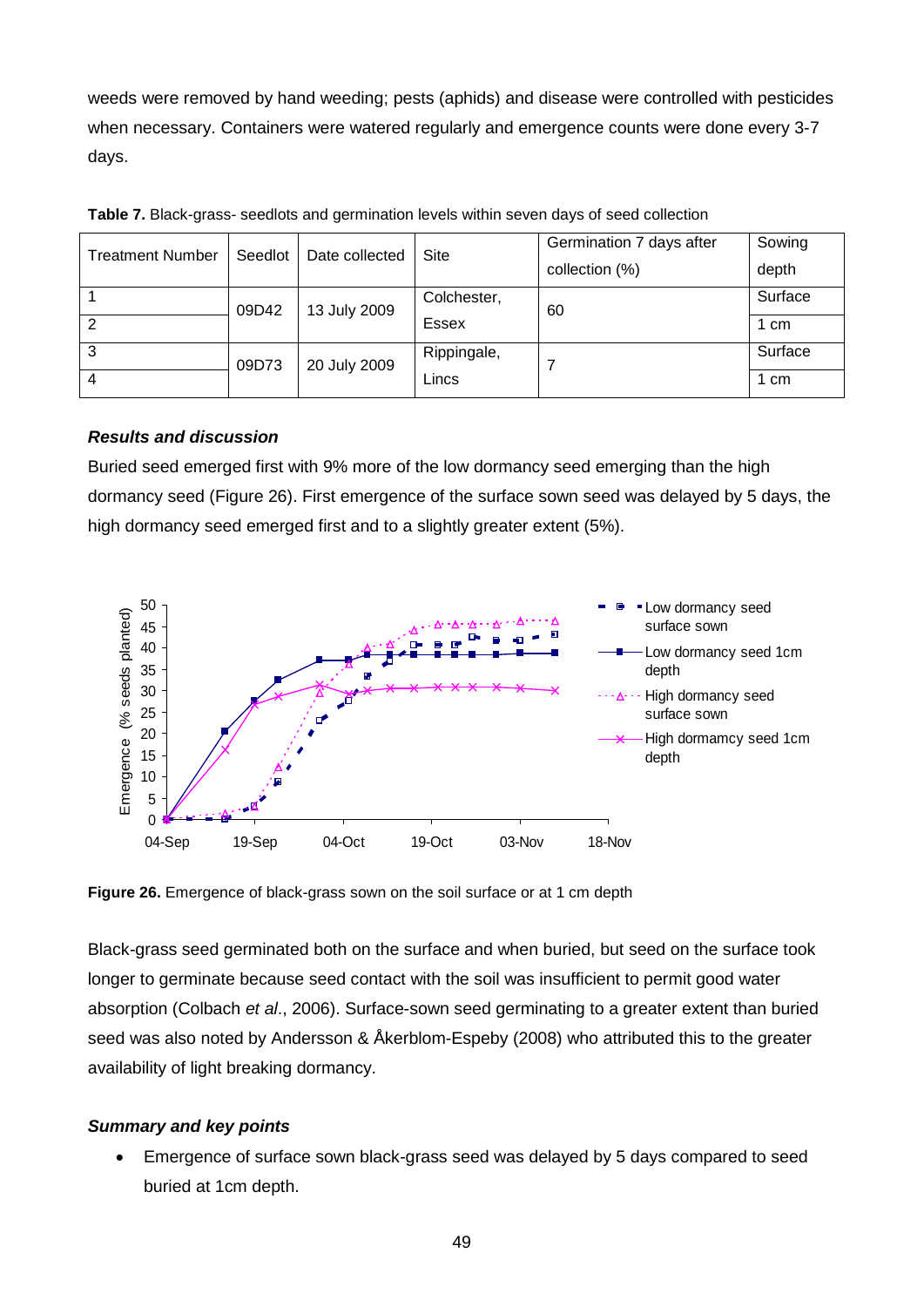# **3.3.4. The effects of spring and autumn cultivation on black-grass seed emergence**

### *Materials and methods*

One litre pots were filled with sterilised Kettering loam and grit (5:1 mix), with 'hydroleca' at the bottom for drainage. Two seedlots of high and low dormancy were selected from field collected seed. Thirty seeds per pot were sprinkled on the soil surface of half the pots and then covered with 1 cm of soil and gently firmed. Treatments are detailed in Table 9; there were six replicates. The pots were placed on the pot standing area covered by a netted cage and watered regularly to keep the soil surface moist. The number of emerged plants was counted every 3-7 days.

### **Table 8.** Treatments

| Treatment      | Seedlot | Date         | Site           | Germination 7 days after | Soil mixing treatment |
|----------------|---------|--------------|----------------|--------------------------|-----------------------|
| number         |         | collected    |                | collection (%)           | timing                |
|                | 09D113  | 28 July 2009 | Essex          |                          | March                 |
| $\overline{2}$ |         |              |                |                          | October               |
| 3              | 09D01   | 8 July 2009  | <b>Norfolk</b> | 56                       | March                 |
| 4              |         |              |                |                          | October               |

In the early spring (March), plants were cut off just above the roots with minimal disturbance to the soil surface in all pots. According to treatment, soil was mixed to sowing depth (1cm) on 11 March 2009 in the appropriate pots and the number of newly emerged plants counted every 3-7 days. In the following autumn (1 October 2009) all plants were cut off at the soil surface, the soil was mixed to sowing depth (1cm) in the appropriate treatments and emerged plants counted as before.

## *Results and discussion*

In the autumn of sowing, emergence was greater in the low dormancy seed than the high dormancy (36% compared to 19%) (Figure 27). In the spring, overall germination was on average 10%, range 3-16%, with a greater amount of low dormancy seed emerging. Cultivation did increase the amount of high dormancy seed emerging. Cultivation in the following autumn encouraged a further flush of black-grass in both the high and low dormancy seed but this was greater in the high dormancy. Over the year a similar amount of the planted seed emerged in all treatments (56%).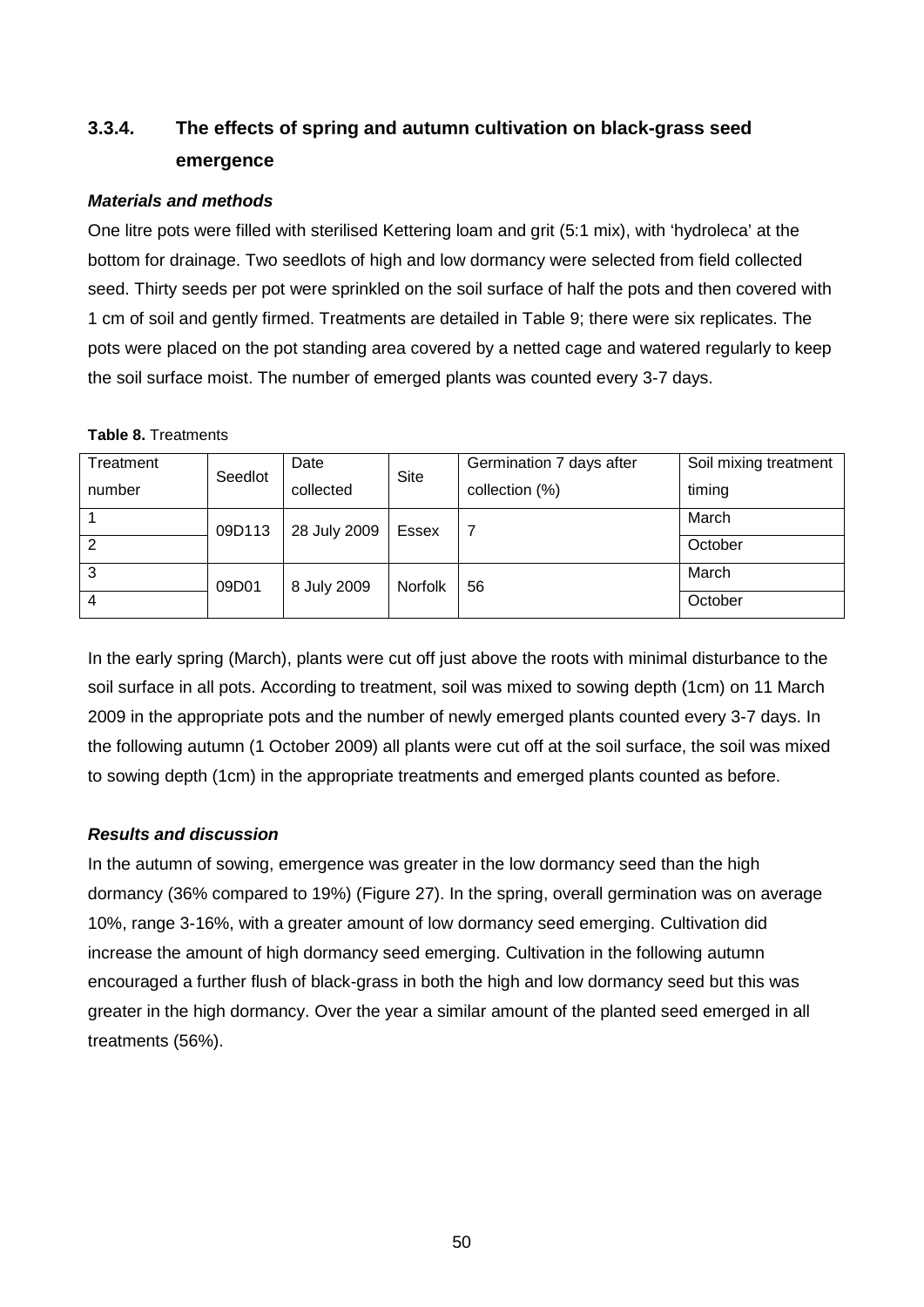



The results from this project are in line with previous research, Colbach (2006) noted that after the first flush of emergence a type of secondary dormancy sets in gradually and that cultivation is require to trigger further germination, also reported by Moss (1979). Andersson & Åkerblom-Espeby (2009) attributed the peak of germination to the high light sensitivity in seeds during the autumn, seeds are desensitised during the winter and cultivations in the spring fail to trigger a large germination, the flush in the spring being proportional to the light intensity experienced. Therefore, if a control strategy is based on depletion of the soil seedbank, cultivations need to be done primarily in the autumn.

### *Summary and key points*

- With cultivation more black-grass seed emerged in the autumn than in the spring.
- Cultivation in the spring encouraged emergence but this was lower than in the autumn.
- If a control strategy is based on depletion of the soil seedbank then cultivations need to be done primarily in the autumn.

# **3.4. Reducing the cost of annual dormancy forecasting (objective 4)**

## **3.4.1. Materials and methods**

## *Germination dataset*

Black-grass samples were collected for germination studies from 2001 to 2010 as detailed in 2.1.1. A total of 367 samples were collected and these were used to define a germination dataset containing sample identification, postcode, grid reference, altitude (m) and dormancy (% germination).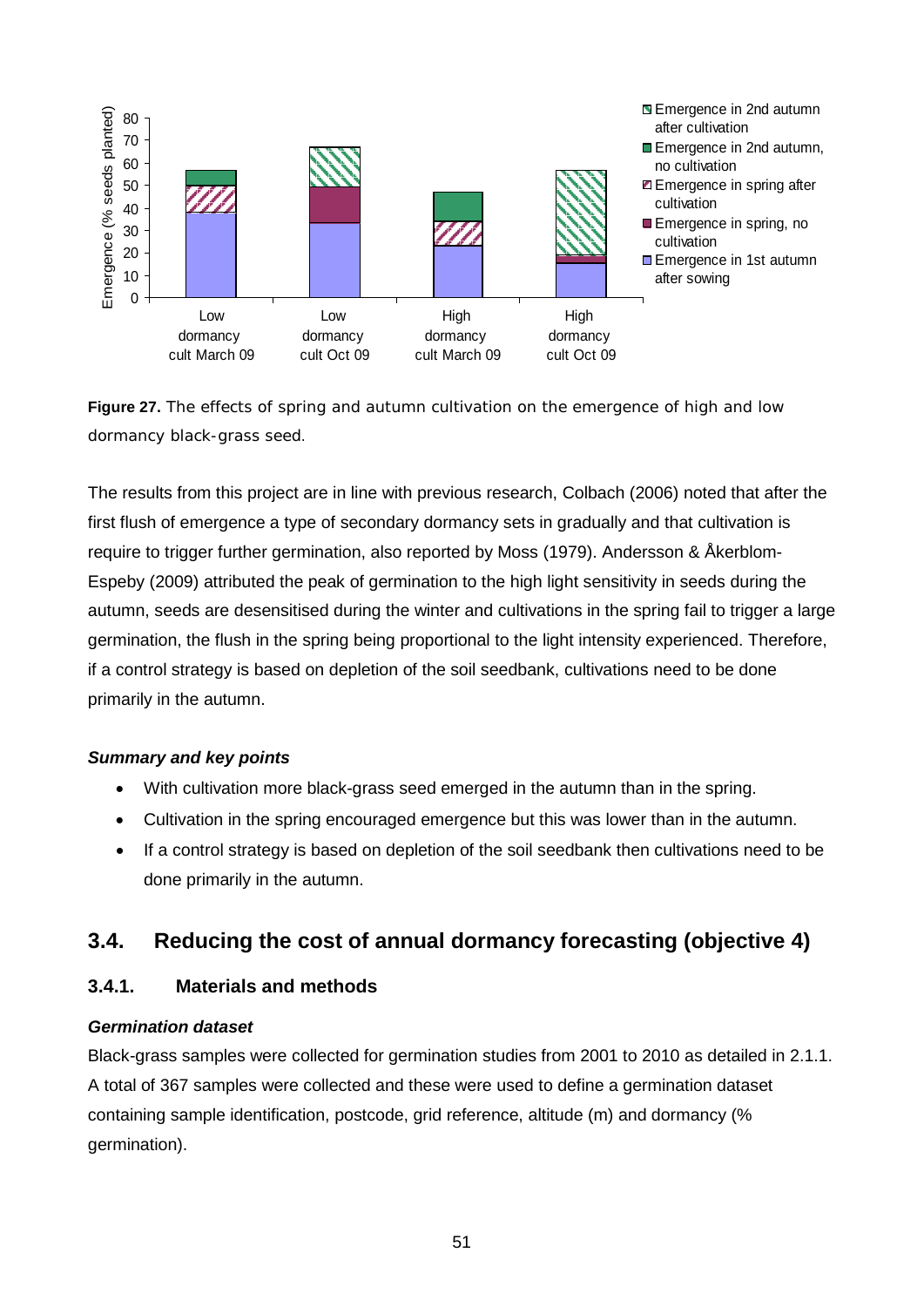#### <span id="page-51-0"></span>*Weather dataset*

The weather dataset for each individual site year was created in Irriguide. Irriguide is an application created by ADAS (Bailey & Spackman, 1996) to calculate soil moisture deficits (SMD) and help growers calculate the irrigation needs of crops. Part of Irriguide is a weather module (Metmake) which calculates the weather variables using a least squares weighted model from up to five official meteorological stations surrounding a chosen location identified by the grid reference. Height above sea level was also required.

Collectors of each black-grass sample tested for dormancy provided a grid reference for the site from which their sample was collected. Where only a postcode was available this was converted to a grid reference using [www.multimap.com.](http://www.multimap.com/) The height above sea level came from the Ordnance Survey map for this grid reference.

The Metmake module of Irriguide was used to output the weather data for the site-crop year, assuming a wheat crop sowing date of  $15<sup>th</sup>$  September and harvest of  $15<sup>th</sup>$  August.

It has been shown that the Metmake module output for temperature correlates well with actual temperature readings but the rainfall has a lower correlation. This is because rainfall events are more localised especially during the summer in the UK (Silgram, 2005).

### *Flowering date*

The flowering date of each sample of black-grass was calculated using the Weed Manager growth model (Benjamin *et al*., 2010). The weather datasets described in [4.1.2](#page-51-0) were used to drive this model. Sowing date was set at 15<sup>th</sup> September.

### *Windowpane analysis*

The windowpane analysis, developed by Coakley *et al*., (1985, 1988) was used to find the best correlation of weather variables with black-grass dormancy during the maturation period. The previous link project (0923) had identified that temperature during the period  $15<sup>th</sup>$  June to  $12<sup>th</sup>$  July was important in determining the dormancy of black-grass seed. This assessment had been done on a limited amount of data and the full data set from 2001 to 2010 has now been used to more accurately define the period of time that influences dormancy in black-grass.

The windowpane analysis looks for a period of weather that has the greatest effect on dormancy. At the start of the analysis the exact starting point and length of the period of the best correlation is not known, so many iterations of different time periods of different durations starting on different days are used The steps of the process are shown below:

1. Identify the weather variables to explore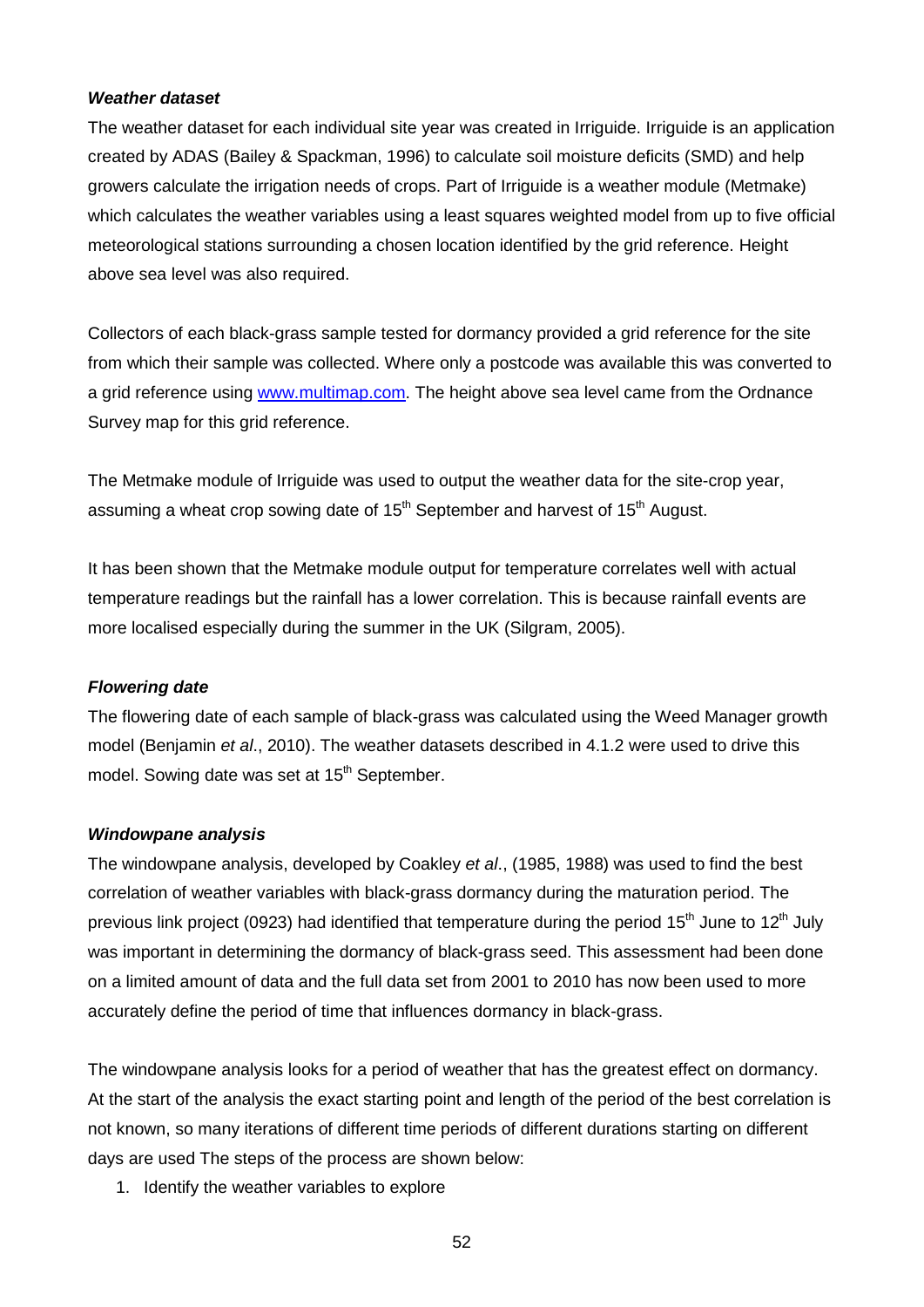- 2. Start from first day of flowering
- 3. Start correlation for each weather variable for the first day after flowering
- 4. For each successive correlation increase the time period by one day e.g. two days after flowering, then three days and so on. Continue until the time period is 25 days
- 5. Repeat step four starting at the second day after the start of flowering, then the third day after the start of flowering. Continue until the start date is 30 days after flowering.
- 6. Plot the correlations and for each variable choose the start day and period length with the highest correlation.

A review of literature (Colbach & Durr, 2003; Colbach & Chauvel, 2004; Colbach *et al*., 2005; Simpson, 1990; Swain *et al*., 2006) had suggested the following weather variables should be explored:

- Average temperature
- Average radiation
- Total rainfall
- Number of raindays (Chosen to give an indication of the daily dampness of a time period)

Modelled weather, dormancy level and estimated flowering date were assembled for each sample of black-grass.

The black-grass flowering date was used for day 1 of the analysis. The correlation window (windowpane) started from day 1 to 30 days after flowering. The windowpane length varied from 1 to 25 days to cover the time period identified by Cook *et al*, 2006.

Line graphs of the calculated correlation matrix were used to facilitate identifying the start day and length of periods where maximum correlations of >0.3 or <-0.3 occurred.

# **3.4.2. Results and discussion**

# *Flowering date*

The Weed Manager growth model indicated that flowering date varied between 13<sup>th</sup> May and 5<sup>th</sup> June with most black-grass flowering between 20<sup>th</sup> and 26<sup>th</sup> May; average 22<sup>nd</sup> May (Figure 28). Flowering was later at the northern sites.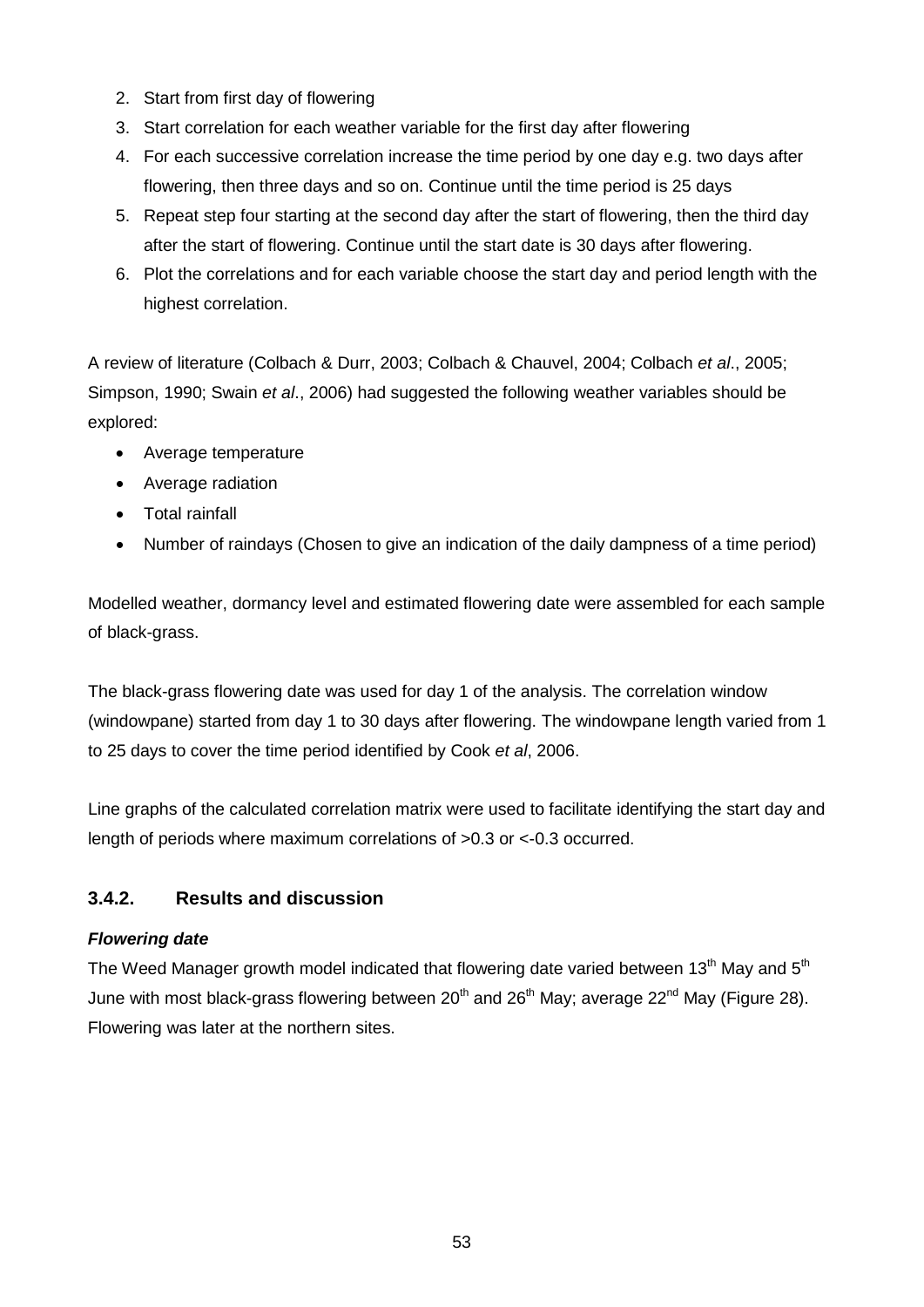

**Figure 28.** Flowering date. The box plot plots the range of flowering dates for the whole dataset; the centre square denotes the interquartile range. The outer bars denote 95% of the samples. Samples above or below this are shown as circles and are known as outliers.

## *Windowpane analysis*

Figures 29 to 31 show the correlation matrices plotted for the start dates (1 to 30 days after the start of flowering) and different windowpane lengths (1-25 days). These graphs identify the periods where the correlation is less effected by individual variation, and also shows maximum and minimum correlations. The windowpane size is the length of the time period, and the x axis shows the starting day of the period after flowering.

Average temperature and rainfall data had good correlation with the dormancy level of black-grass, and the analysis indicated which time periods effected dormancy to the greatest extent and should be selected for further analysis. For average temperature, the greatest correlation is approximately 0.5 (50% of the variation accounted for), this is for time periods of 19 days in length with start day 20 days after flowering (Figure 29). This period is equivalent to 11<sup>th</sup> to 30<sup>th</sup> June, based on a 22<sup>nd</sup> May flowering date.

For total rainfall, the correlation was greater than for average temperature at -0.48 this is for a time period of 12 days in length starting 4 days after flowering (Figure 30). This period is equivalent to  $26^{th}$  May to  $7^{th}$  June,

The total number of raindays was also important during the period 23 days after the start of flowering for seven days, equivalent to  $14<sup>th</sup>$  to  $21<sup>st</sup>$  June (Figure 31).

The maximum correlations are summarised in Figure 32.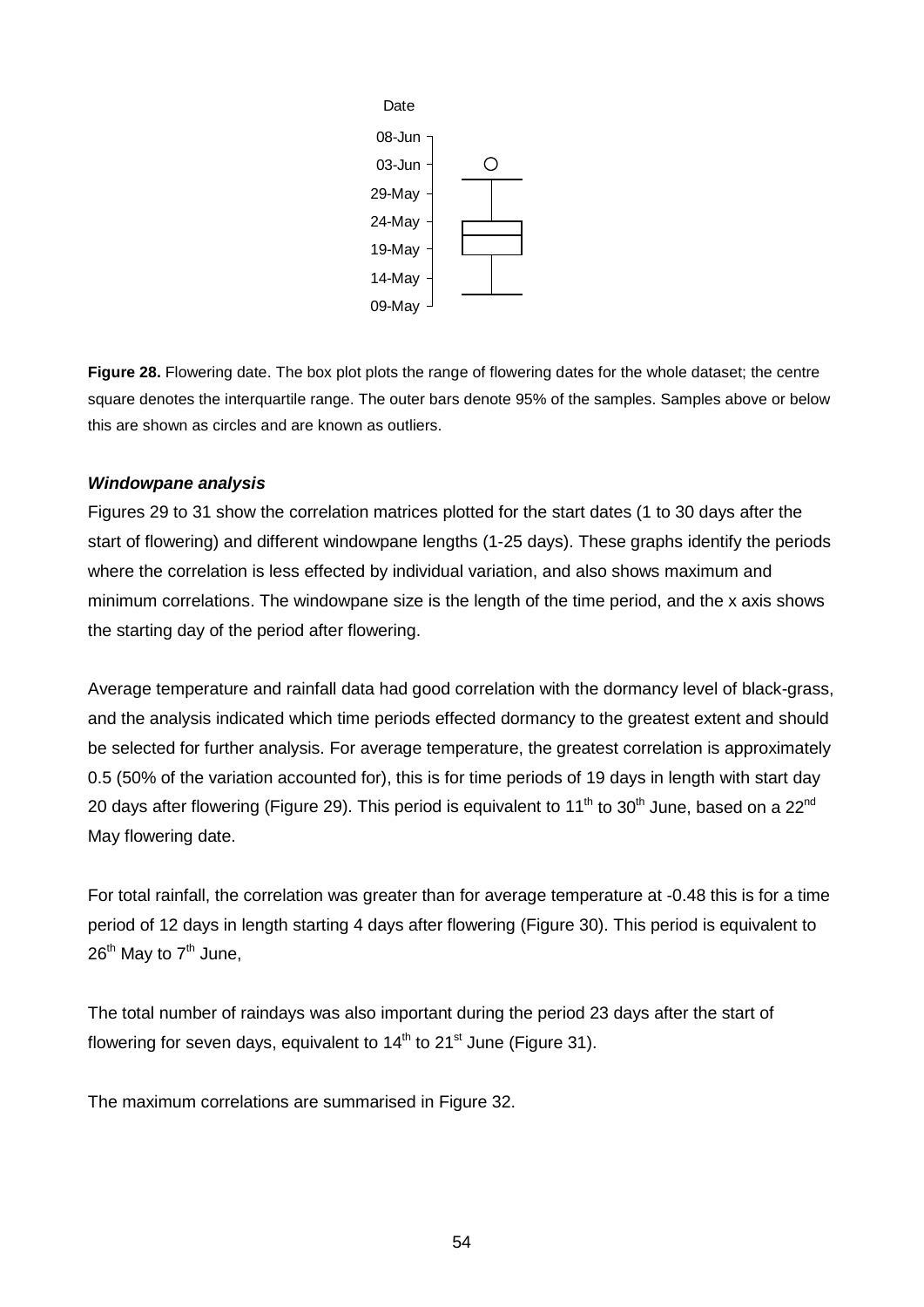

**Figure 29.** Results of the windowpane analysis for average temperature



**Figure 30.** Results of the windowpane analysis for total rainfall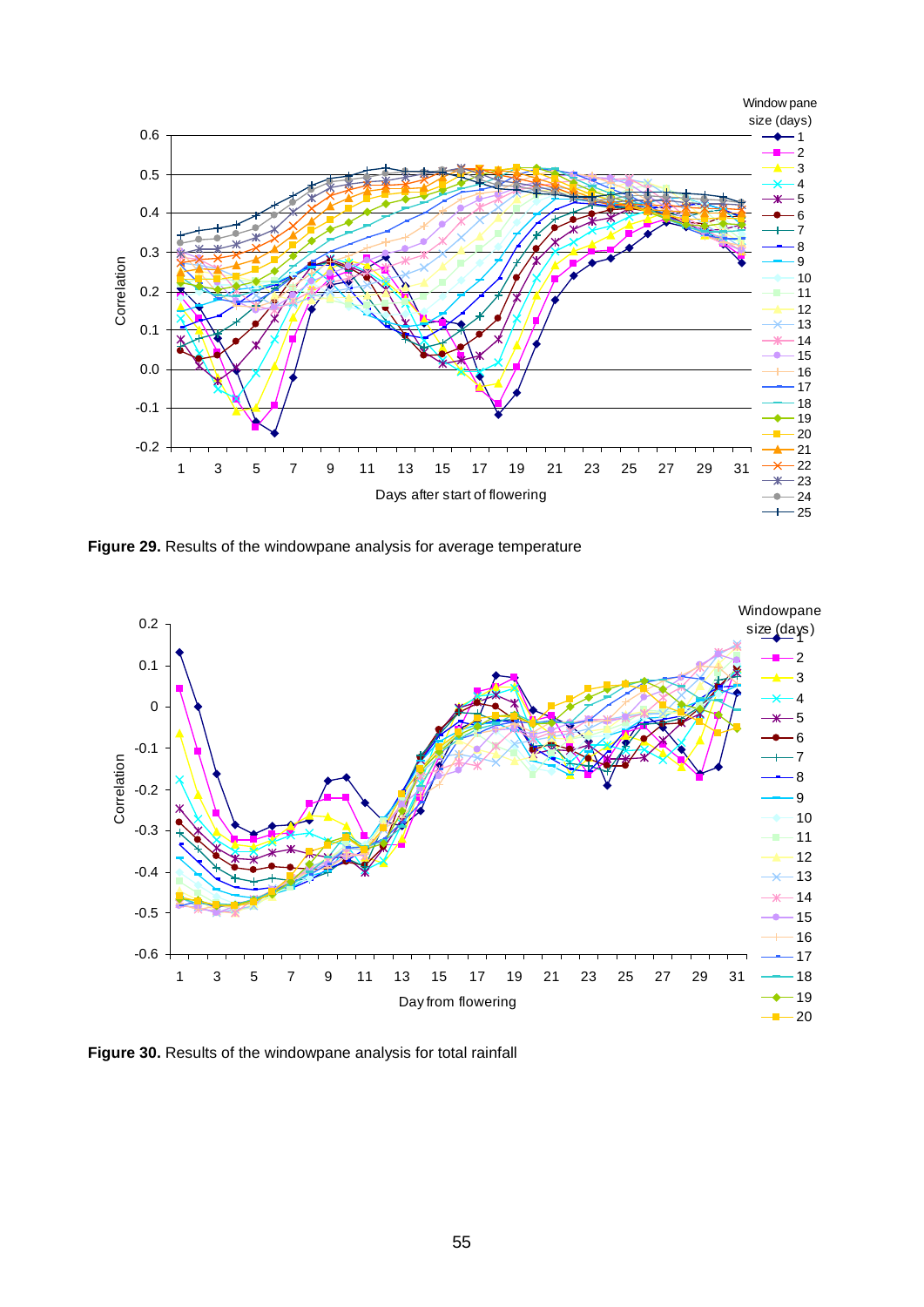

**Figure 31.** Results of the windowpane analysis for total number of raindays



**Figure 32.** Weather periods important to determination of dormancy. Solid bars represent the duration of the correlation for each weather variate and the numbers indicate the correlation for the period shown.

Each of the windowpanes for temperatures had similar periods and levels of correlation with dormancy level and had high levels of correlation between themselves of *r*=0.73 to 0.96. For this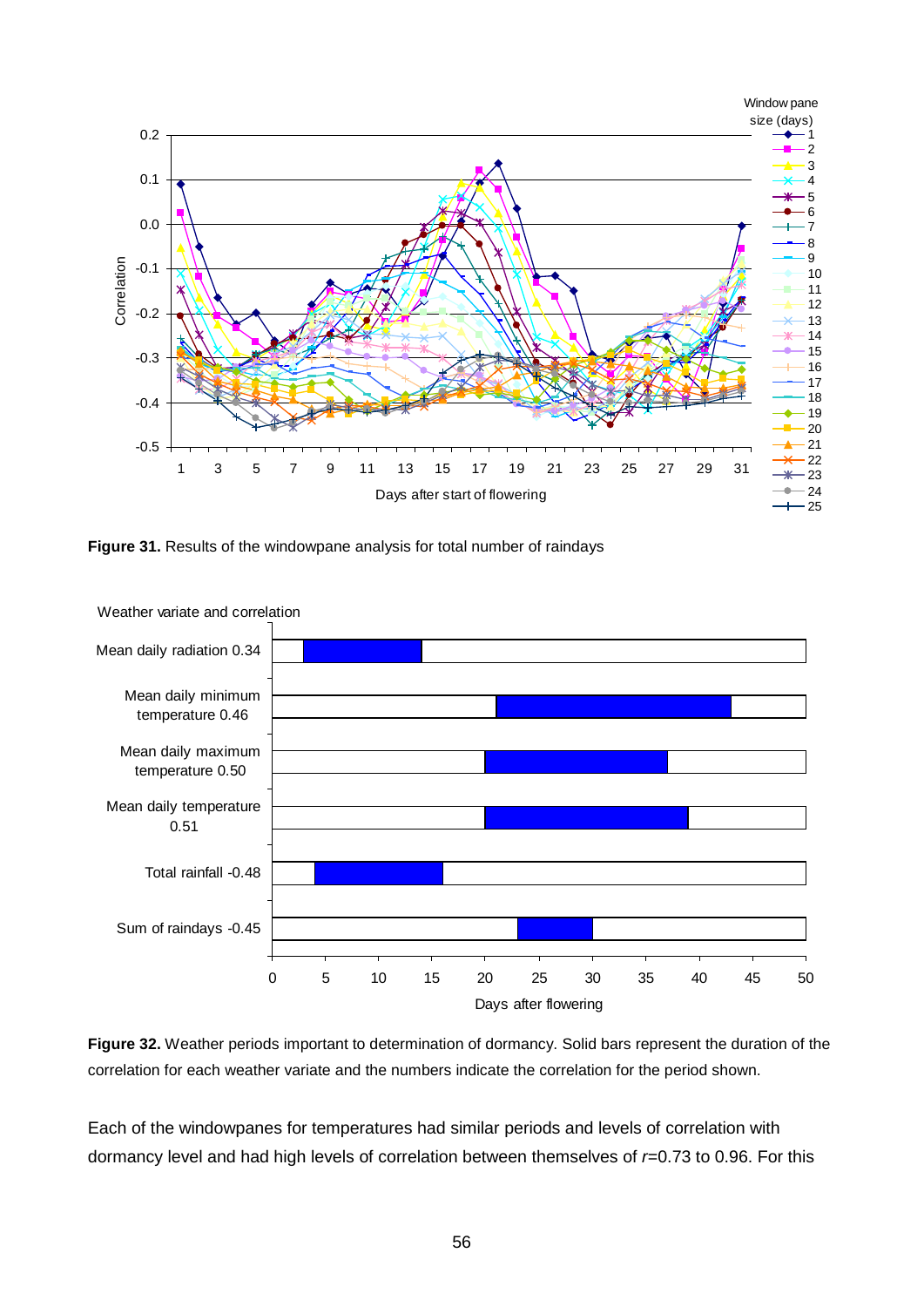reason and since it represents both maximum and minimum temperatures, average temperature was considered the best representative of the temperature variates.

Rainfall seemed to be influential in two periods, total rainfall at the beginning of seed formation and number of rainy days later during ripening. The rainfall variates did not correlate as well either amongst themselves (*r*=0.44 to 0.76) or with the temperature variates (*r*=0.54 to 0.71). This confirms the results from Swain *et al. (*2006) that soil moisture had no consistent effect on seed dormancy.

A multivariate regression was done using these three variates, all of these contributed to dormancy level to a significant level (*p*<0.002). A stepwise regression was done and this highlighted the contribution of each variate. Average temperature was shown to be the most important contributor although total rainfall and the sum of raindays do correlate but to a lesser extent

When the variates were paired and then compared, average temperature and total rainfall added approximately 5% to the correlation to that of the average temperature alone. Therefore rainfall during early seed formation (days 4-16) was an important factor in addition to the average temperature during days 20-37. Adding extra variates such as sunshine did not increase the amount of variation accounted for by just temperature and rainfall factors alone.

Two thirds (69%) of the variation could not be accounted for by these weather variates so other factors such as geographical location or local populations may also be important. In order to explore this we looked at sites that varied geographically and for which we had data over several years; Boxworth (Cambridgeshire), Duggleby (North Yorkshire) and Peldon (Essex). The two variates identified above were plotted against germination (Figure 33 and Figure 34).



**Figure 33.** The relationship between average temperature between 20 and 39 days after flowering and dormancy level in black-grass. Multiple samples at Boxworth in 2008 are highlighted.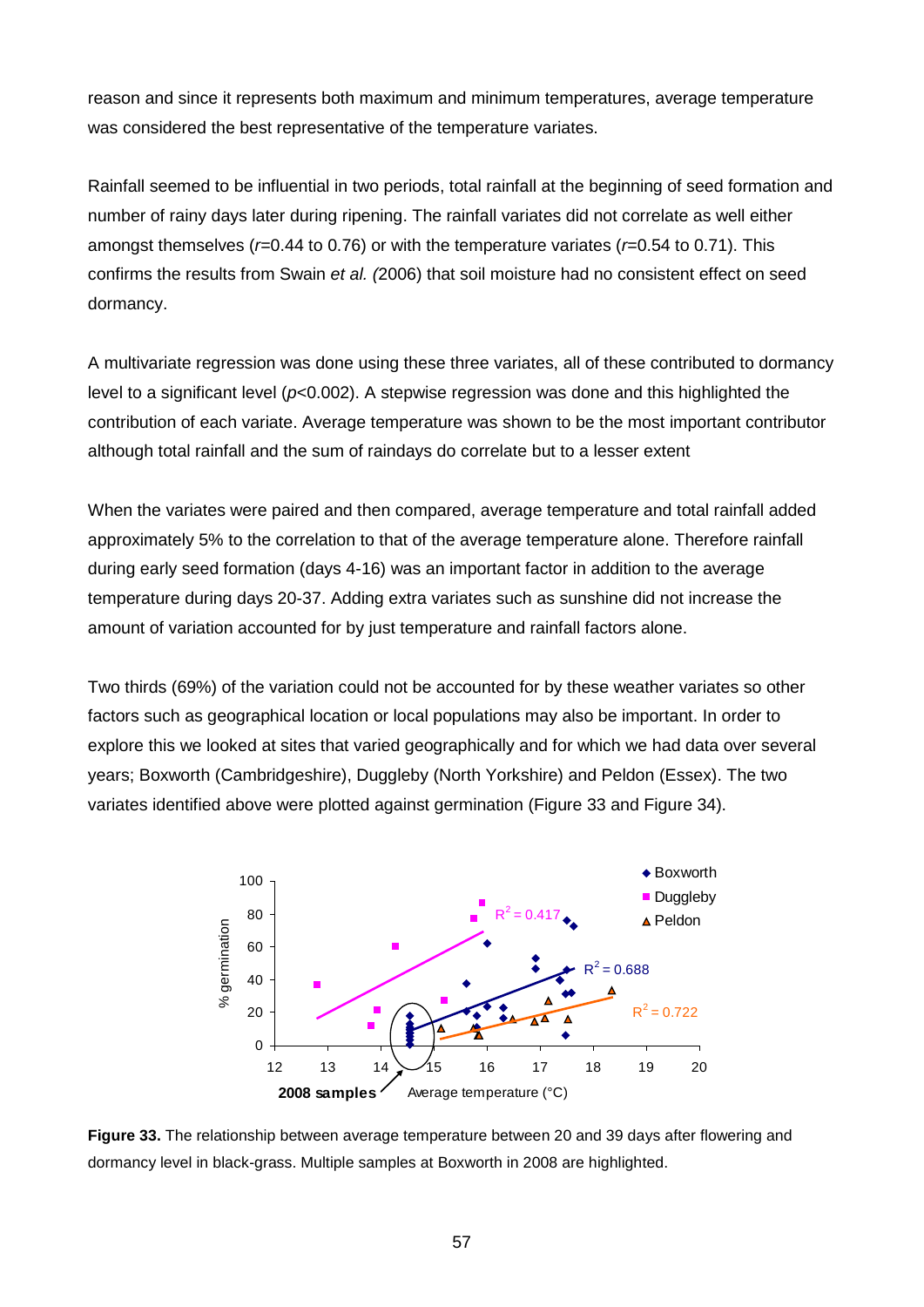

**Figure 34.** The relationship between total rainfall between 2 and 15 days after flowering and dormancy level in black-grass. Multiple samples at Boxworth in 2008 are highlighted

At Boxworth and Peldon there was significant ( $p<0.05$ ) correlation between average temperature and dormancy but for rainfall the correlations were significant (p<0.001) only at Boxworth.

At each of the sites the populations responded differently, for example for the same temperature at all sites the dormancy level was lower at Duggleby than at Boxworth and Peldon. It is probable that the inverse relationship is occurring for total rainfall. There was still variation between samples collected at the same site, at Boxworth in 2008 several fields were sampled on the same day and the circled points on both graphs show the variation experience at this site within a single season (Figure 33 and Figure 34). Because such large variation occurs within sites and between sites it is not appropriate to describe the relationship with a single multivariate formula as there is an indication of a strong level of genetic control.

## **3.4.3. Summary and key points**

- Black-grass dormancy was affected by average temperature in the period 20-39 days after flowering. This equates to the period  $11<sup>th</sup>$  -30<sup>th</sup> June if flowering date was 22<sup>nd</sup> May.
- The amount of rainfall during early seed formation was also an important factor, 4-12 days after flowering (26<sup>th</sup> May to 3<sup>rd</sup> June) but this relationship was poorer probably due to localised summer rainfall events.
- Only 31% of the variation in dormancy level was accounted for by temperature and rainfall.
- There was variation in dormancy level at the same site which indicated a strong level of genetic control in addition to weather effects.
- Dormancy levels related well to average temperature between  $11<sup>th</sup>$  and  $30<sup>th</sup>$  June. At the same temperature dormancy was lower in the north and higher in the south of the UK.
- The correlation can be used to give an indication of the level of dormancy expected for the season but some field sampling will be necessary.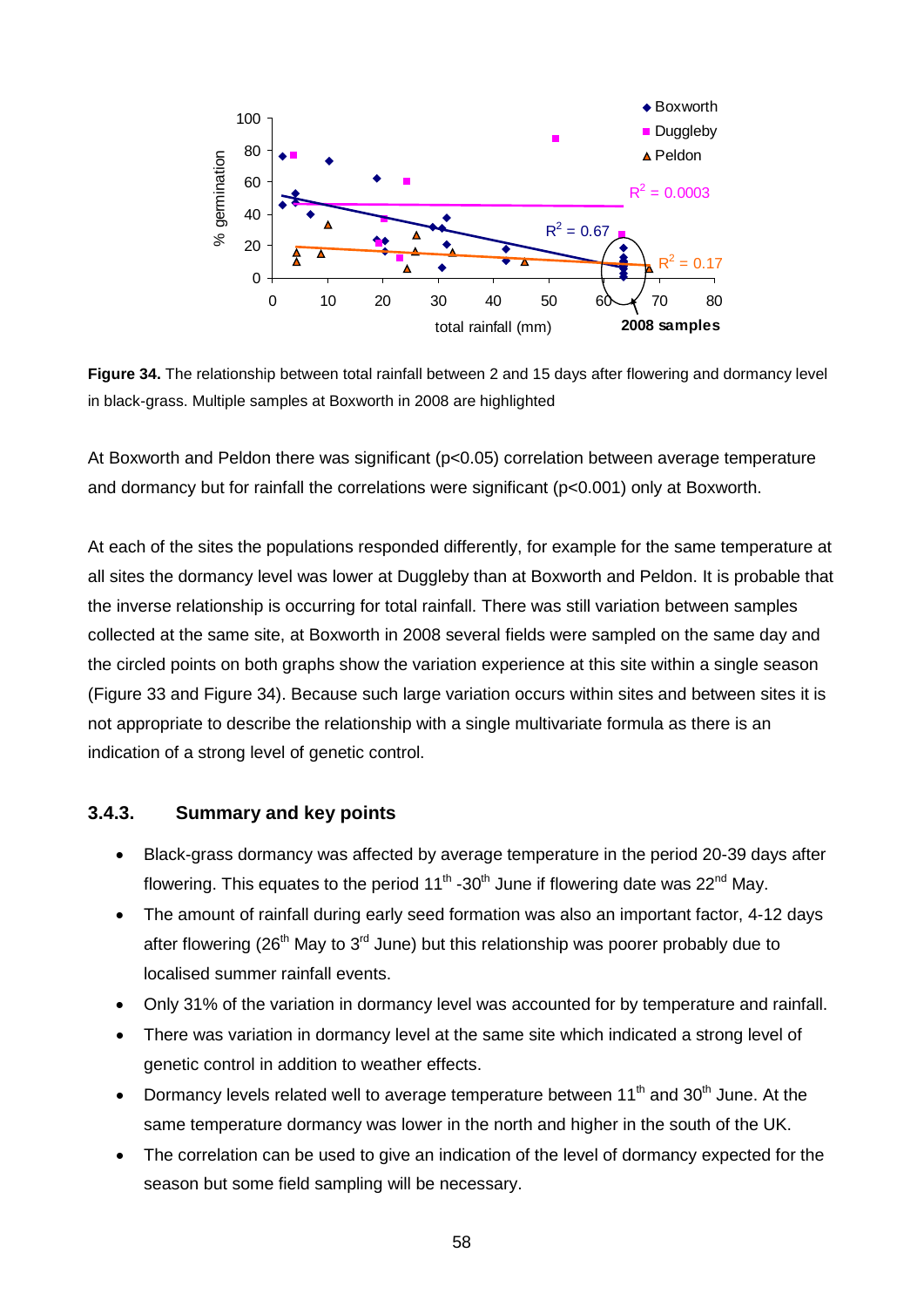# **3.5. Key messages for levy payers and implications of the work**

# **3.5.1. Annual dormancy forecasting of black-grass, Italian ryegrass, barren brome, meadow-brome and rye brome (objectives 1 and 2)**

An annual forecast of dormancy was issued each August containing guidelines on the most suitable crop management and herbicide strategies to best manage black-grass that season. The results indicated that dormancy in black-grass was lower when the weather during the period between 15<sup>th</sup> June and 12<sup>th</sup> July was warm and dry and higher in years when this period was colder and wet.

In Italian rye-grass there was no indication that dormancy level and temperature during the period  $15<sup>th</sup>$  June to  $12<sup>th</sup>$  July were related. In barren brome there was a greater difference in dormancy level between samples in a single year than between years and no link to weather conditions during seed maturity was observed.

Identification of meadow brome was difficult and it was often confused with rye and soft brome. Dormancy in the brome species was very variable between populations and there was no link to the weather in June and July.

# **3.5.2. To understand the implications of dormancy on emergence patterns and to allow optimisation of black-grass management (objective 3)**

## *Black-grass*

Dormancy in black-grass changes the emergence pattern of the weed. In high dormancy years emergence will be protracted with 90% of seed emerging up to 60 days after drilling. In low dormancy years 90% of seed will emerge after only 30 days. Knowing the dormancy allows management strategies to be altered (Table 10).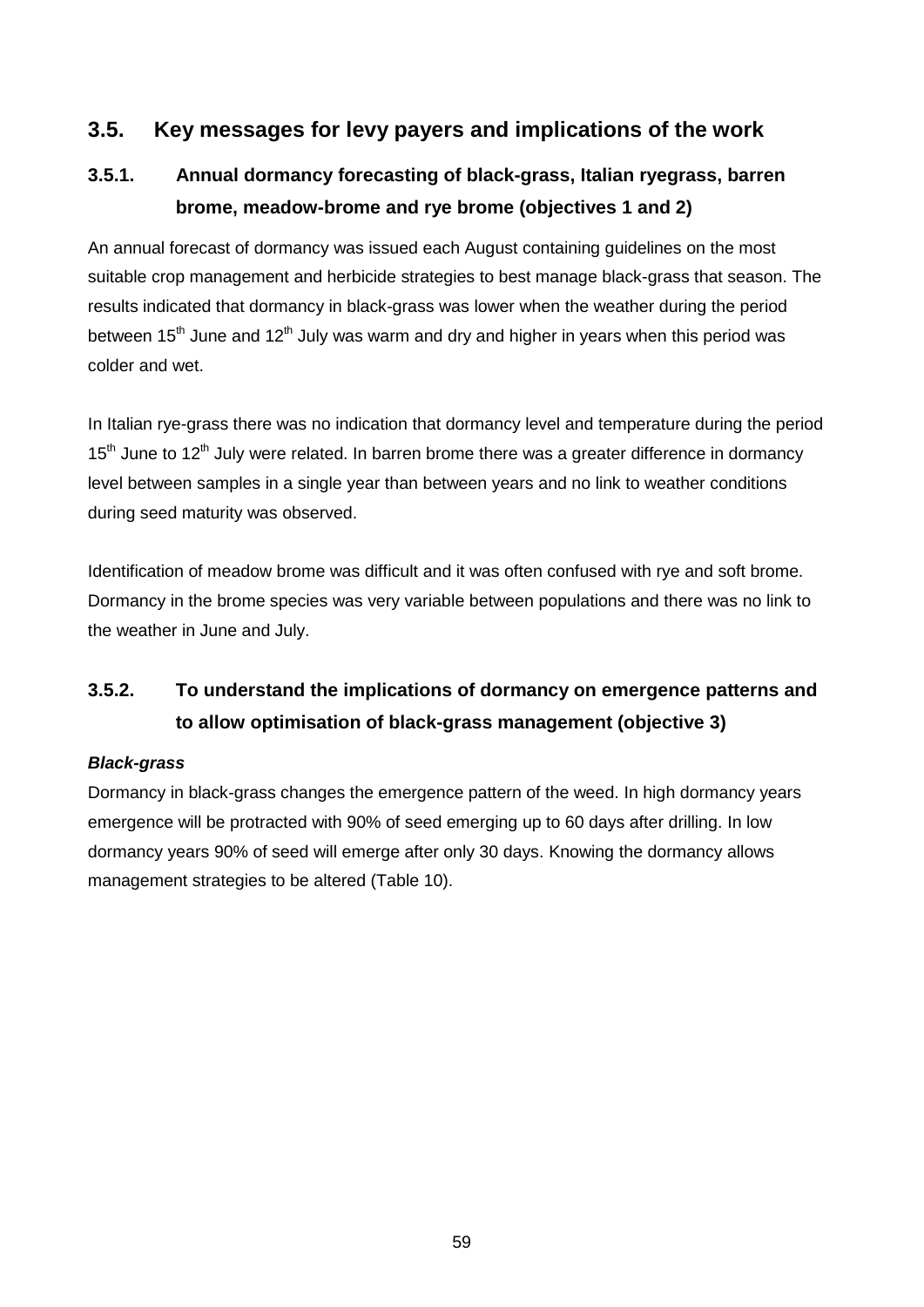**Table 9.** Options for management of black-grass in high and low dormancy years

|                        | High dormancy                       | Low dormancy                      |
|------------------------|-------------------------------------|-----------------------------------|
| Black-grass emergence  | More protracted, 90% emergence      | 90% emergence 30 days after       |
|                        | 60 days after drilling              | drilling                          |
| Management strategy    |                                     |                                   |
| Pre-harvest glyphosate | No effect                           | Check and treat if black-grass is |
|                        |                                     | emerging in moist conditions      |
| Cultivations           | Plough if high populations in       | Non-inversion                     |
|                        | previous crop                       |                                   |
| Drilling               | Early drilling encourages crop      | Delay drilling for maximum weed   |
|                        | competition                         | emergence                         |
| Pre-em herbicide       | Use a robust mixture with a high    | Apply immediately after drilling  |
|                        | residual component                  |                                   |
| Post-em herbicide      | Could be delayed but add a residual | Apply early when emergence is     |
|                        | to cover protracted emergence       | complete                          |

# *Italian ryegrass, barren, meadow, rye and soft brome.*

The majority of Italian rye-grass seed germinates in the autumn and dormancy has little effect on emergence patterns. Emergence of barren, meadow, rye and soft brome is very rapid during the autumn. There was no effect of dormancy level on emergence. Management strategies that encourage rapid weed emergence should be used, delaying drilling until weeds have emerged and been spray off with a non-selective herbicide. After drilling, an appropriate robust pre-emergence herbicide should be applied.

# **3.5.3. To reduce the cost of providing an annual dormancy forecast for blackgrass (objective 4)**

Analysis of the complete data set showed that the average temperature in the period between 11<sup>th</sup> and 30<sup>th</sup> of June was important in the determining the dormancy of black-grass at harvest. The amount of rainfall received between  $26<sup>th</sup>$  May and  $3<sup>rd</sup>$  June was also important but both of these parameters together only accounted for 31% of the variation on dormancy level. This correlation can be used to give an indication of the level of dormancy for the season but some field sampling will be necessary to give a more reliable indication of the dormancy for that season.

# **3.6. Acknowledgements**

The authors would like to thank everyone in ADAS, Rothamsted Research, AICC and farmers who had an input to the experiment and for collecting and sending samples and Dr Stephen Moss. They would also like to thank the project funders, HGCA (Project Number 3336).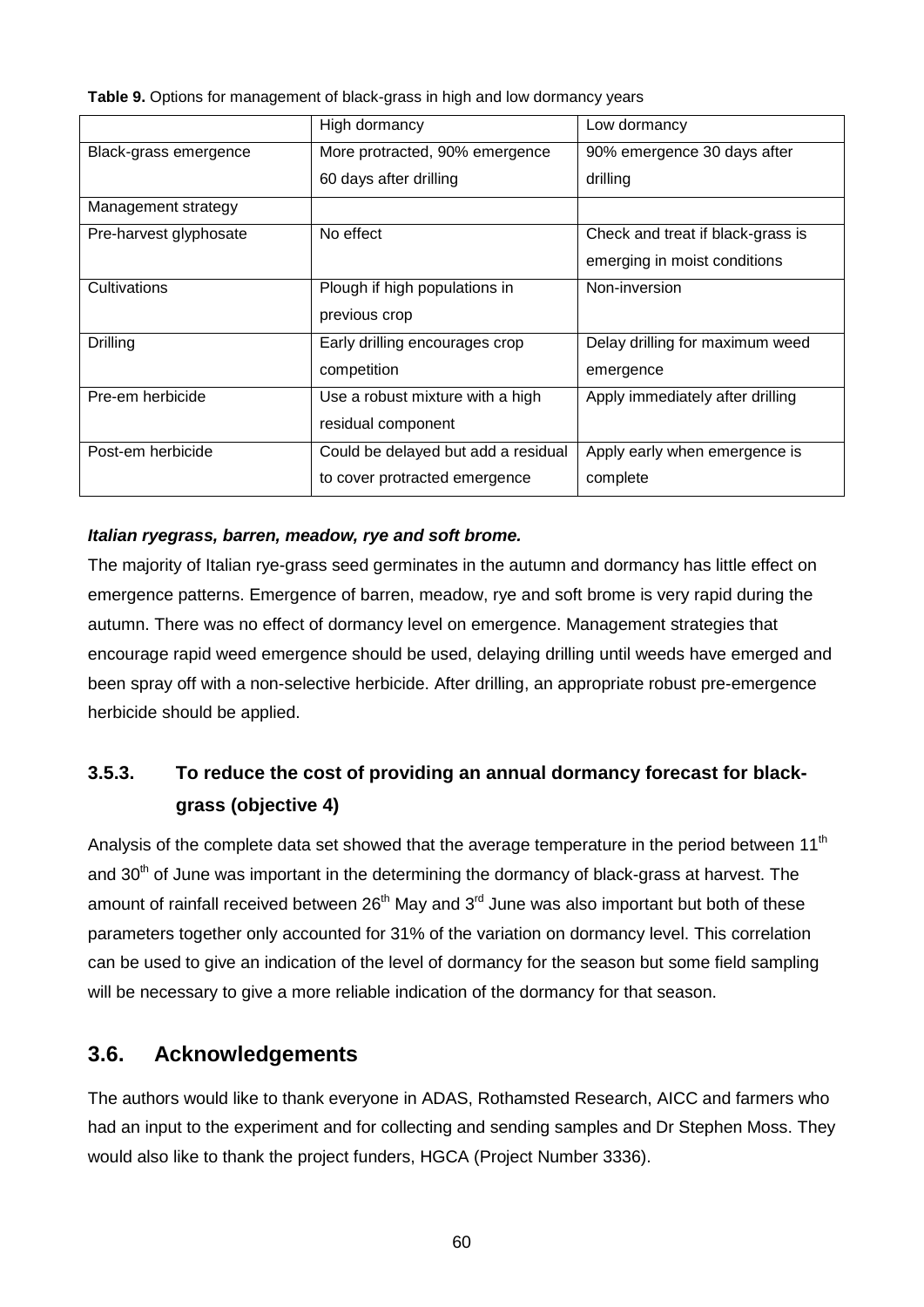# **3.7. References**

- Akpan E E J & Bean E W (1977) The Effects of Temperature upon Seed Development in Three Species of Forage Grasses. Annals of Botany 41, 689-695.
- Alarcón-Reverte R (2010) understanding and combating the threat posed by rye-grass (Lolium multiflorum) as a weed of arable crops. PhD Summary report Project No RD-2006-3209. HGCA, Stoneleigh.
- Andersson L & Åkerblom Espeby L (2009) Variation in seed dormancy and light sensitivity in Alopecurus myosuroides and Apera spica-venti. *Weed Research* 49, 261-270.
- Andersson L, Milberg P, Schütz W, Steinmetz O (2002) Germination characteristics and emergence time of annual Bromus species of differing weediness in Sweden. *Weed Research* 42, 135–147.
- Bailey, R.J. & Spackman, E. 1996. A model for estimating soil moisture changes as an aid to irrigation scheduling and crop water use studies. I. Operational details and description. *Soil Use and Management* 12, 122-128.
- Benjamin L R, Milne A E, Parsons D J, Lutman P J. 2010. A model to simulate the growth, development and competitive effect of weeds in winter wheat for use in a weed management decision support system. Crop Protection, 29(11), 1264-1273.
- Coakley S M, McDaniel L R & Line R F (1988) Quantifying how climatic factors affect variation in plant disease severity: A general method using a new way to analyze meteorological data. Climatic Change 12, 57-75
- Coakley S M, McDaniel L R & Shaner G (1985) Model for predicting severity of septoria tritici blotch on winter wheat. Phytopathology 75 1245-1251
- Colbach N, Chauvel, B, Durr C & Richard G (2002a) Effect of environmental conditions on alopecurus myosuroides germination. I. Effect of temperature and light. Weed Research 42, 210-221
- Colbach N, Chauvel, B, Durr C & Richard G (2002b) Effect of environmental conditions on alopecurus myosuroides germination. II. Effect of temperature and light. Weed Research 42, 222-230
- Colbach N, Busset H, Yamada O, Durr C and Caneill J (2006) ALOMYSYS: modelling black-grass (*Alopecurus myosuroides* Huds.) germination and emergence, in interaction with seed characteristics, tillage and soil climate II. Evaluation. Europe. J. Agronomy 24 113-128.
- Cook S K & Brooke R (2006) Collection and dormancy testing of black-grass seed. HGCA Project report No. *404*, 13p.
- Colbach N and Dürr C (2003) Effects of seed production and storage conditions on blackgrass (Alopecurus myosuroides Huds.) germination and shoot elongation with time. Weed Sci., 51 (2003), pp. 708–717.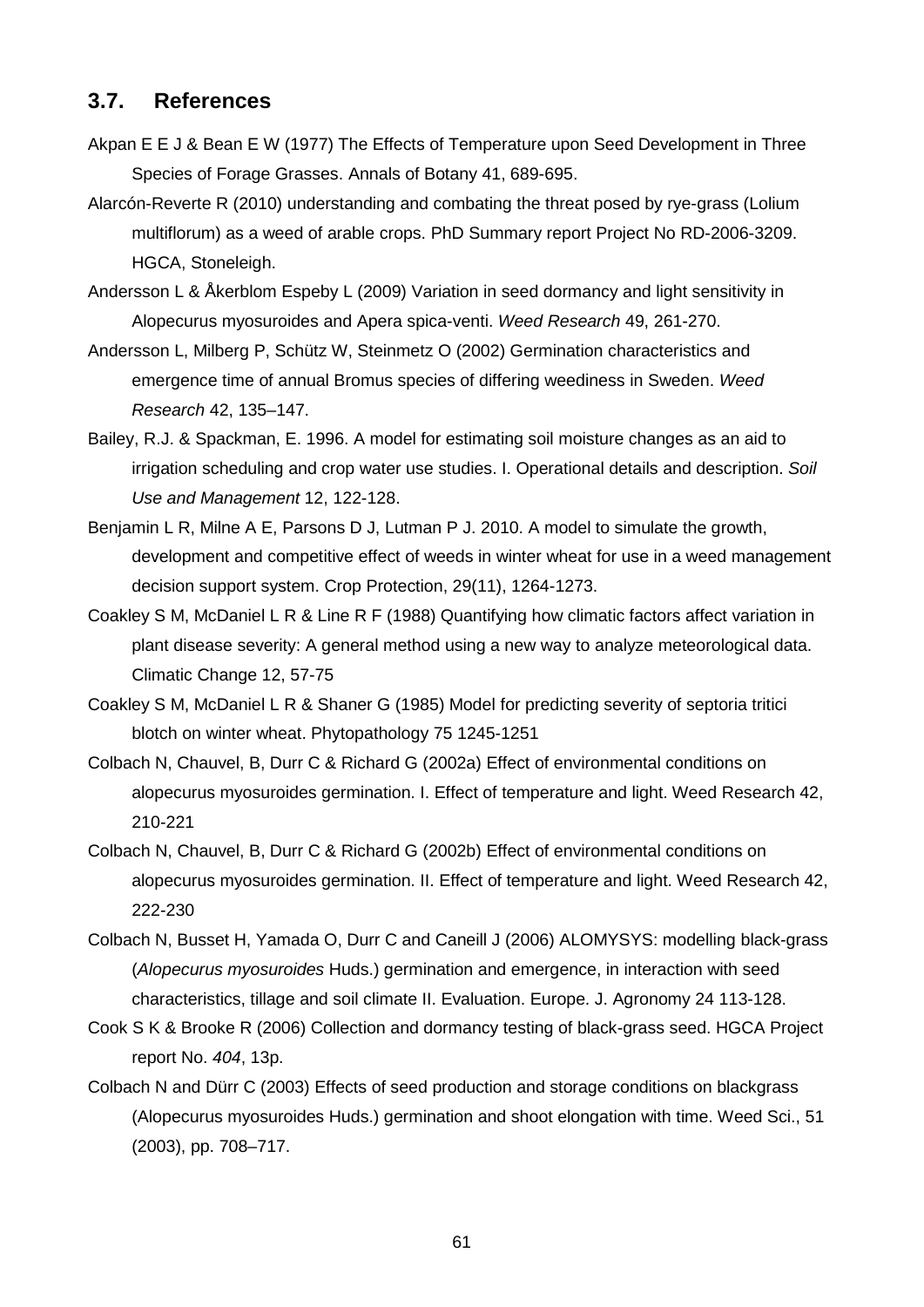- Colbach N and Chauvel B (2004) AlomySys: a model of the effect of cropping systems on weed demography. Example of blackgrass (Alopecurus myosuroides Huds.) Proceedings 8th ESA CongressCopenhagen, Denmark, 11–15 July 2004 pp. 229–230.
- Colbach N, Busset H, Yamada O, Dürr C.and Caneill J, (2005), AlomySys: modelling black-grass (Alopecurus myosuroides Huds.) germination and emergence, in interaction with seed characteristics, tillage and soil climate. II. Evaluation. Eur. J. Agron., 24 pp. 113–128.
- Cook S K, Swain A J, Clarke J, Moss S, Hughes Z, Orson J, Powell L, Creasey A, Norman K and Alford J (2006) Improving crop profitability by using minimum cultivation and exploiting grass weed ecology. HGCA Project report No. 381, 90p.
- Cope T & Gray A (2009) Grasses of the British Isles. B.S.B.I Handbook No. 13. Botanical Society of the British Isles, London
- Froud-Williams R J (1981) Germination behaviour in *Bromus* species and *Alopecurus myosuroides*. In Proceedings Association of Applied biologists Conference. Grass weeds in cereals in the United Kingdom. 31-40
- Froud-Williams R J & Chancellor R J (1986) Dormancy and seed germination of *Bromus caltarticus* and *bromus commutatus*. Seed Science and technology 14, 439-450
- Green J M, Barker J H, Marshall E J, Froud-Williams R J, Peters N C, Arnold G M, Dawson K, Karp A. (2001) Microsatellite analysis of the inbreeding grass weed Barren Brome (Anisantha sterilis) reveals genetic diversity at the within- and between-farm scales Molecular Ecology 10. 1035-45
- Hubbard C E (1992) Grasses A guide to their structure, identification, uses and distribution in the British Isles. Penguin, London.
- Jain S K (1982) Variation and adaptive role of seed dormancy in some annual grassland species. Botanical Gazzette 143. 101-106
- Menck B H (1968) Biologie des Ackerfuchsschwances (Alopecurus mysosuroides Huds) und seine Verbreitung inSchles-wid-Holstein. Dissertation, Christian-Albrecht-Universitat, Keil, Germany.
- Moss S R (1979) The influence of tillage and method of straw disposal on the survival and growth of black-grass *Alopecurus myosuroides*, and its control by chlorotoluron asd isoproturon Ann. Appl. Biol 91, 91-100.
- Naylor R E L (1972) Aspects of the population dynamics of the weed alopecurau myosuroides Huds. in winter cereal crops. J. Applied Ecology 9, 127-139.
- Orson J (2007) Developing an effective strategy for the sustainable control of Italian rye-grass (*Lolium multiflorum*) Project Report No. 421, HGCA, Stoneleigh.
- Orson J H, Peters, N C B & Blair A M (1998) Defining factors which affect the cultural and chemical control of brome species in winter cereals. Project Report No. 172, HGCA, Stoneleigh
- Peters N C B, Atkins H A & Brain P (2000) Evidence of differences in seed dormancy amongst populations of *Bromus sterilis*. Weed research 40, 467-478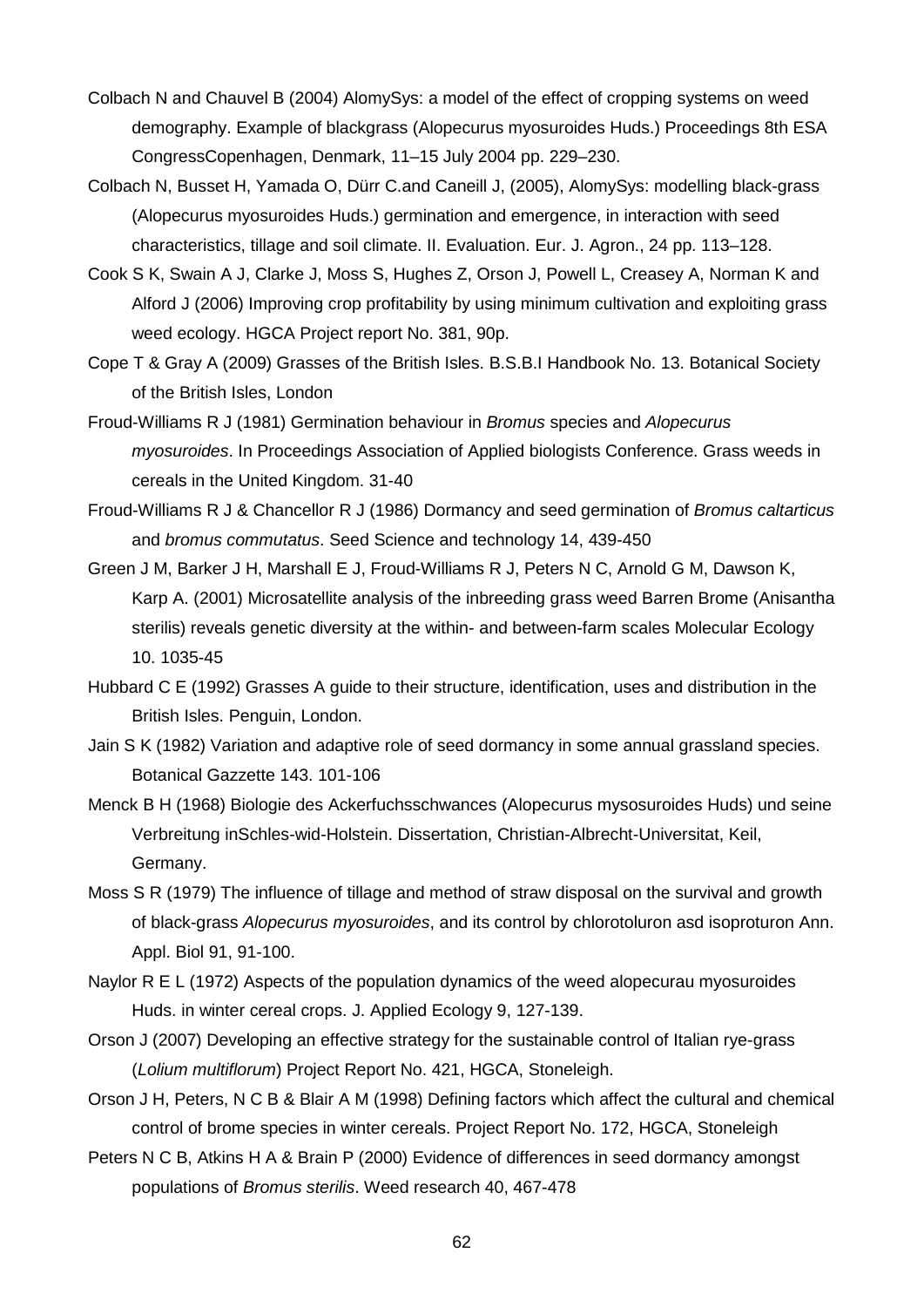- Silgram, M. 2005. Scientific and techinical revision of the IRRIGUIDE water balance model. Final report for Defra project NT2517. 12pp
- Steinbauer P & Grigsby B H (1957) Field and laboratory stidies on the dormancy and germination of the seeds of chess (Bromus secalinus L.) and downy brome (Bromus tectorum L.). Weeds 5, 1-4.
- Simpson G W (1990) Seed dormancy in grasses. Cambridge University press, Cambridge
- Swain A J, Hughes Z S, Cook S K, and Moss S R (2006) Quantifying the dormancy of *Alopecurus myosuroides* seeds produced by plants exposed to different soil moisture and temperature regimes. Weed Research 46, 470-479.
- Weir A H, Bragg P L, Porter J R and Rayner J H (1984) A winter wheat crop simulation model without water or nutrient limitations The Journal of Agricultural Science 102: 371-382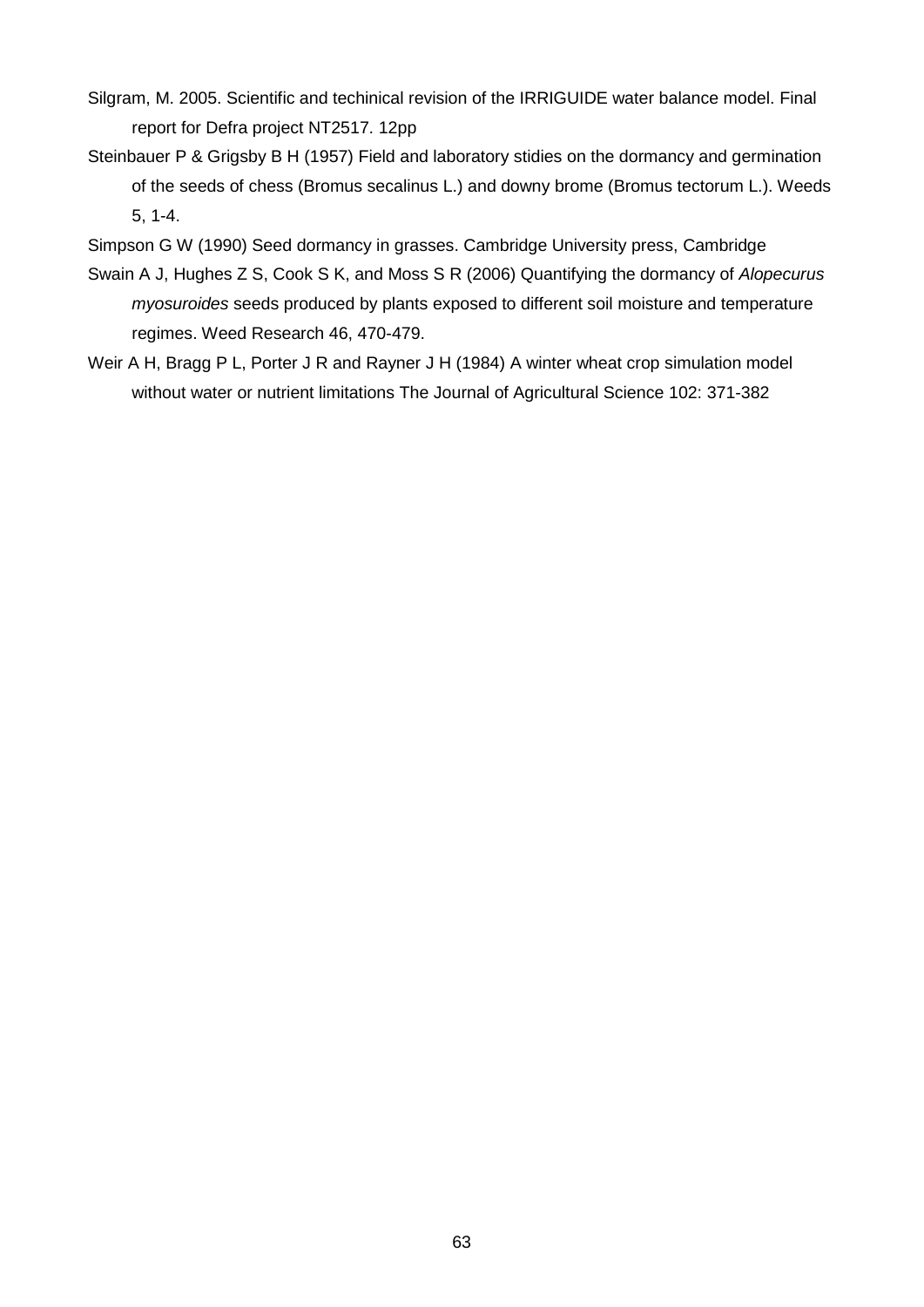# **APPENDICES**

# **Annual press releases on grass weed dormancy**

# **2007**

Dormancy this autumn is the highest we have ever seen – reliance on a competitive crop and good herbicide choice important

Results from HGCA-funded research have shown that **dormancy in black-grass seed samples this autumn is very high**. Seeds for the project were collected by farmers, ADAS, AIC members, AICC and Rothamsted Research.

Based on 37 geographical samples from 2008 the actual figure was 17% germination. This compares with the results for about 20 samples tested in each of the years 2001 to 2005 as part of a LINK project (LK 0923) and from tests in 2006 and 2007 funded by HGCA. All these years' results are summarised in the table below.

The 2008 result is slightly lower than 2002, 2004 and 2007, these were after cooler and wetter summers. In 2008 the weather has been much cooler than the long-term average with an average number of rain days . In all years samples were collected from across the country and we will be looking more closely at the data to identify if regional variations are occurring, especially in the light of the heavy rainfall and flooding of this summer.

| Year | Mean % black-grass seed | <b>Conditions during black-grass</b> | <b>Mean</b> | <b>Number of</b> |
|------|-------------------------|--------------------------------------|-------------|------------------|
|      | germinating             | seed maturation                      | Temp        | raindays         |
|      |                         |                                      | ŀc          |                  |
|      |                         |                                      |             |                  |
| 2001 | 62                      | Hot, dry                             | 16.9        | 10.9             |
| 2002 | 22                      | Cool, damp                           | 15.2        | 15.1             |
| 2003 | 57                      | Hot, dry                             | 16.9        | 10.4             |
| 2004 | 28                      | Cold, wet                            | 14.7        | 18.5             |
| 2005 | 59                      | Hot, dry                             | 17.6        | 11.5             |
| 2006 | 53                      | Hot, dry                             | 17.6        | 10.6             |
| 2007 | 25                      | Cold, wet                            | 15.3        | 21.5             |
| 2008 | 17                      | Cold, damp                           | 15.5        | 13.8             |

Mean temperature and number of raindays are the mean of 20 weather stations throughout England for the period 15 June to 12 July.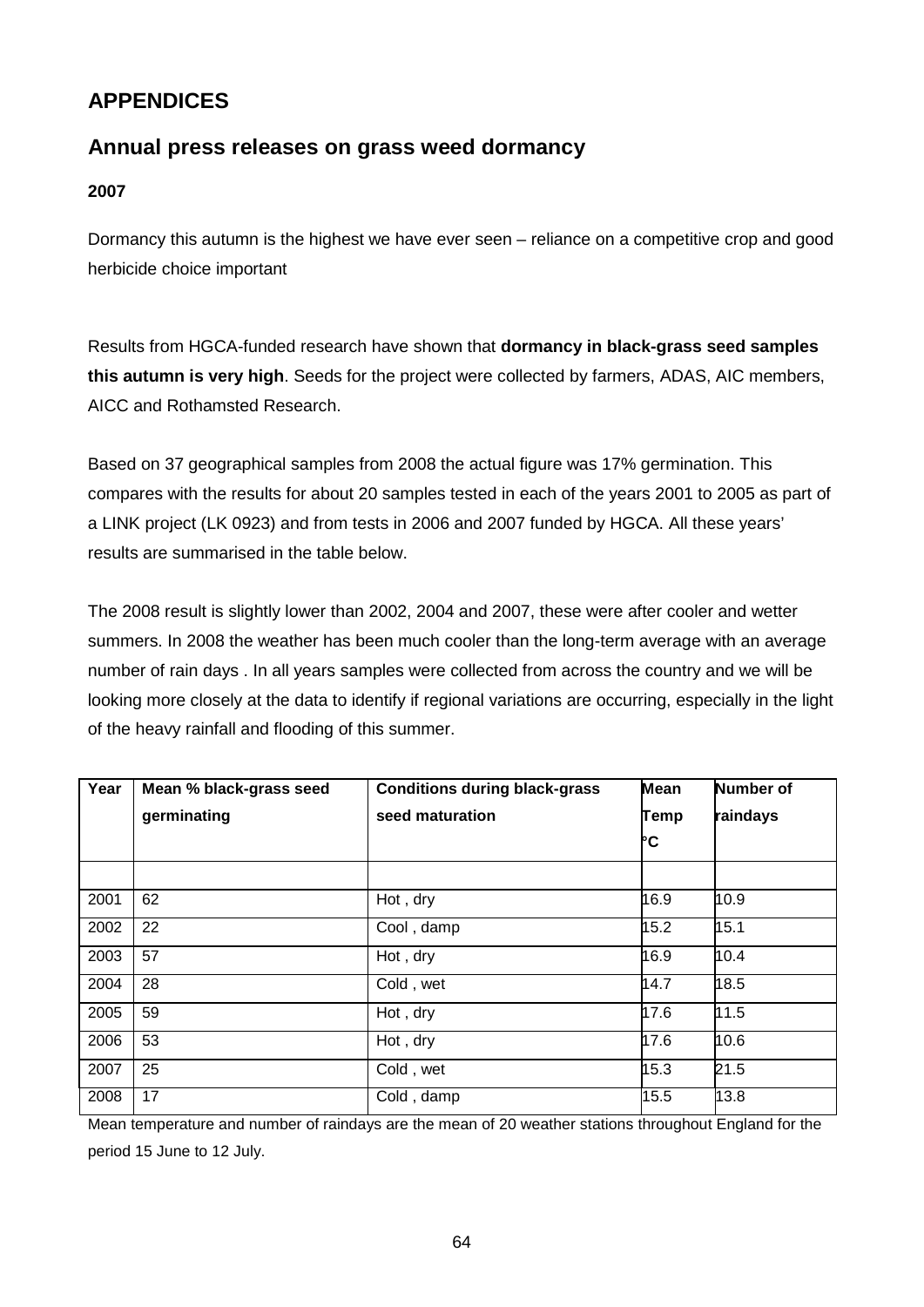As in previous years, despite an average high dormancy, a few samples showed lower levels of dormancy indicating that local conditions were still important.

High dormancy is likely to mean a more protracted germination period for black-grass.

# **What do these results mean?**

2008 is similar to 2002, 2004 and 2007; black-grass seeds this year are more dormant and unwilling to germinate even with adequate seedbed moisture. This is unlike 2005 and 2006 where seeds had a lower dormancy and germinated readily when moisture was available.

The prediction this year is that black-grass germination will be protracted even with adequate seedbed moisture.

The following management principles are likely to apply:

- Spray off any black-grass that does emerge before drilling although this is likely to be less than in a low dormancy year.
- Where there are high black-grass populations consider burying weed problems by ploughing. However, after high levels of control in the current crop avoid ploughing-up more seeds than you bury.
- Early drilling may be appropriate to encourage establishment of a competitive crop.
- Do not be tempted to reduce seed rates where high populations of black-grass are expected.
- Use a robust pre-emergence herbicide with a residual component to cover the protracted period of emergence.
- Post-em sprays need to be timed after most black-grass has emerged and could also need a residual element (this project has a component which aims to characterise emergence patterns better and to provide better guidance on appropriate herbicide strategies. If your seedbed is not cloddy and you do not intend to cultivate within the crop after drilling there is unlikely to be a spring flush of black-grass.

# **Does high dormancy in the autumn mean a spring germination flush?**

This was a hot topic of conversation last year and some herbicide applications were delayed to cover this. As part of the dormancy project large containers of soil were sown in September with a known population of black-grass and emergence monitored through to April. Emergence in these containers was slow and only 20% of seeds germinated. There was no evidence of spring emergence. Spring emergence will only occur when cloddy seedbeds breakdown or where soil is cultivated or moved again in the late winter or spring. At Boxworth we have seen high populations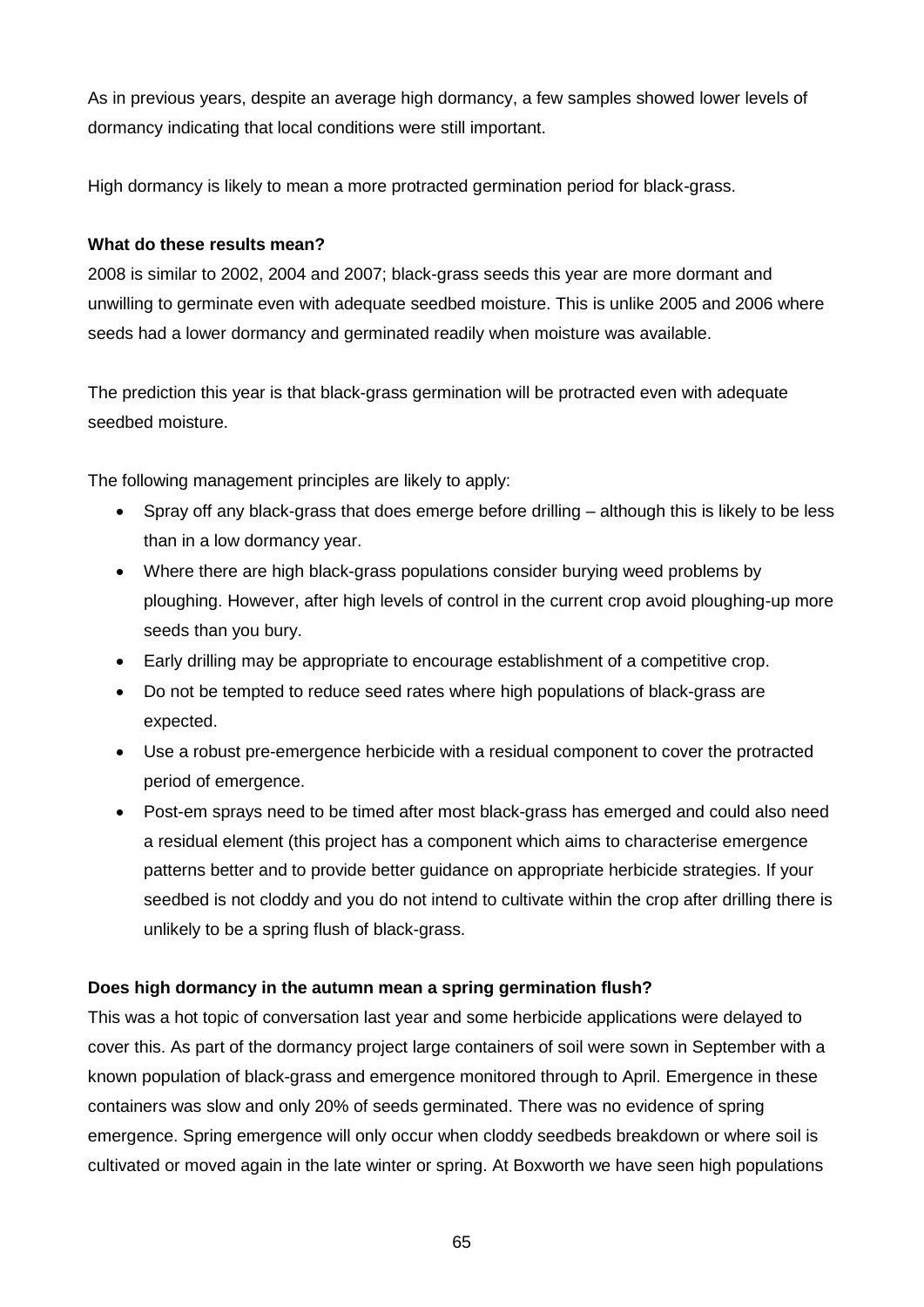of spring germinating black-grass in spring crops but none in autumn sown crops where seedbeds were reasonable.

This project was sponsored by HGCA (Project Number 3336). For further information please contact Sarah Cook, ADAS Boxworth (e-mail [sarah.cook@adas.co.uk;](mailto:sarah.cook@adas.co.uk) Tel. 01954 268215).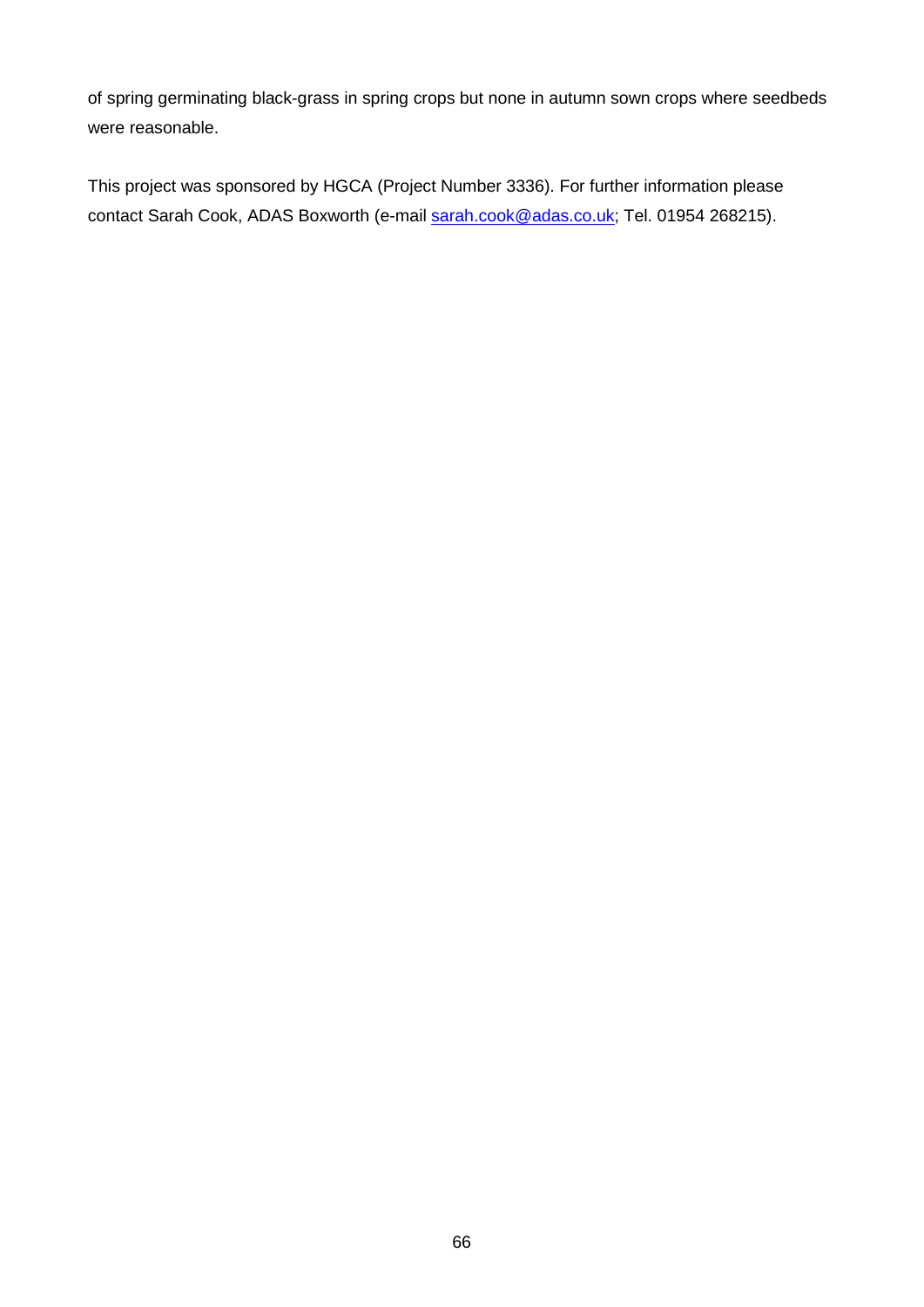## **2008**

Dormancy this autumn is the highest we have ever seen – reliance on a competitive crop and good herbicide choice important.

Results from HGCA-funded research have shown that **dormancy in black-grass seed samples this autumn is very high**. Seeds for the project were collected by farmers, ADAS, AIC members, AICC and Rothamsted Research.

Based on 37 geographical samples from 2008 the actual mean figure was 17% germination. This compares with the results for about 20 samples tested in each of the years 2001 to 2005 as part of a LINK project (LK 0923) and from tests in 2006 and 2007 funded by HGCA. All these years' results are summarised in the table below.

The % black-grass seed germinating in 2008 was slightly lower than 2002, 2004 and 2007, these were after cooler and wetter summers. In 2008 the weather has been much cooler than the longterm average with an average number of rain days. In all years samples were collected from across the country.

| Year | Mean % black-grass seed germinating | <b>Conditions during black-grass seed maturation</b> |
|------|-------------------------------------|------------------------------------------------------|
|      |                                     |                                                      |
| 2001 | 62                                  | Hot, dry                                             |
| 2002 | 22                                  | Cool, damp                                           |
| 2003 | 57                                  | Hot, dry                                             |
| 2004 | 28                                  | Cold, wet                                            |
| 2005 | 59                                  | Hot, dry                                             |
| 2006 | 53                                  | Hot, dry                                             |
| 2007 | 25                                  | Cold, wet                                            |
| 2008 | 17                                  | Cold, damp                                           |

As in previous years, despite an average high dormancy, a few samples showed lower levels of dormancy indicating that local conditions were still important.

High dormancy is likely to mean a more protracted germination period for black-grass.

### **Does high dormancy in the autumn mean a spring germination flush?**

This was a hot topic of conversation last year and some herbicide applications were delayed to cover this. As part of this dormancy project large containers of soil were sown in September with a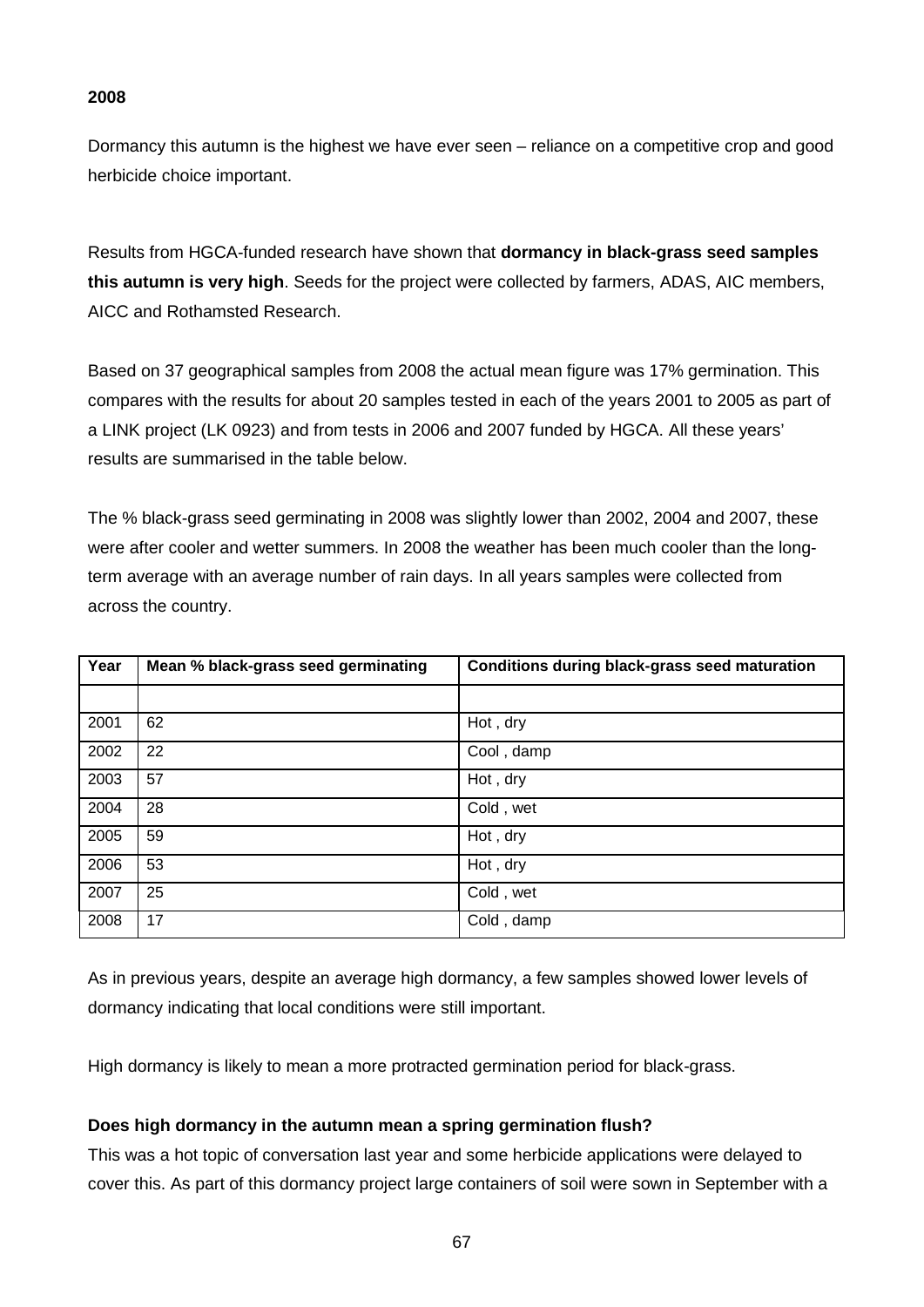known population of black-grass and emergence monitored through to April. Emergence in these containers was slow and only 20% of seeds germinated. There was no evidence of spring emergence. However, spring emergence might occur when cloddy seedbeds breakdown or where soil is cultivated or moved again in the late winter or spring. At ADAS Boxworth we have seen high populations of spring germinating black-grass in spring crops but none in autumn sown crops where seedbeds were reasonable.

Where happened to last autumns non-germinating black-grass?

If only 20% of black-grass present germinated, a further 64% will have rotted, this means 16% of last years black-grass is unaccounted for.

### **What do these dormancy results mean?**

The prediction this year is that black-grass germination will be slow even with adequate seedbed moisture.

2008 is similar to 2002, 2004 and 2007. This is unlike 2005 and 2006 where seeds had a lower dormancy and germinated readily when moisture was available.

The following management principles are likely to apply:

- Spray off any black-grass that does emerge before drilling although this is likely to be less than in a low dormancy year.
- Where there are high black-grass populations consider burying weed problems by ploughing. However, after high levels of control in the current crop avoid ploughing-up more seeds than you bury.
- Early drilling may be appropriate to encourage establishment of a competitive crop.
- Avoid cloddy seedbeds
- Do not be tempted to reduce crop seed rates where high populations of black-grass are expected.
- Use a robust pre-emergence herbicide with a residual component to cover the protracted period of emergence.
- Post-emergence sprays could need a residual element to cover some late emergers. Based on last years monitoring, high dormancy did not, in winter crops, lead to a spring flush of black-grass. It is also worth remembering that late emerging plants are much less competitive, especially in a well established crop. Consider the following important aspects in determining the optimum post-em timing:
- Apply herbicides in conditions most suited to their activity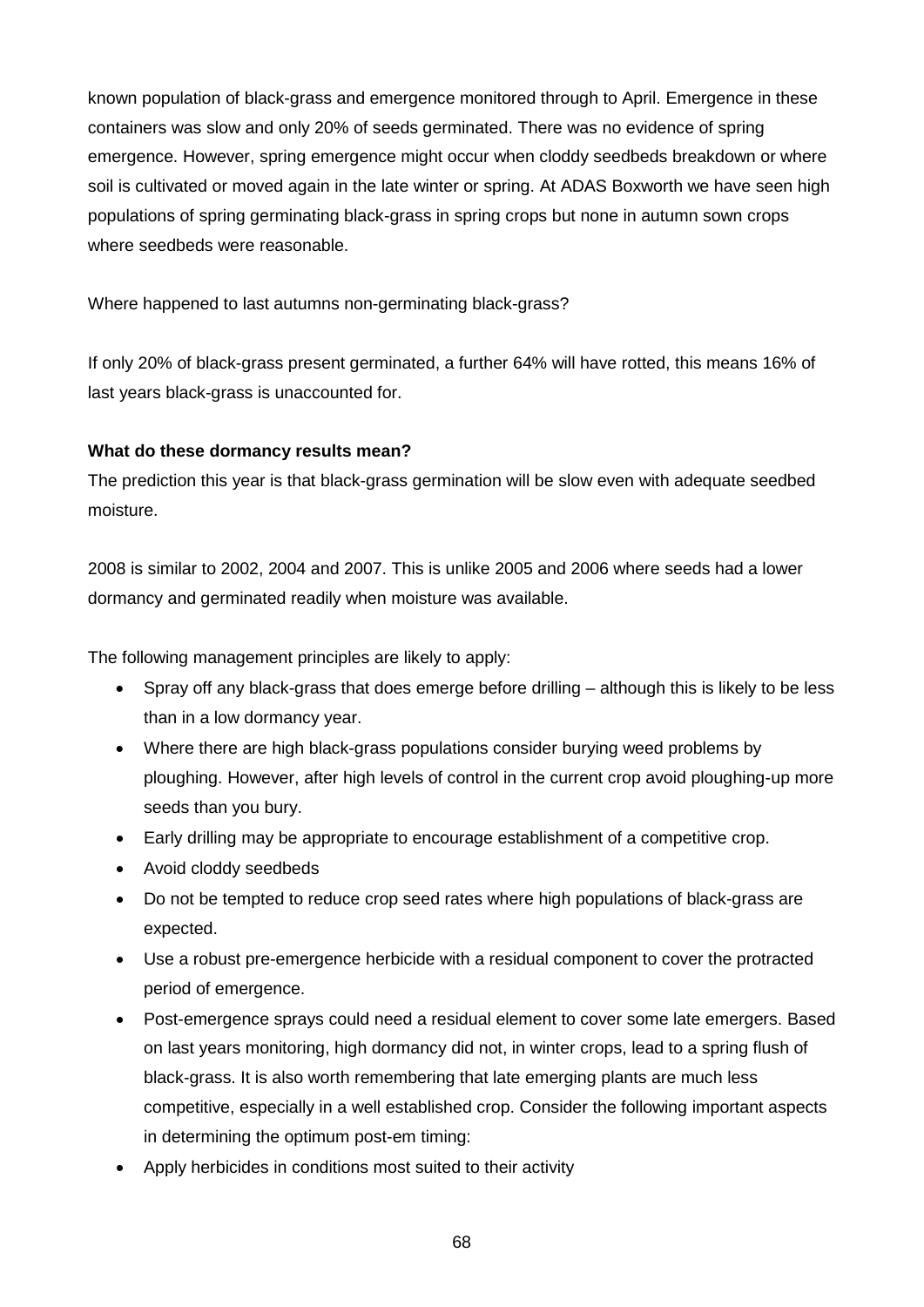• Small black-grass plants are easier to control. This is especially the case where enhanced metabolism resistance is, or may be, present.

This project was sponsored by HGCA (Project Number 3336). For further information please contact Sarah Cook, ADAS Boxworth (e-mail [sarah.cook@adas.co.uk;](mailto:sarah.cook@adas.co.uk) Tel. 01954 268215).



Appendix 1. Dormancy patterns in black-grass (2001-2008)





28-Sep 18-Oct 07-Nov 27-Nov 17-Dec 06-Jan 26-Jan 15-Feb 06-Mar 26-Mar 15-Apr

## Note for editors

1. HGCA project 3336 aims to provide an annual forecast of black-grass dormancy in the years 2007-2010. This new project also has the objective of understanding the implications of dormancy on emergence patterns into the winter and spring and to allow optimisation of black-grass management within following crops. It also extends earlier work to examine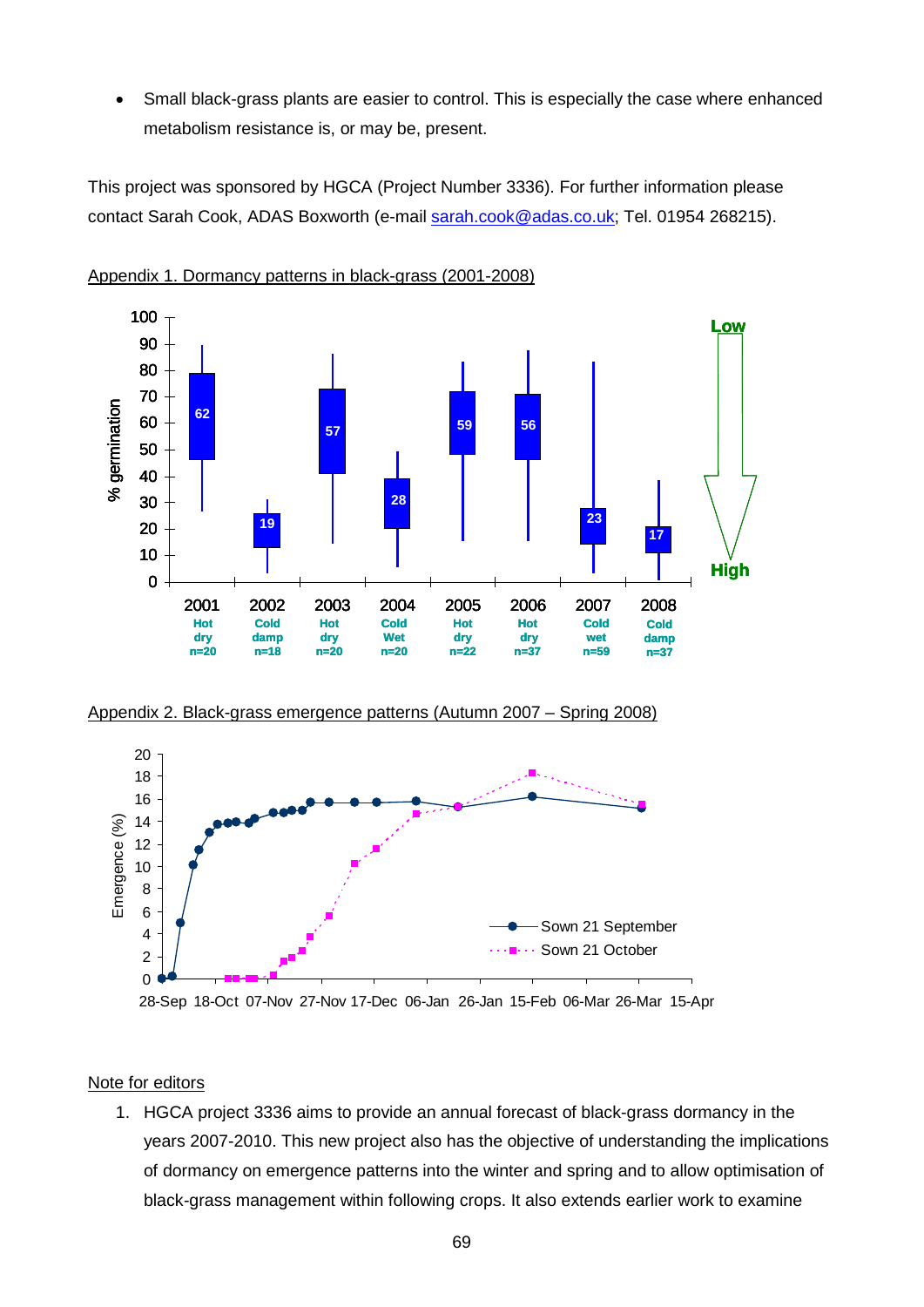annual dormancy prediction of other difficult to control grass species; Italian rye-grass, barren brome and meadow brome. The work is lead by Dr Sarah Cook of ADAS.

## Notes on graph for editors

This is a box plot. For each year the graph shows the most extreme values in the data set (maximum and minimum values), the lower and upper quartiles, and the mean (written in).

The darkened boxes indicate the quartiles, the first quartile of a group of values is where 25% of the values fall at or below this value. The third quartile of a group of values is where 75% of the values fall at or below this value.

5 August 2008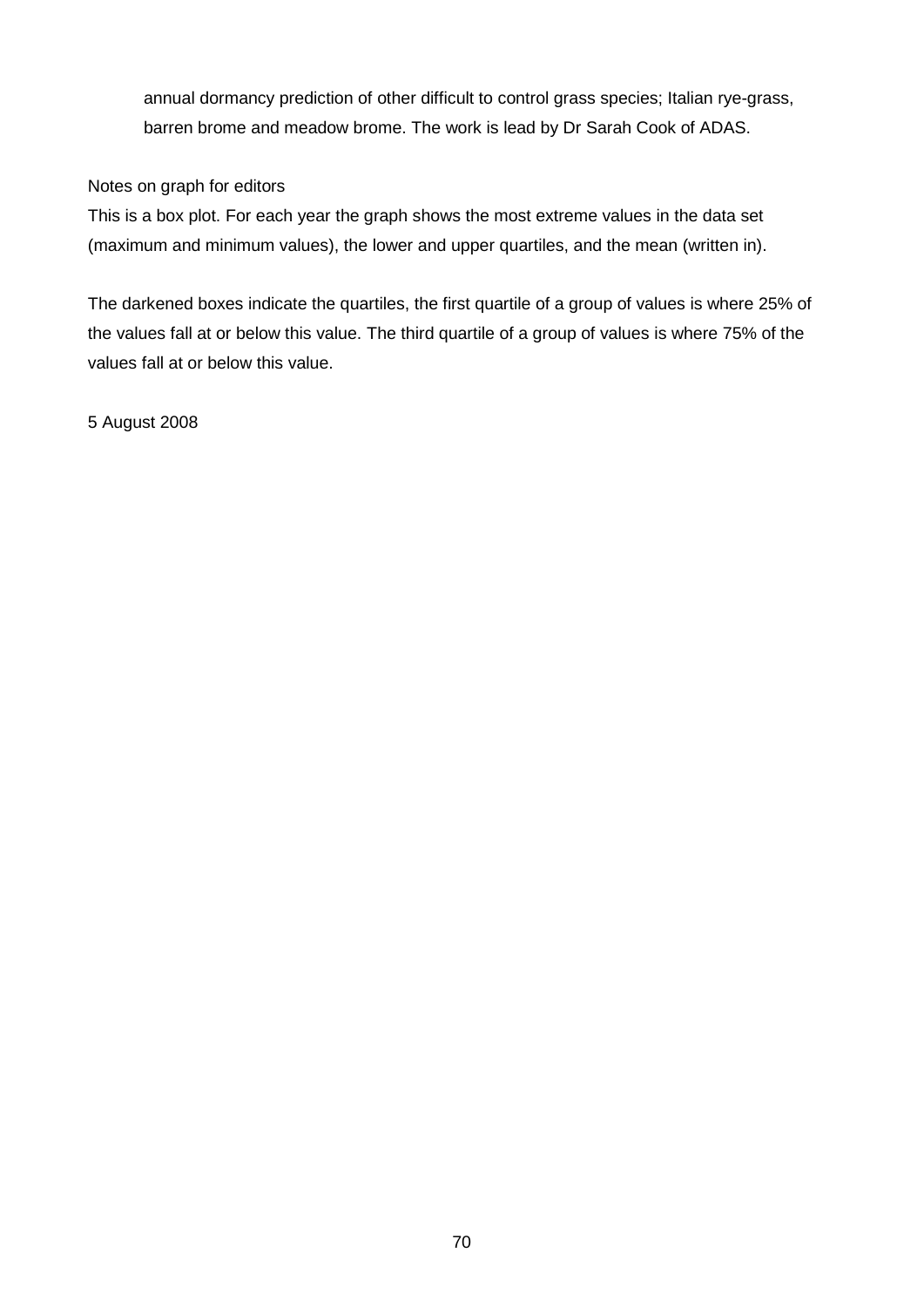## **2009**

Dormancy this autumn is high again – reliance on a competitive crop and good herbicide choice important.

Results from HGCA-funded research have shown that **dormancy in black-grass seed samples this autumn is high**. Seeds for the project were collected by farmers, ADAS, AIC members, AICC and Rothamsted Research.

Based on 37 geographical samples from 2009 the actual mean figure was 23% germination. This compares with the results for about 20 samples tested in each of the years 2001 to 2005 as part of a LINK project (LK 0923) and from tests in 2006 to 2008 funded by HGCA. In all years samples were collected from across the country. All these years' results are summarised in the table below.

| Year | Mean % black-grass seed germinating | Conditions during black-grass seed maturation |
|------|-------------------------------------|-----------------------------------------------|
|      |                                     |                                               |
| 2001 | 62                                  | Hot, dry                                      |
| 2002 | 19                                  | Cool, damp                                    |
| 2003 | 57                                  | Hot, dry                                      |
| 2004 | 28                                  | Cold, wet                                     |
| 2005 | 59                                  | Hot, dry                                      |
| 2006 | 56                                  | Hot, dry                                      |
| 2007 | 23                                  | Cold, wet                                     |
| 2008 | 15                                  | Cold, damp                                    |
| 2009 | 23                                  | Average                                       |

(See Appendix 1 for figure).

Weather conditions during maturation influence the dormancy level of black-grass, this period generally occurs during the second half of June through to mid July. The weather in 2009, during this period, has been the most variable of all the years we have studied. Generally the weather has been slightly warmer than the long-term average with a lower number of rain days, but there were 50% of stations wetter than average and 50% drier.

As in previous years, despite an average high dormancy, some samples tested showed lower levels of dormancy indicating that local conditions were still important.

High dormancy is likely to mean a more protracted germination period for black-grass.

## **Does high dormancy in the autumn mean a spring germination flush?**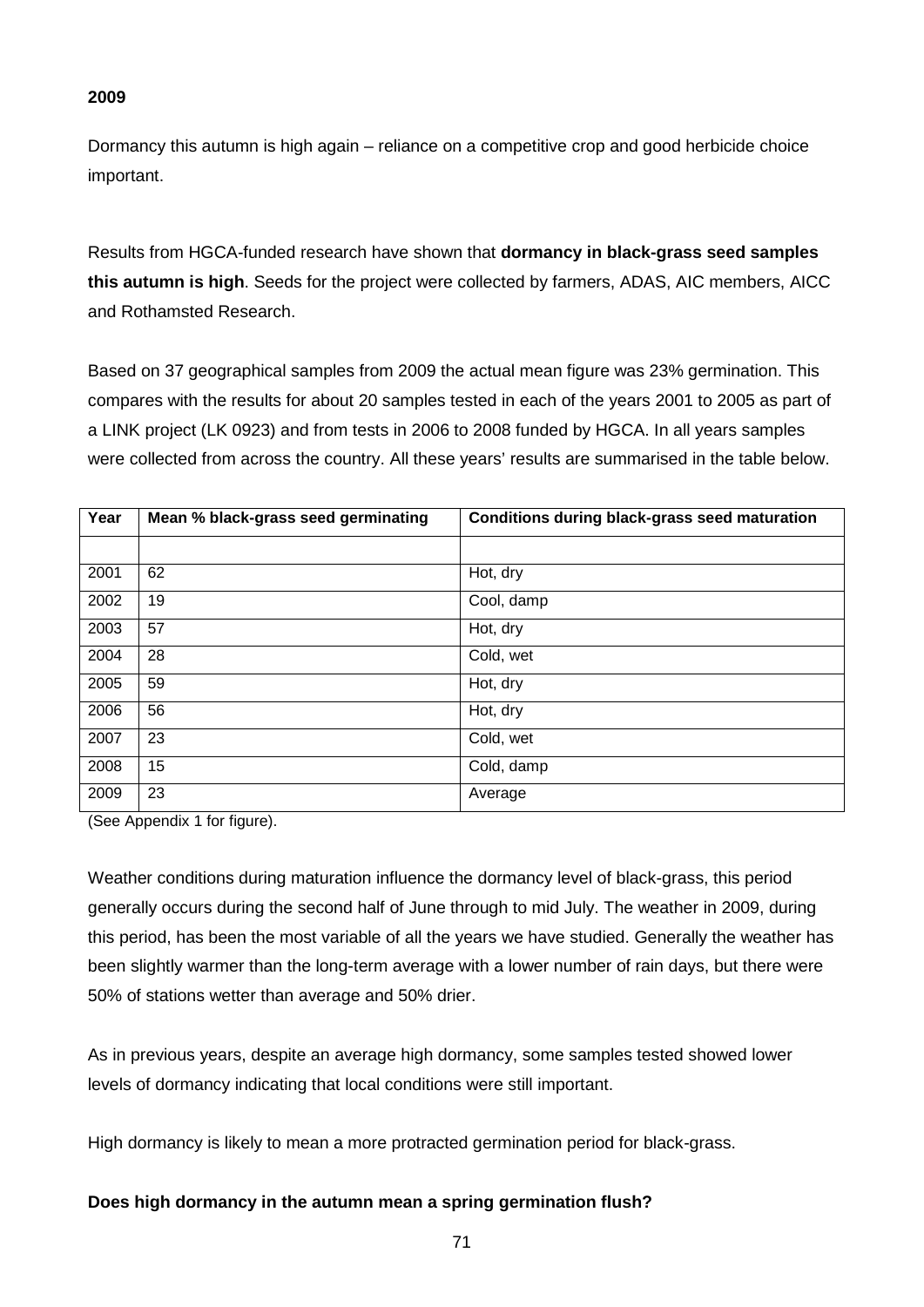Again this was a hot topic of conversation and some herbicide applications were delayed to cover this. As part of this dormancy project large containers of soil were sown in the autumn with a known population of black-grass and emergence monitored through to April. Over the two years of the project, autumn emergence averaged 29% and a very low level of spring emergence did occur (3%). Spring emergence can also occur when cloddy seedbeds breakdown or where soil is cultivated or moved again in the late winter or spring (See Appendix 2 for figure).

If only 29% emerged where are the un-emerged seeds? Unfortunately we do not know precisely where the 68% un-emerged seeds are or what they will do. However, we would normally expect an 80% seedbank decline in undisturbed soil. If that were the case for every 100 seeds shed last year, 31 may have grown, 54 (80% of 80) may have rotted or been predated and that would leave 14 with the potential to emerge this autumn.

# **What do these dormancy results mean?**

The prediction this year is that black-grass germination will be slow even with adequate seedbed moisture.

The results of 2009 is most similar to 2002, 2004, 2007 and 2008. This is unlike 2005 and 2006 where seeds had a lower dormancy and germinated readily when moisture was available.

The following management principles are likely to apply:

# **Before drilling**

- Spray off any black-grass that does emerge before drilling although this is likely to be less than in a low dormancy year.
- Where there are high black-grass populations consider burying weed problems by ploughing. However, after high levels of control in the current crop avoid ploughing-up more seeds than you bury.

## **At drilling**

- Aim to get a competitive crop, perhaps by early drilling.
- Avoid cloddy seedbeds to maximise herbicide performance and reduce risk of late emerging black-grass.
- Do not be tempted to reduce crop seed rates where high populations of black-grass are expected.

## **Herbicide strategies**

- Use a robust pre-emergence herbicide with a residual component to cover the protracted period of emergence.
- Post-emergence sprays could need a residual element to cover some late emergers. Based on last years monitoring, high dormancy did not, in winter crops, lead to a spring flush of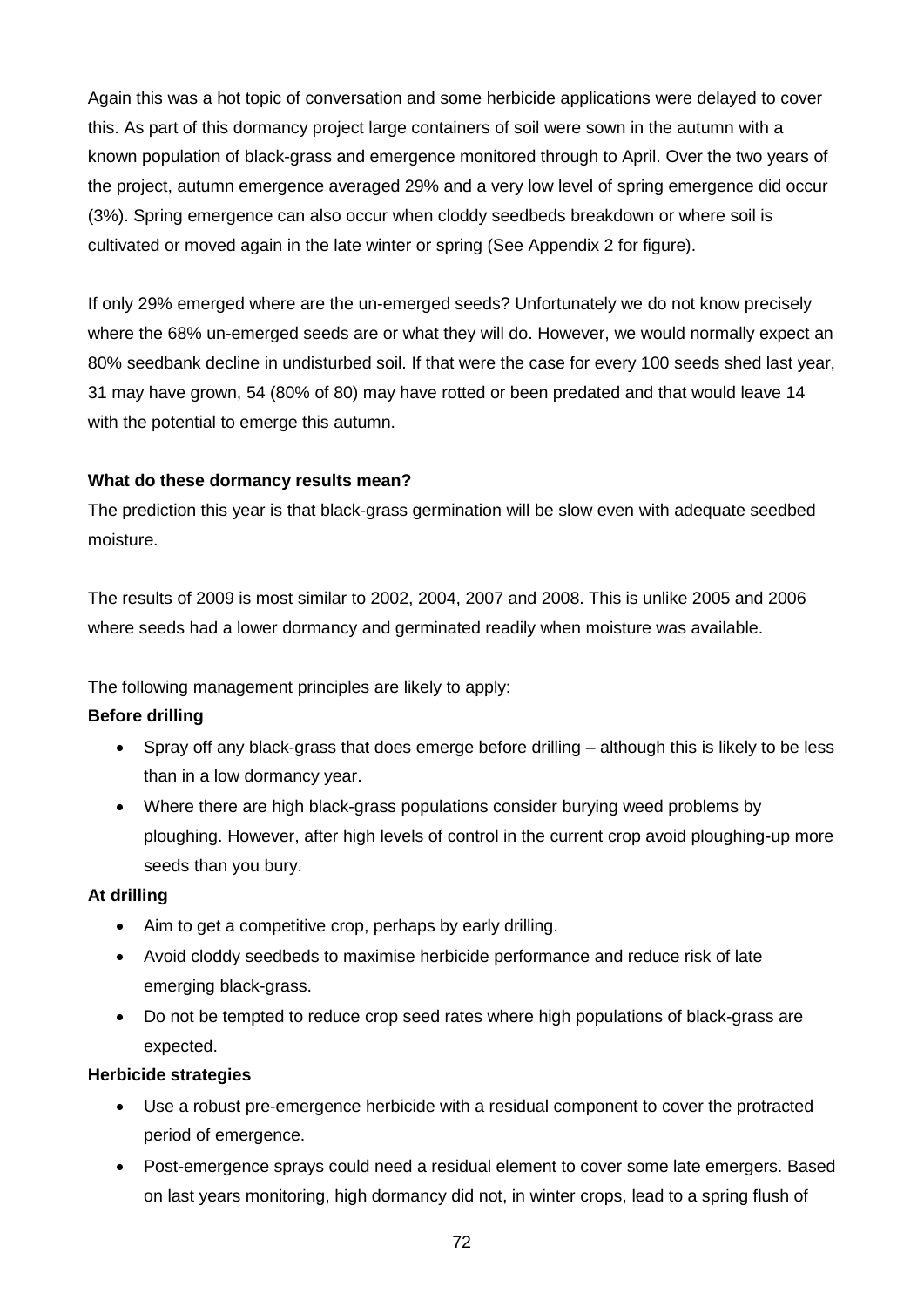black-grass. It is also worth remembering that late emerging plants are much less competitive, especially in a well established crop.

- Consider the following important aspects in determining the optimum post-em timing:
	- o Apply herbicides in conditions most suited to their activity
	- o Small black-grass plants are easier to control. This is especially the case where enhanced metabolism resistance is, or may be, present.

This project was sponsored by HGCA (Project Number 3336). For further information please contact Sarah Cook, ADAS Boxworth (e-mail [sarah.cook@adas.co.uk;](mailto:sarah.cook@adas.co.uk) Tel. 01954 268215).

11 August 2009



#### Appendix 1. Dormancy patterns in black-grass (2001-2009)

Appendix 2. Black-grass - percentage emergence (2007 and 2008)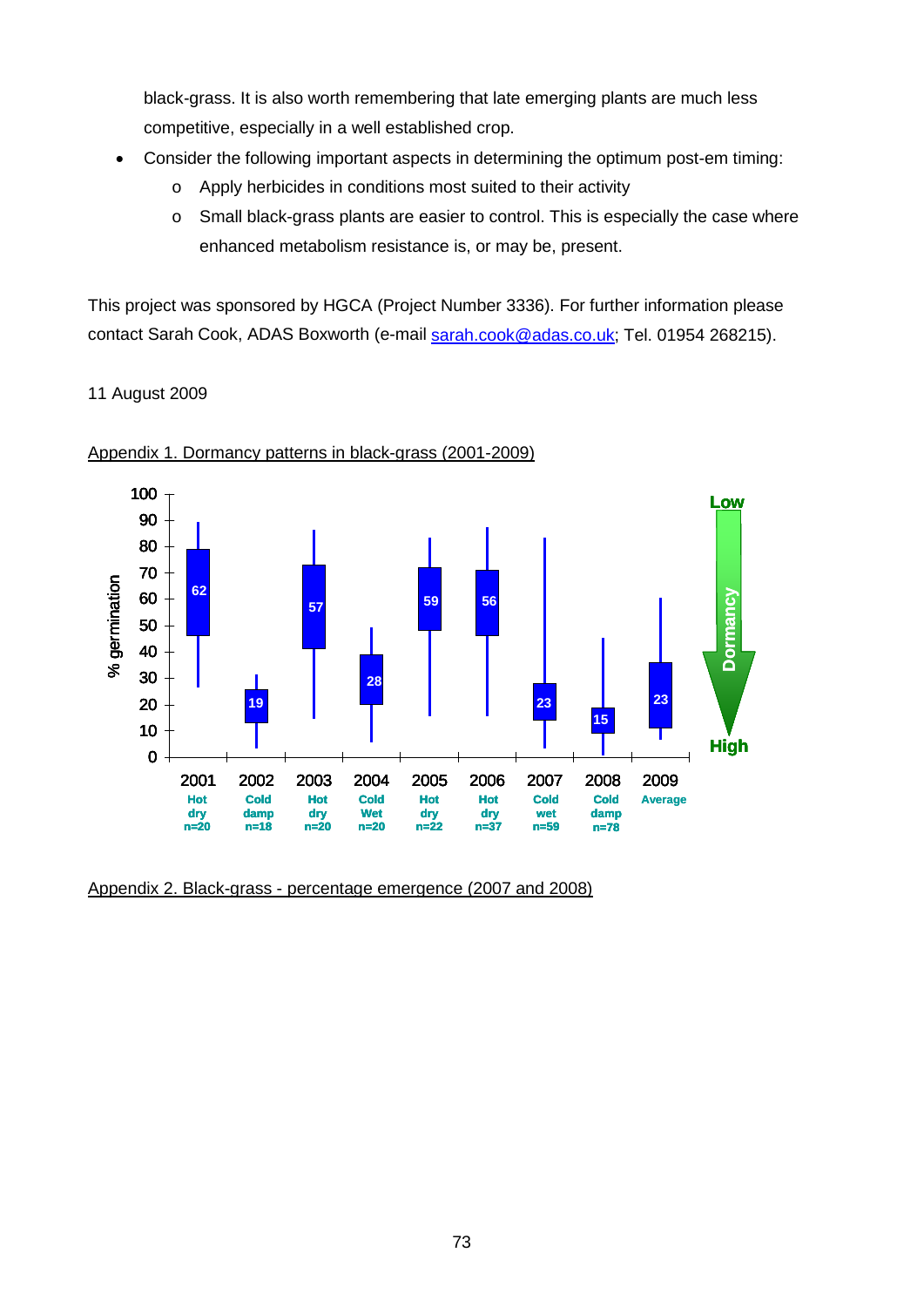

### Note for editors

1. HGCA project 3336 aims to provide an annual forecast of black-grass dormancy in the years 2007-2010. This new project also has the objective of understanding the implications of dormancy on emergence patterns into the winter and spring and to allow optimisation of black-grass management within following crops. It also extends earlier work to examine annual dormancy prediction of other difficult to control grass species; Italian rye-grass, barren brome and meadow brome. The work is lead by Dr Sarah Cook of ADAS.

### Notes on graph for editors

This is a box plot. For each year the graph shows the most extreme values in the data set (maximum and minimum values), the lower and upper quartiles, and the mean (written in).

The darkened boxes indicate the quartiles, the first quartile of a group of values is where 25% of the values fall at or below this value. The third quartile of a group of values is where 75% of the values fall at or below this value.

11 August 2009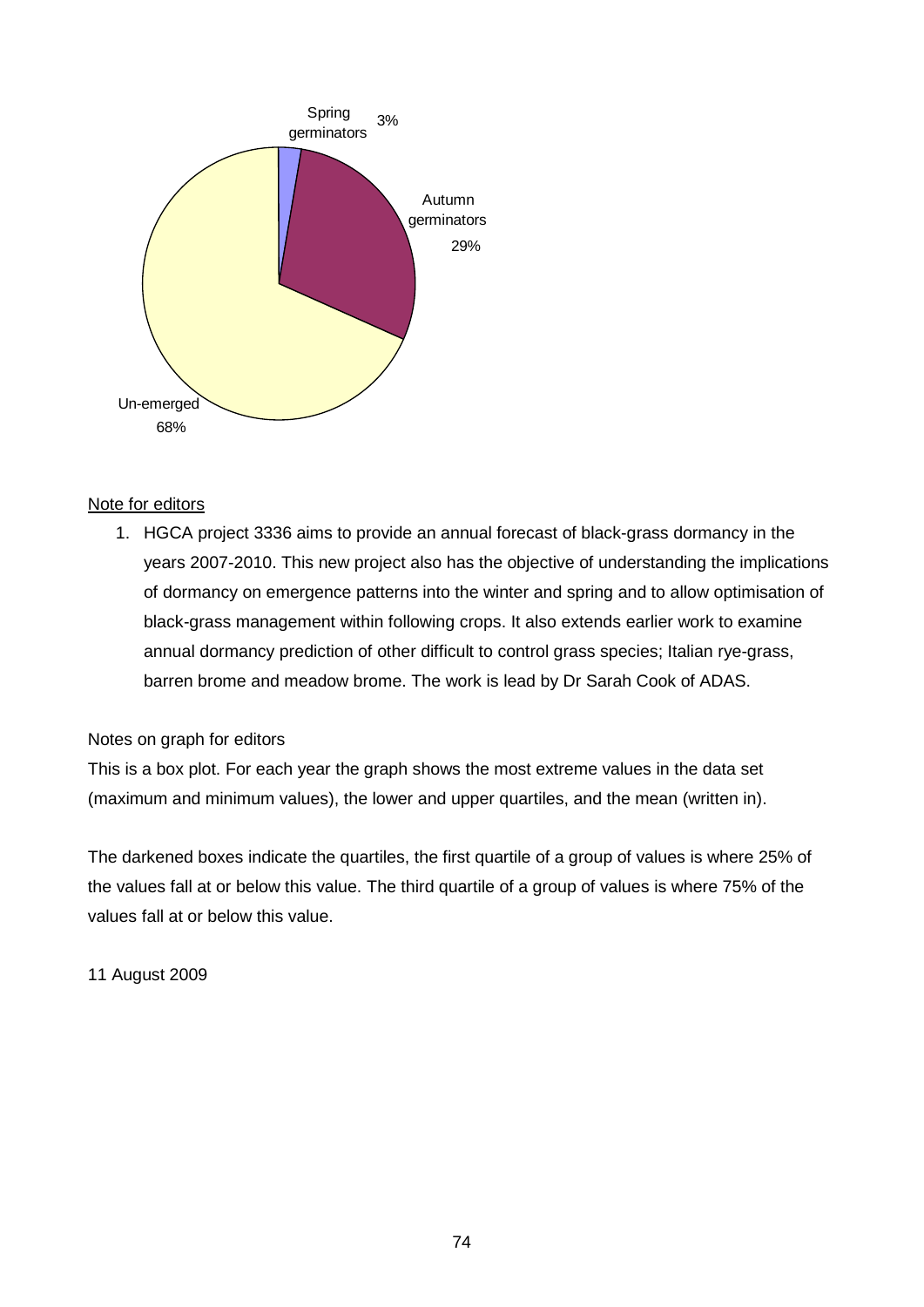2010 is a medium dormancy year

Results from HGCA-funded research have shown that **dormancy in black-grass seed samples this autumn is medium**. Seeds for the project were collected by farmers, ADAS, AIC members, AICC and Rothamsted Research.

Based on 52 geographical samples from 2010 the actual mean figure was 37% germination. This compares with the results for at least 20 samples tested in each of the years 2001 to 2005 as part of a LINK project (LK 0923) and from tests in 2006 to 2009 funded by HGCA. In all years samples were collected from across the country. All these years' results are summarised in the table below.

| Year | Mean % black-grass seed germinating | <b>Conditions during black-grass seed maturation</b> |
|------|-------------------------------------|------------------------------------------------------|
| 2001 | 62                                  | Hot, dry                                             |
| 2002 | 19                                  | Cool, damp                                           |
| 2003 | 57                                  | Hot, dry                                             |
| 2004 | 28                                  | Cold, wet                                            |
| 2005 | 59                                  | Hot, dry                                             |
| 2006 | 56                                  | Hot, dry                                             |
| 2007 | 23                                  | Cold, wet                                            |
| 2008 | 15                                  | Cold, damp                                           |
| 2009 | 23                                  | Cold then hot                                        |
| 2010 | 37                                  | Cold then hot                                        |

(See Appendix 1 for figure).

Weather conditions during maturation influence the dormancy level of black-grass, this period generally occurs during the second half of June through to early July. The weather in 2010, during this period was cold during the first half and hot at the end, a similar pattern to 2009.

As in previous years some samples tested showed lower levels of dormancy indicating that local conditions were still important, but there were no obvious regional differences.

### **What do these dormancy results mean?**

This is not a result we have seen before and so there is a degree of extrapolation in what we would expect. Based on our understanding the following management principles are likely to apply:

### **Black-grass emergence**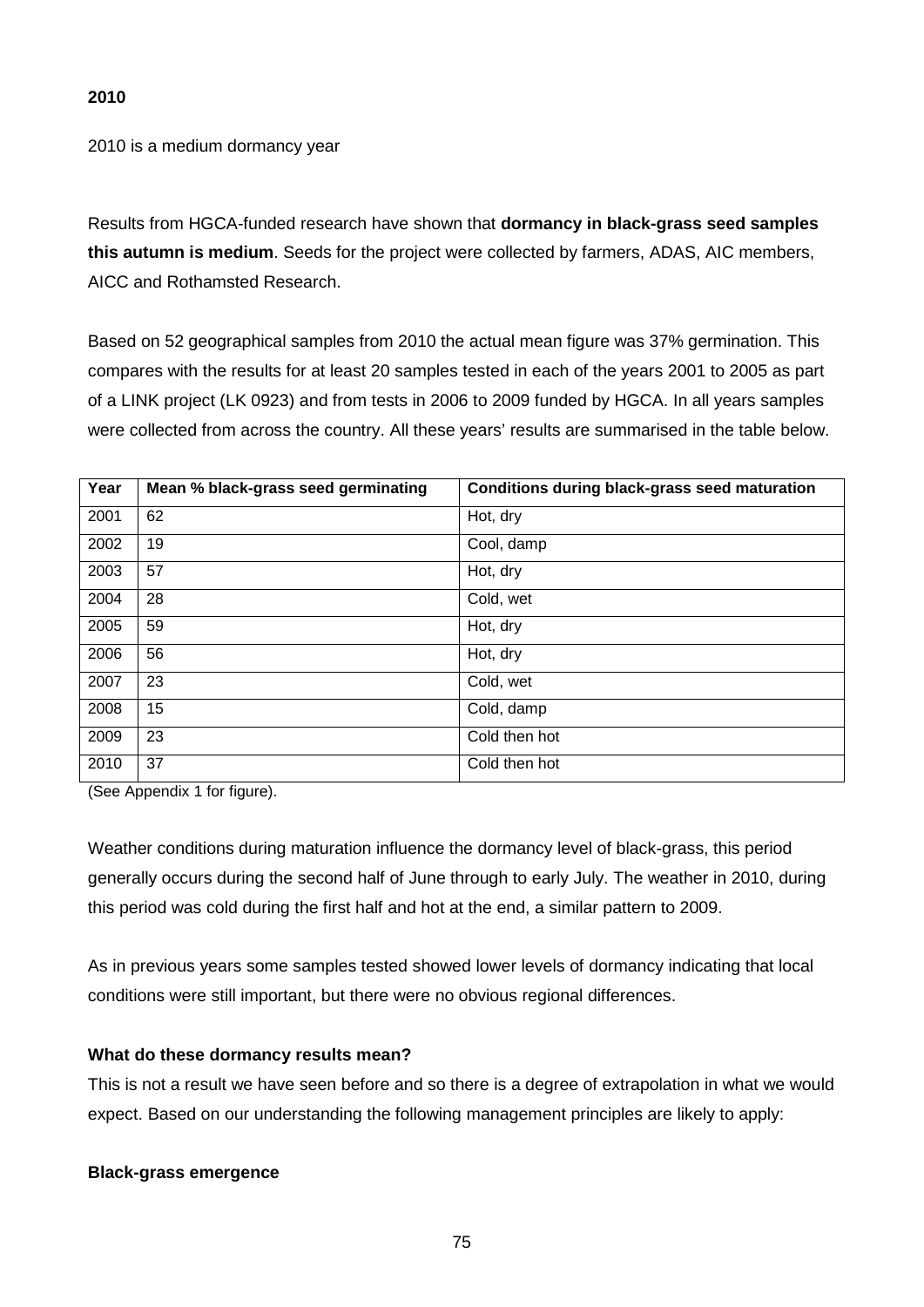- We do not expect either very rapid or very slow emergence of seed shed this year. It is possible it could be a couple of weeks later than a low dormancy year.
- Seed shed in previous years is likely to emerge early (given that most regions have had recent rain).
- Based on two years monitoring, high dormancy did not, in winter crops, lead to a spring flush of black-grass. Remember that late emerging plants are much less competitive, especially in a well established crop.

## **Before drilling**

- Spray-off any black-grass that does emerge before drilling there should be some opportunities this year, but 'a little patience' may be required. Adequate moisture will also be necessary.
- Where there are high black-grass populations consider burying weed problems by ploughing. However, after high levels of control in the current crop avoid ploughing-up more seeds than you bury.

## **At drilling**

- Aim to get a competitive crop and do not reduce crop seed rates where high populations of black-grass are expected.
- Avoid cloddy seedbeds to maximise herbicide performance and reduce risk of late emerging black-grass.

## **Herbicide strategies**

- A robust **pre-emergence** herbicide, with a residual component, is an essential start for any programme and will help cover the period of emergence.
- $\checkmark$  Aim to apply within a week of drilling to a fine seedbed. • **Post-emergence** sprays should be applied to small emerged plants in good conditions for activity. There might be a benefit from a residual element, especially if applying early, to

control late emergers.

- $\checkmark$  Apply herbicides in conditions most suited to their activity.
- $\checkmark$  Small black-grass plants are easier to control. This is especially the case where enhanced metabolism resistance is, or may be, present.

HGCA guide No. 50 'Managing weeds in the arable rotation' which can be accessed from **[www.hgca.com/weedmanagement](http://www.hgca.com/weedmanagement)** contains more information on managing weeds through a rotation including the latest Weed Resistance Action Group Guidelines.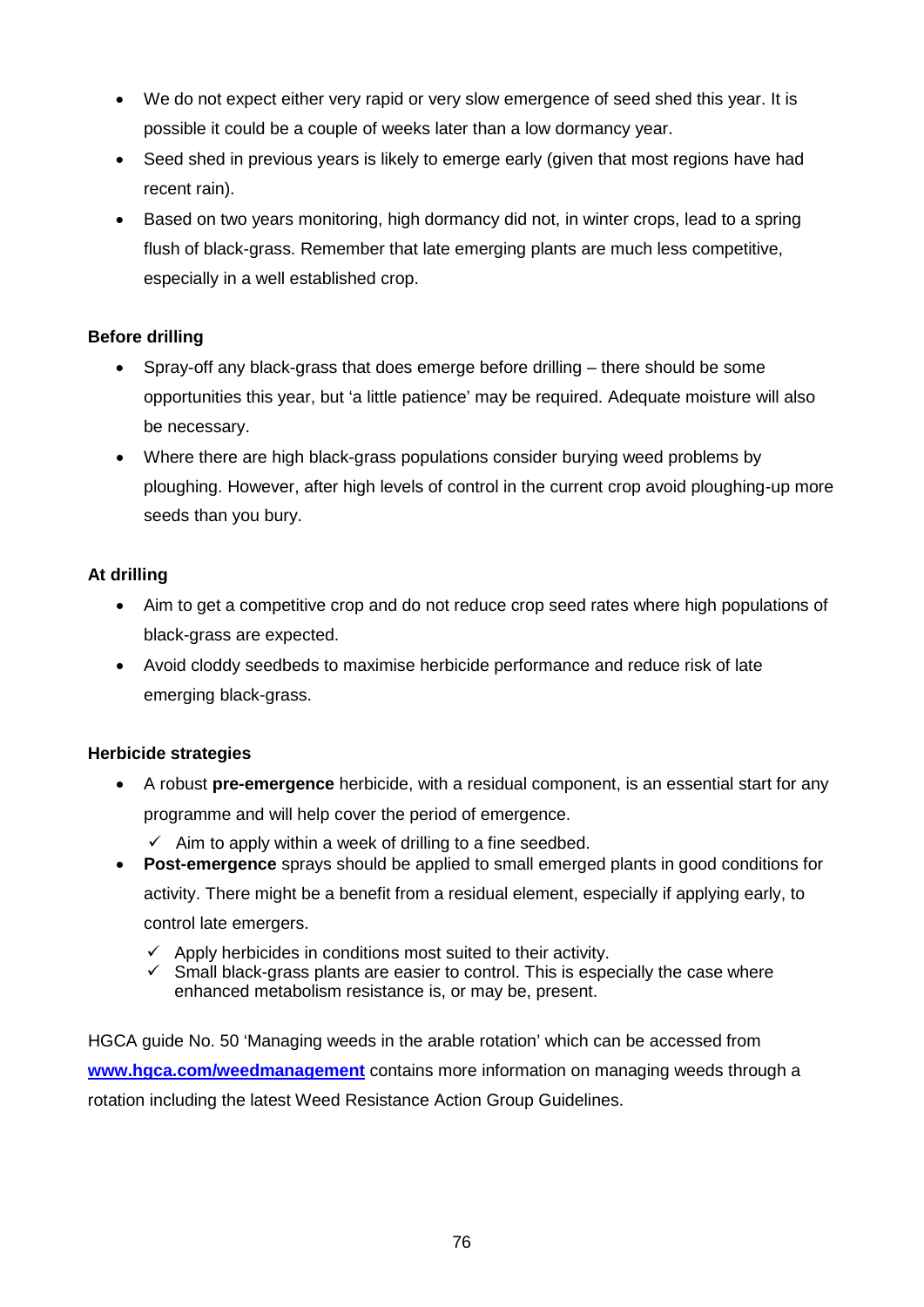| Table 7: Dormancy and management of black-grass |                                                            |                                                                      |  |  |
|-------------------------------------------------|------------------------------------------------------------|----------------------------------------------------------------------|--|--|
|                                                 | <b>High dormancy</b>                                       | Low dormancy                                                         |  |  |
| Pre-harvest<br>glyphosate<br>application        | No effect.                                                 | Check and treat if black-<br>grass is emerging in<br>wet conditions. |  |  |
| Black-grass<br>emergence                        | More protracted, 90% emergence<br>60 days after drilling.  | 90% emergence 30<br>days after drilling.                             |  |  |
| Cultivations                                    | Plough – unless low weed<br>populations.                   | Non-inversion.                                                       |  |  |
| Drilling                                        | Early encourages crop competition.                         | Delay for maximum<br>weed emergence.                                 |  |  |
| Pre-em<br>herbicide                             | Use robust mixture with a<br>herbicide residual component. | Apply immediately after<br>drilling.                                 |  |  |
| Post-em<br>herbicide                            | Could be delayed but add a<br>residual if applied early.   | Apply early, once most<br>germination is complete.                   |  |  |

This project was funded by HGCA (Project Number 3336). For further information please contact James Clarke, ADAS Boxworth (e-mail [james.clarke@adas.co.uk;](mailto:james.clarke@adas.co.uk) Tel. 01954 268219).

16 August 2010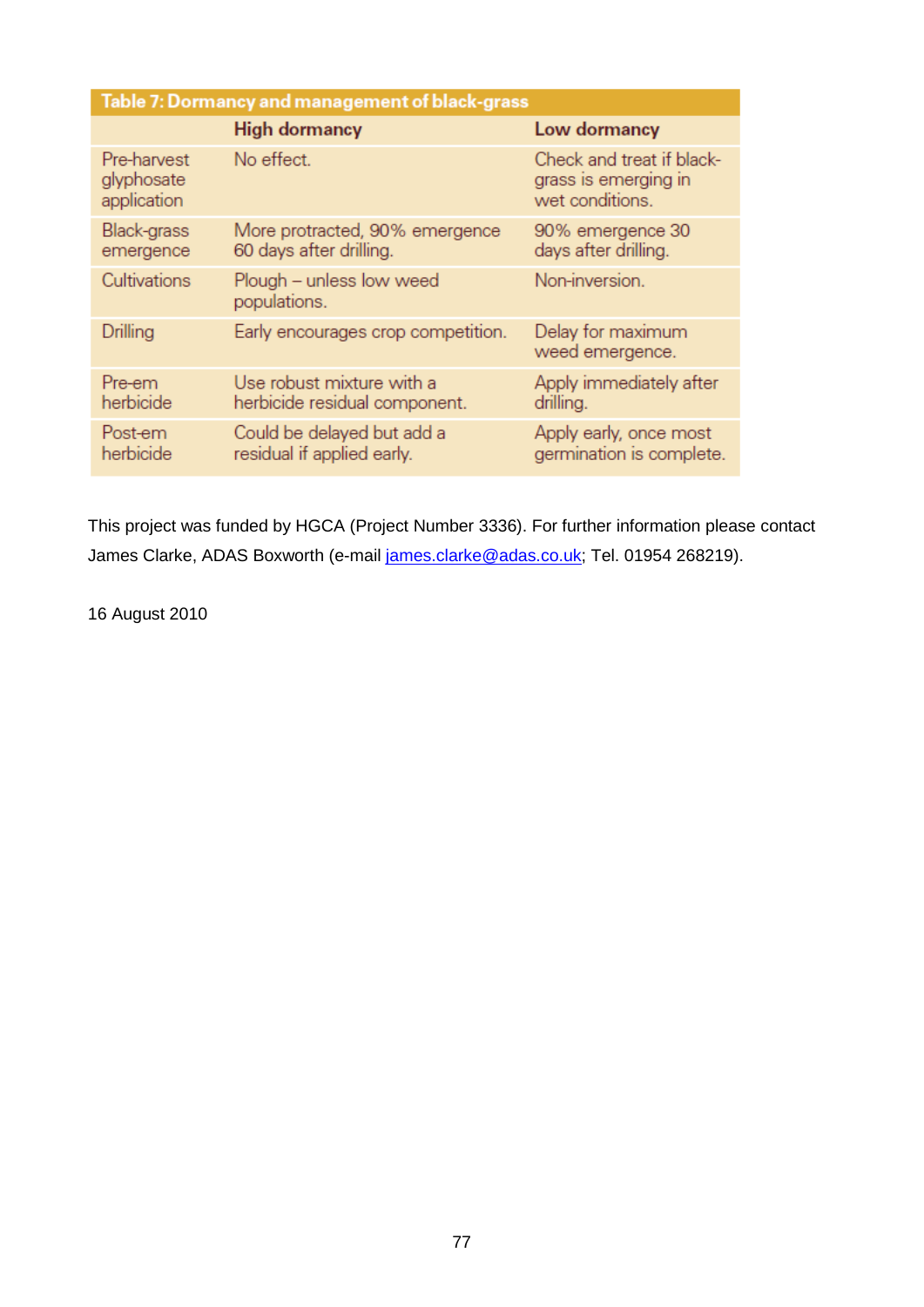# **Dormancy sampling results**

# **Black-grass**

| Parameter          | 2007                           | 2008 | 2009 | 2010 |
|--------------------|--------------------------------|------|------|------|
| Number of samples  | 59                             | 78   | 41   | 55   |
|                    | (% germination or non-dormant) |      |      |      |
| Mean               | 23                             | 15   | 23   | 37   |
| Median             | 19                             | 14   | 17   | 32   |
| Minimum            | 4                              |      | 7    | 6    |
| Maximum            | 83                             | 45   | 60   | 83   |
| Lower quartile     | 14                             | 9    | 12   | 21   |
| Upper quartile     | 28                             | 19   | 35   | 52   |
| Standard deviation | 16.1                           | 9.3  | 15.0 | 19.6 |

# **Italian rye-grass**

| Parameter          | 2007                           | 2008 | 2009 | 2010 |  |
|--------------------|--------------------------------|------|------|------|--|
|                    |                                |      |      |      |  |
| Number of samples  | 25                             | 10   | 8    | 4    |  |
|                    | (% germination or non-dormant) |      |      |      |  |
| Mean               | 38                             | 33   | 35   | 38   |  |
| Median             | 28                             | 38   | 27   | 31   |  |
| Minimum            | 9                              |      | 11   | 25   |  |
| Maximum            | 99                             | 55   | 93   | 64   |  |
| Lower quartile     | 23                             | 20   | 19   | 26   |  |
| Upper quartile     | 55                             | 47   | 43   | 43   |  |
| Standard deviation | 23.1                           | 17.1 | 26.8 | 17.9 |  |

## **Barren brome**

| Parameter          | 2007                           | 2008 | 2009 | 2010 |  |
|--------------------|--------------------------------|------|------|------|--|
|                    |                                |      |      |      |  |
| Number of samples  | 17                             | 19   | 11   | 11   |  |
|                    | (% germination or non-dormant) |      |      |      |  |
| Mean               | 42                             | 38   | 36   | 64   |  |
| Median             | 32                             | 28   | 28   | 75   |  |
| Minimum            | 0                              | 0    | 1    | 10   |  |
| Maximum            | 100                            | 95   | 93   | 99   |  |
| Lower quartile     | 19                             | 9    | 21   | 55   |  |
| Upper quartile     | 72                             | 65   | 46   | 77   |  |
| Standard deviation | 32.0                           | 31.9 | 28.0 | 26.3 |  |